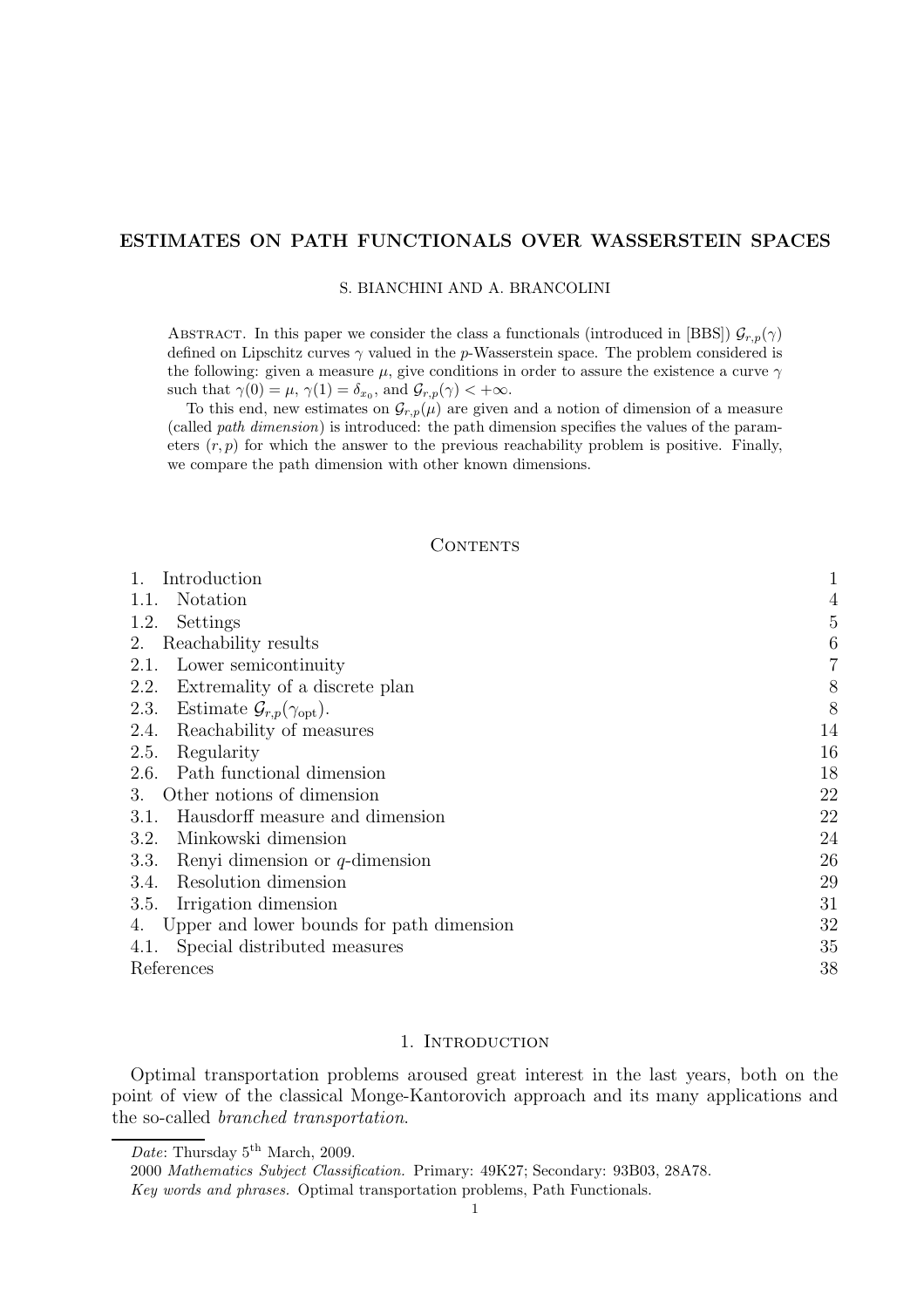#### 2 S. BIANCHINI AND A. BRANCOLINI

The problem of branched transportation was first stated in [MMS] and [X1] with the purpose to give a simple mathematical modelling of branched structures which arise in nature, i.e. cardiovascular systems and lungs, or in artificial systems, i.e. roads. In [MMS] the authors consider a functional, defined on the set of all possible trajectories of the particles, with a subadditive term which assigns less cost to motions where the particles move together. In [X1] the author introduced a functional defined on weighted directed graphs (here the motion of a single particle is not considered) with a similar subadditive term which penalizes the transport in spread masses. It has been shown that these model turn out to be equivalent, meaning that the underlined optimal structure is the same. From a purely mathematical point of view the main questions are the existence of a minimum (which is the easy part) and the regularity of the optimal structure (see [X2] or [BCM2] for the equivalent formulation of  $[BCM1]$ .

Another approach to the branched transportation problem is the one proposed in [BBS]. Here, the moving particles are represented by a curve  $\gamma$  valued in the set of probability measures equipped by the Wasserstein distance. An initial measure  $\mu_0$  and a final one  $\mu_1$ are given. Then, they consider the functional  $\mathcal{G}_{r,p}(\gamma)$ , defined on Lipschitz curves  $\gamma : [0,1] \to$  $(\mathcal{W}_p(\overline{\Omega}), W_p)$ ,  $(\mathcal{W}_p, W_p)$  being the Wasserstein space of order  $p \geq 1$  (we will consider the general case  $p > 0$ ), such that  $\gamma(0) = \mu$  and  $\gamma(1) = \nu$ , given by

(1.1) 
$$
\mathcal{G}_{r,p}(\gamma) = \int_0^1 G_r(\gamma(t)) |\gamma'|_p(t) dt,
$$

where (given a parameter  $r \in [0, 1]$ )

(1.2) 
$$
G_r(\mu) = \begin{cases} \sum_i a_i^r & \text{if } \mu = \sum_i a_i \delta_{x_i}, \\ +\infty & \text{otherwise.} \end{cases}
$$

Since the r-th power is sub-addictive and  $G_r$  is finite only on discrete measures the resulting minimal curves are expected to give the branched structure.

The main result of [BBS] is that, given  $\mu, \nu \in \mathcal{W}_p(\Omega)$ , the functional (1.1) admits a minimum, provided there exists a curve of finite cost, i.e. a curve  $\gamma$  such that  $\mathcal{G}_{r,p}(\gamma) < +\infty$ . Actually, in the paper the existence result for the functional (1.1) follows from a result of the same kind for a general type of functionals. In the same paper it is also proved that if  $\mu, \nu$  are discrete measures, then there exists such a curve; the same is true for every couple of measures, provided  $r > 1 - 1/N$ , where N is the linear dimension of the space, while if  $r \leq 1 - 1/N$  a Dirac mass cannot be connected to an  $\mathcal{L}^N$ -absolutely continuous measure keeping the cost finite.

The question of the reachability of a measure from a Dirac mass arises then naturally in this context and this paper is mainly devoted to provide an exhaustive answer to this problem as far as the functional (1.1) is concerned. Actually, the same question is of interest in the Maddalena-Morel-Solimini model, which has been answered in [DS2]. Let us mention a different approach on path functionals introduced in [B].

The main results of this paper are the followings.

In Section 2, we study equivalent formulations of the property that there exists a path  $\gamma$ connecting  $\mu \neq \nu$ . It turns out that the fact that a measure  $\mu$  can be connected to another measure  $\nu \neq \mu$  with a path  $\gamma$  with finite cost  $\mathcal{G}_{r,p}(\gamma)$  is independent on  $\nu$ . The next definition is then natural (Definition 2.12).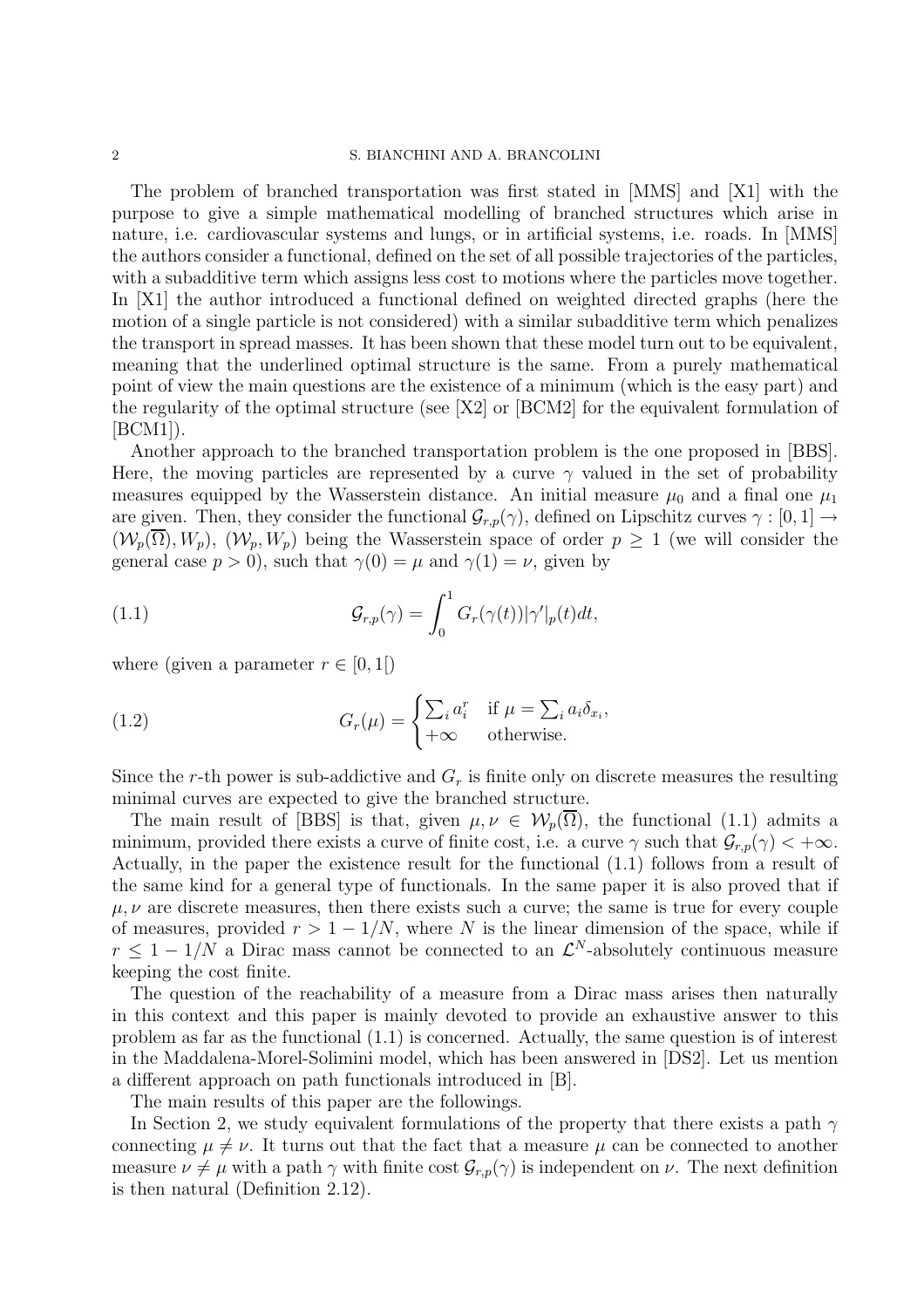**Definition.** A probability measure  $\mu$  is *reachable w.r.t.* r, p (or  $(r, p)$ -reachable) if there exists  $\gamma \in \text{Lip}([0, \varepsilon], \mathcal{W}_p(\overline{\Omega}))$  such that  $\gamma(0) = \mu$  and  $|\gamma'(t)| = 1$  for a.e.  $t \in [0, \varepsilon]$  and

$$
\mathcal{G}_{r,p}(\gamma)=\int_0^\varepsilon G_r(\gamma(t))\mathrm{d} t<+\infty.
$$

The main theorem of this section is the following (Theorem 2.13 of Section 2.4).

**Theorem.** Let  $\mu \in \mathcal{W}_n(\overline{\Omega})$ . The following conditions are equivalent:

(1) 
$$
\mu
$$
 is reachable;

(2) there exists  $\varepsilon > 0$  (equivalently for all  $\varepsilon > 0$ )

$$
\int_0^{\varepsilon} \min\{G_r(\nu) : W_p(\nu,\mu) \le t\} dt < +\infty;
$$

(3) there exists  $\gamma \in \text{Lip}([0,1], \mathcal{W}_p(\overline{\Omega}))$  which satisfies  $\text{Var}(\gamma) > 0, \gamma(0) = \mu, \gamma(1) = \delta_{x_0}$ and

$$
\int_0^1 G_r(\gamma(t))|\gamma'|(t)dt < +\infty.
$$

The proof is based on careful estimates of the functional  $\mathcal{G}_{r,p}$  on paths connecting finitely atomic measure (Proposition 2.8 of Section 2.3). This result allows us to prove that in the case  $r < 1 - \frac{1}{N}$  $\frac{1}{N}$  the set of reachable measures is of first category in the Wasserstein space (Proposition 2.15 of Section 2.4). Finally in Section 2.6 we introduce the path dimension,

$$
\dim_{path,p}(\mu) = \frac{\min\{1,p\}}{1-r^*},
$$

where

 $r^* = \inf\{0 \le r < 1 : \mu \text{ is reachable w.r.t. } p, r\}.$ 

The quantity  $\dim_{path,p}(\mu)$  will be compared in the next sections to other known measuretheoretic dimensions.

In Section 3 we recall some classical and more recent notions of dimensions for sets and measures:

- Hausdorff dimension  $\dim_{\mathcal{H}}(\mu)$  in Section 3.1,
- Minkowski dimension  $\dim_M(\mu)$  in Section 3.2,
- Renyi dimension or q-dimension  $\dim_a(\mu)$  in Section 3.3,
- resolution dimension  $\dim_{\mathcal{W}_p}(\mu)$  in Section 3.4,
- irrigation dimension dim<sub>irr</sub>( $\mu$ ) in Section 3.5.

In the same sections we compare the various dimensions on the same measure  $\mu$ , with the idea that in different cases one dimension can be easier estimated that the others and its value gives bounds to the others. The results here are certainly not new: we however think that this collections of definitions and properties can be useful and simplify the reading of the paper.

In Section 4 we consider the comparison of the path dimension of a measure  $\mu$  with the classical dimensions studied in the previous sections. Among the many comparisons, the most useful are

$$
\dim_{\mathcal{H}}(\mu) \le \dim_{path,p}(\mu) \le \max{\dim_{M}(\mu), 1},
$$

(which holds also for the irrigation dimension), and

$$
\dim_{irr}(\mu) \leq \frac{p}{p-1} \dim_{path,p}(\mu),
$$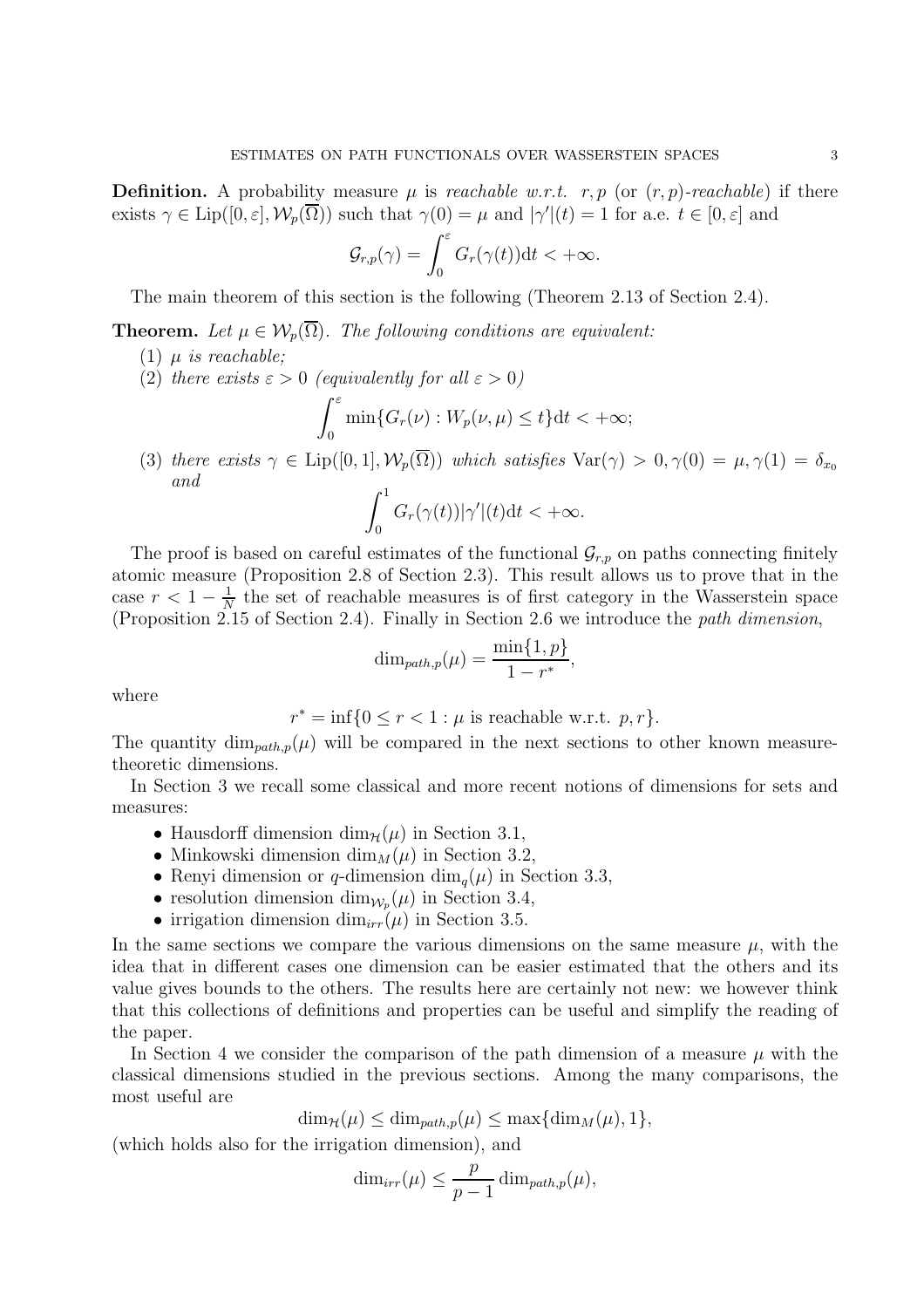# 4 S. BIANCHINI AND A. BRANCOLINI

providing an answer to the questions left open in [BBS].

In Section 4.1 we study the case where uniform bounds on the local dimension (Definition 4.5) hold. In this case it turns out that all the above notions of dimension are equivalent. Finally a simple example (Example 4.8) concludes the section and the paper.

1.1. Notation. A list of notations used in this paper is given.

| $\mathbb{N}, \mathbb{N}_0$                      | natural numbers, natural numbers with 0                                   |
|-------------------------------------------------|---------------------------------------------------------------------------|
| $\mathbb{Q}, \mathbb{R}$                        | rational numbers, real numbers                                            |
| $\;:=\;$                                        | the left side is defined by the right side                                |
| $\sharp A$                                      | the cardinality of the set $A$                                            |
| (X,d)                                           | Polish space, for the purpose of of this paper locally compact            |
| $B_{\varepsilon}(x)$                            | the open ball of radius $\varepsilon$ centered in x                       |
| $\Omega$                                        | open subset of a Polish space                                             |
| $\bar{A}$                                       | the closure of $A \subseteq X$ , X topological                            |
| $A^c$                                           | the complementary of a set (in a specified ambient set)                   |
| $Q_R$                                           | cube of size R in $\mathbb{R}^N$                                          |
| $P_{i_1i_I}$                                    | projection of $x \in \Pi_i X_i$ into its $(i_1, \ldots, i_I)$ coordinates |
| diam A                                          | diameter of $A \subseteq X$                                               |
| d(x, A)                                         | distance of the point $x$ from the set $A$                                |
| $D_{\text{Haus}}(A, B)$                         | Hausdorff distance of $A, B$ closed (1.7)                                 |
| $ \gamma'(t) $                                  | metric derivative of $\gamma(t)$ (1.9)                                    |
| $\mathcal{B}$                                   | the Borel $\sigma$ -algebra on X topological                              |
| $\mathcal{M}(X)$                                | measures on a measurable space $(X, \mathcal{B})$                         |
| $\mathcal{P}(X)$                                | probability measures on a measurable space $(X, \mathcal{B})$             |
| $\mathcal{L}% _{G}$                             | Lebesgue measure on $\mathbb R$                                           |
| $\mu _A$                                        | the measure $\mu _A(A') = \mu(A' \cap A)$                                 |
| $\Pi(\mu,\nu)$                                  | probability measures on $X \times X$ with marginals $\mu$ , $\nu$ (1.3)   |
| $\operatorname{spt} \mu$                        | the support of the measure $\mu$                                          |
| $\Pi_{\mathrm{opt}}(\mu,\nu)$                   | probability measures in $\Pi(\mu, \nu)$ minimizing $\int c\pi$            |
| $\Pi_{\rm ext}(\mu,\nu)$                        | extremal points of the convex set $\Pi(\mu, \nu)$                         |
| $\Gamma$                                        | a subset of $\Omega \times \Omega$ where a measure $\pi$ is concentrated  |
| $W_p(\mu,\nu)$                                  | the p-Wasserstein distance of $\mu$ , $\nu$ (1.4)                         |
| $D_n$                                           | set of measures with $n$ atoms                                            |
|                                                 | distance of $\mu$ from $D_n$ (3.21)                                       |
| $W_p(\mu,D_n) \mathcal{W}_p(\overline{\Omega})$ | Wasserstein space of exponent $p \in [0, +\infty]$ (1.5)                  |
| $G_r(\mu)$                                      | l.s.c. functional on $\mathcal{P}(\Omega)$ defined in (1.2)               |
| $\mathcal{G}_{r,p}(\mu,\nu)$                    | path functional defined in $(1.1)$                                        |
| $g_{r,p,\mu}(t)$                                | functional defined in $(2.11)$                                            |
| $\mathcal{H}^{\alpha}_{\delta}$                 | outer Hausdorff measure $(3.1)$                                           |
| $\mathcal{H}^{\alpha}$                          | Hausdorff measure $(3.2)$                                                 |
| $\dim_{\mathcal{H}}(A)$                         | Hausdorff dimension of the set $A(3.3)$                                   |
| $\dim_{\mathcal{H}}(\mu)$                       | Hausdorff dimension of the measure $\mu$ (3.4)                            |
| $N(A,\varepsilon)$                              | minimal number of balls or radius $\varepsilon$ needed to cover A (3.7)   |
| $\dim_M(B)$                                     | Minkowski dimension of a set $B(3.8)$                                     |
| $P(A,\varepsilon)$                              | packing number of $A(3.10)$                                               |
| Q(A,m)                                          | number of dyadic cubes of size $2^{-m}$ intersecting A, Definition 3.6    |
| $\dim_M(\mu)$                                   | Minkowski dimension of a measure $\mu$ , Definition 3.8                   |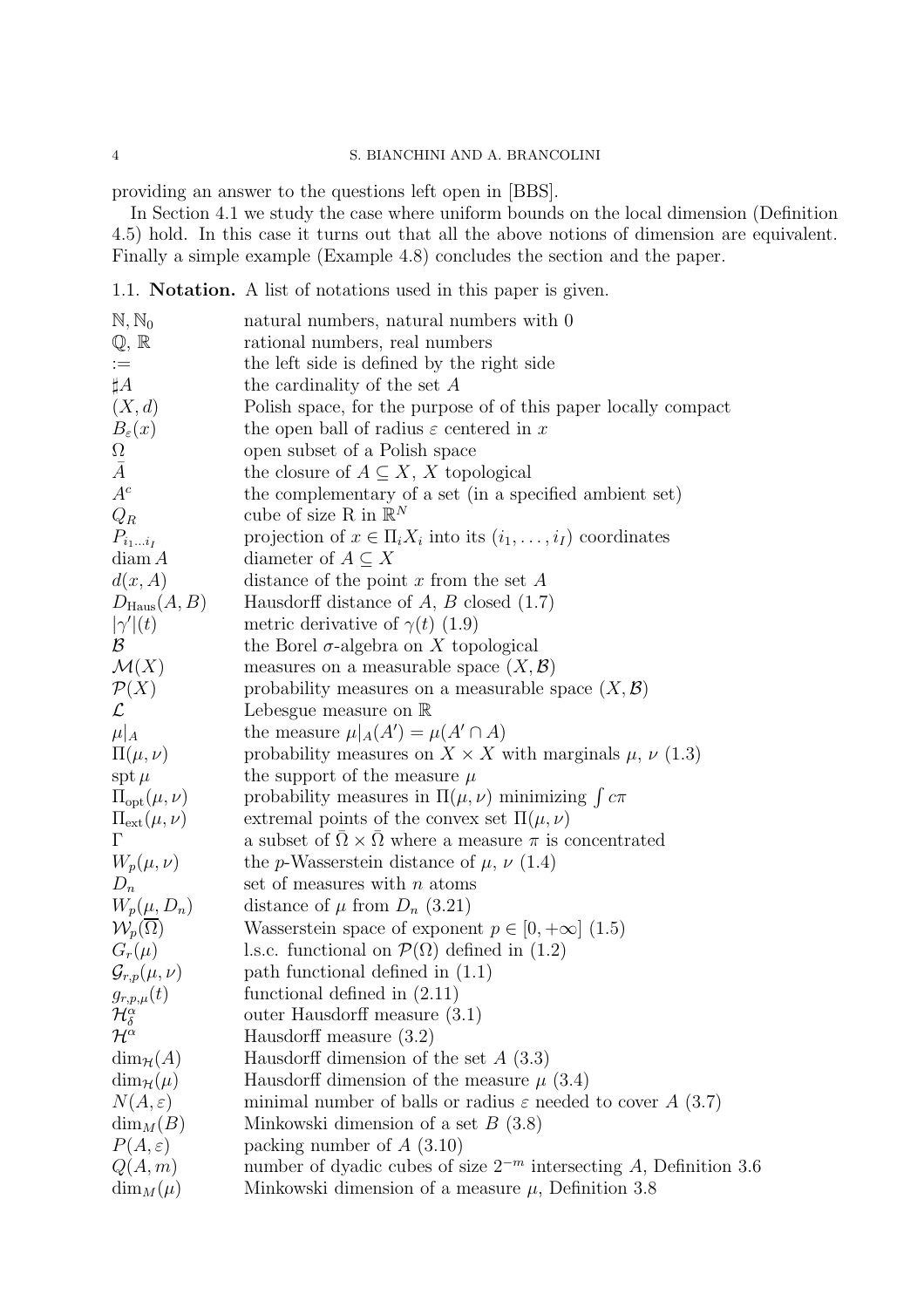| a finite probability vector                                                  |
|------------------------------------------------------------------------------|
| q-entropy for a probability vector $(3.16)$ , $(3.17)$                       |
| Renyi dimension or q-dimension of the measure $\mu$ (3.18), (3.19)           |
| path dimension or reachability dimension of the measure $\mu$ ,              |
| Definition 2.19                                                              |
| resolution dimension of $\mu$ (3.22)                                         |
| set of fibers, Definition 3.20                                               |
| family of fibers $\chi$ , Definition 3.20                                    |
| family of fibers $\chi$ starting from $S \in \mathbb{R}^N$ , Definition 3.20 |
| absorption time, Definition 3.22                                             |
| absorbed points at time $t(3.26)$                                            |
| moving points at time t, $M_t(\chi) = A_t(\chi)^c$ (3.27)                    |
| irrigation cost $(3.28)$                                                     |
| irrigation dimension of $\mu$ (3.29)                                         |
| local dimension of $\mu$ at x (4.3)                                          |
|                                                                              |

1.2. Settings. Let  $(X, d)$  be a Polish space, and  $\mathcal{P}(X)$  be the Borel probability measures on X. Given  $\mu, \nu \in \mathcal{P}(X)$ , let  $\Pi(\mu, \nu)$  be the set of transport plans

(1.3) 
$$
\Pi(\mu,\nu) = \left\{ \pi \in \mathcal{P}(X \times X) : (P_1)_{\sharp} \pi = \mu, (P_2)_{\sharp} \pi = \nu \right\},\
$$

Let  $\Pi_{\text{opt}}(\mu, \nu)$  denote the set of optimal transport plans with respect to the functional

$$
\pi \mapsto \int_{X \times X} c(x, y) \pi(dxdy).
$$

Recall that both  $\Pi(\mu, \nu)$ ,  $\Pi_{opt}(\mu, \nu)$  are convex sets. Then, let  $\Pi_{ext}(\mu, \nu)$  denote the subset of extreme points of  $\Pi(\mu, \nu)$ .

On  $\mathcal{P}(X)$  consider the Wasserstein metric  $W_p$ ,  $p \in [0, +\infty]$ ,

(1.4) 
$$
W_p(\mu,\nu) = \inf \left\{ \left( \int d(x,y)^p \pi(dxdy) \right)^{\min\{1,1/p\}}, \pi \in \Pi(\mu,\nu) \right\},
$$

and define the Wasserstein space

(1.5) 
$$
\mathcal{W}_p(X) = \{ \mu : W_p(\mu, \delta_x) < +\infty \}.
$$

It is easy to see that  $\mathcal{W}_p(X)$  does not depend on  $x \in X$ .

Particular cases are  $p = 0$  and  $p = \infty$ : for  $p = 0$  set

(1.6) 
$$
W_0(\mu,\nu) = \inf_{\Pi(\mu,\nu)} \pi\{x \neq y\} = \frac{1}{2} ||\mu - \nu||,
$$

while for  $p = +\infty$  define

(1.7) 
$$
W_{\infty}(\mu,\nu)=\inf\left\{D_{\text{Haus}}(\lbrace x=y\rbrace,\text{spt }\pi),\pi\in\Pi(\mu,\nu)\right\},\,
$$

where  $D_{\text{Haus}}$  is the Hausdorff distance between closed sets:

(1.8) 
$$
D_{\text{Haus}}(A, B) = \max \Big\{ \sup_{y \in B} \inf_{x \in A} d(x, y), \sup_{x \in A} \inf_{y \in B} d(x, y) \Big\}.
$$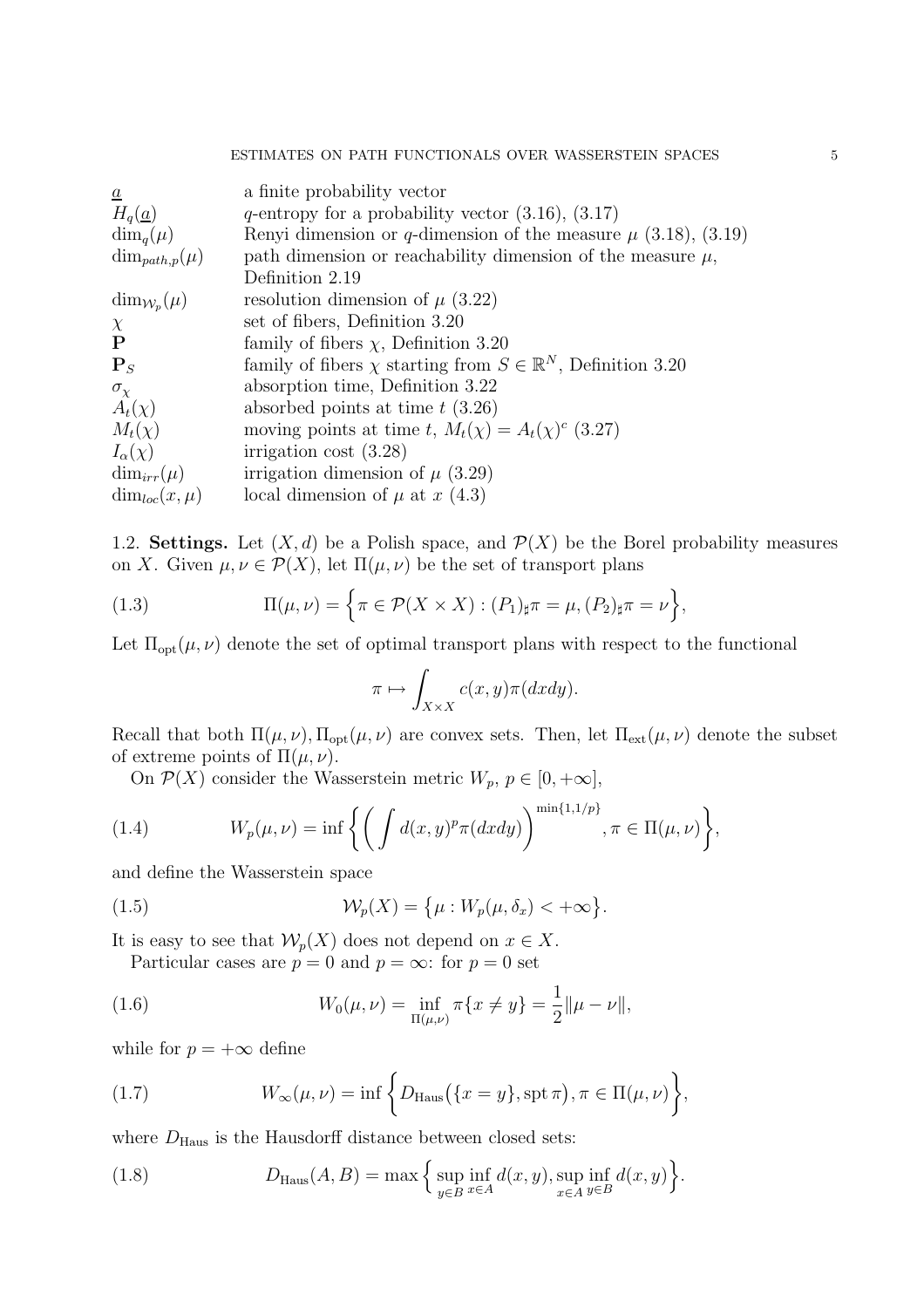For any Lipschitz curve  $\gamma : [0,1] \mapsto \mathcal{P}(X)$ , let  $|\gamma'|_p(t)$  (or just  $|\gamma'|(t)$  when no confusion occurs) be the metric derivative w.r.t.  $W_p$ ,

(1.9) 
$$
|\gamma'|_p(t) = \liminf_{s \to 0^+} \frac{W_p(\gamma(t+s), \gamma(t))}{s}.
$$

By the assumption of Lipschitz continuity of  $\gamma$ , it follows that the limit exists  $\mathcal{L}^1$ -a.e. t, and the length of  $\gamma$  is

(1.10) 
$$
L_p(\gamma) = \int_0^1 |\gamma'|_p(t) dt.
$$

See, for example, Chapter 3 of [AT].

## 2. Reachability results

The following lemma is an easy, but useful, tool we will use in the analysis of the problem.

**Lemma 2.1** (Reparametrization of paths functionals). Every path  $\gamma : [0,1] \to \mathcal{W}_p(\overline{\Omega})$  can be extended to a Lipschitz curve  $\tilde{\gamma}: [0, +\infty] \to \mathcal{W}_p(\overline{\Omega})$  such that  $\text{Var}(\tilde{\gamma}) = \text{Var}(\gamma)$  and

$$
\int_0^1 G_r(\gamma(t))|\gamma'|(t)dt = \int_0^{+\infty} G_r(\tilde{\gamma}(t))|\tilde{\gamma}'|(t)dt.
$$

Vice versa, every Lipschitz curve  $\gamma : [0, +\infty] \to \mathcal{W}_p(\overline{\Omega})$  such that  $\text{Var}(\gamma) < +\infty$  can be re-parametrized as a path  $\tilde{\gamma} : [0, \text{Var}(\gamma)] \to \mathcal{W}_p(\overline{\Omega})$  with  $|\tilde{\gamma}'|(t) = 1$  such that

$$
\int_0^{+\infty} G_r(\gamma(t)) |\gamma'|(t) dt = \int_0^{\text{Var}(\gamma)} G_r(\tilde{\gamma}(t)) |\tilde{\gamma}'|(t) dt.
$$

*Proof.* First of all note that any path functional  $\tilde{\gamma} : [0,1] \to \mathcal{W}_p(\overline{\Omega})$  can be extended on  $[0, +\infty]$  setting  $\tilde{\gamma}(t) = \gamma(1)$  when  $t > 1$  without changing the value of the integral:

$$
\int_0^1 G_r(\gamma(t))|\gamma'|(t)dt = \int_0^{+\infty} G_r(\tilde{\gamma}(t))|\tilde{\gamma}'|(t)dt.
$$

Vice versa, given  $\gamma : [0, +\infty] \to \mathcal{W}_p(\overline{\Omega})$  such that

$$
\int_0^{+\infty} G_r(\gamma(t)) |\gamma'|(t) dt < +\infty,
$$

since  $G_r(\gamma(t)) \geq 1$ , we have:

$$
\text{Var}(\gamma) = \int_0^{+\infty} |\gamma'|(t) dt < +\infty.
$$

Setting

$$
l(t) := \text{Var}_0^t(\gamma) = \int_0^t |\gamma'|(\tau) d\tau,
$$

we get a Lipschitz function  $l : [0, +\infty] \to [0, \text{Var}(\gamma)]$  with  $\text{Lip}(l) \leq \text{Lip}(\gamma)$ . Let  $\lambda$ :  $[0, \text{Var}(\gamma)] \rightarrow [0, +\infty]$  be the pseudo-inverse function of l:

$$
\lambda(s) := \inf\{t : l(t) = s\}.
$$

If  $\lambda(\text{Var}(\gamma)) < +\infty$ , then it can be seen as in [AT] that  $\tilde{\gamma}: [0, \text{Var}(\gamma)] \to \mathcal{W}_p(\overline{\Omega})$  defined by  $\tilde{\gamma}(s) := \gamma(\lambda(s))$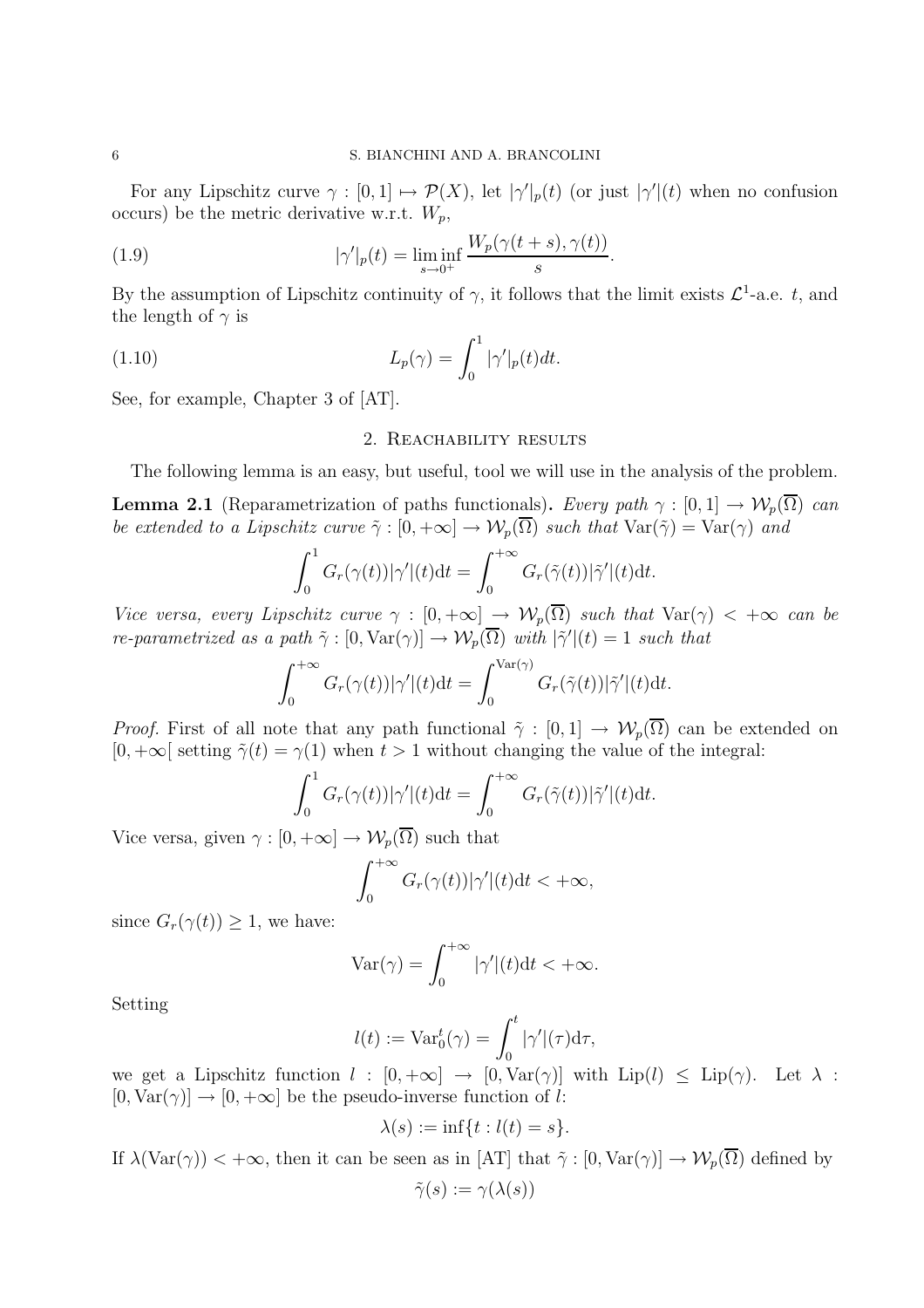satisfies  $|\tilde{\gamma}'|(t) = 1$  and

$$
\int_0^{+\infty} G_r(\gamma(t)) |\gamma'|(t) dt = \int_0^{\text{Var}(\gamma)} G_r(\tilde{\gamma}(t)) |\tilde{\gamma}'|(t) dt.
$$

Otherwise, if  $\lambda(\text{Var}(\gamma)) = +\infty$  we get a Lipschitz curve  $\tilde{\gamma} : [0, \text{Var}(\gamma)] \to \mathcal{W}_p(\overline{\Omega})$  with can be extended (as a uniformly continuous function to a complete metric space) to the closed interval  $[0, \text{Var}(\gamma)].$ 

## 2.1. Lower semicontinuity.

**Theorem 2.2.** Suppose that  $\mu_n \to \mu$ ,  $\nu_n \to \nu$  w.r.t. the Wasserstein distance of order p. Then

$$
\mathcal{G}_{r,p}(\mu,\nu)\leq \liminf_{n\to+\infty}\mathcal{G}_{r,p}(\mu_n,\nu_n).
$$

*Proof.* Consider  $\gamma_n : [0,1] \to \mathcal{W}_p(\overline{\Omega})$  such that  $\gamma_n(0) = \mu_n, \gamma_n(1) = \nu_n$  and

$$
\mathcal{G}_{r,p}(\mu_n,\nu_n)=\int_0^1 G_r(\gamma_n(t))|\gamma_n|(t)dt.
$$

If we parametrize  $\gamma_n$  by arc length and map linearly the interval  $[0, \text{Var}(\gamma_n)]$  on  $[0, 1]$ , we can suppose that  $|\gamma'_n|$  is a constant (depending on n, actually  $|\gamma'_n| = \text{Lip}(\gamma_n) = \text{Var}(\gamma_n)$  since  $\text{Lip}(\gamma) = \sup_{t \in [0,1]} |\gamma'|(t)).$ 

If  $\liminf_{n} \mathcal{G}_{r,p}(\mu_n, \nu_n) = +\infty$  the inequality is trivial. So, we suppose that

 $\liminf_{n} \mathcal{G}_{r,p}(\mu_n, \nu_n) < +\infty$ 

and extract a subsequence without relabelling such that

$$
\liminf_n \mathcal{G}_{r,p}(\mu_n,\nu_n) = \lim_n \mathcal{G}_{r,p}(\mu_n,\nu_n).
$$

The sequence  $\{\gamma_n\}_{n\in\mathbb{N}}$  is equi-bounded and equi-lipschitzean since

$$
\text{Var}(\gamma_n) = \int_0^1 |\gamma_n'|(t) dt \leq \mathcal{G}_{r,p}(\mu_n, \nu_n) \leq C < +\infty,
$$

that is  $\gamma_n([0,1]) \subseteq B_C(\mu_n)$  in the p-Wasserstein Space and  $W_p(\mu_n,\mu)$  is bounded. Up to a subsequence we can suppose by Ascoli-Arzelà theorem that the sequence is uniformly convergent:  $\gamma_n \to \gamma$  in  $\mathcal{W}_p(\Omega)$  and  $\mu_n = \gamma_n(0) \to \gamma(0) = \mu$ ,  $\nu_n = \gamma_n(1) \to \gamma(1) = \nu$  in  $\mathcal{W}_p(\Omega)$ . Up to a subsequence we can suppose that  $\liminf_n \text{Lip}(\gamma_n) = \lim_n \text{Lip}(\gamma_n) = \lim_n |\gamma_n'|(t)$ . We have that

$$
|\gamma'|(t) \le \lim_{n \to +\infty} \mathrm{Lip}(\gamma_n),
$$

so, by lower semicontinuity of  $G_r$ ,

$$
G_r(\gamma(t)) \le \liminf_{n \to +\infty} G_r(\gamma_n(t)),
$$

and finally

$$
G_r(\gamma(t))|\gamma'|(t) \le \liminf_{n \to +\infty} G_r(\gamma_n(t))|\gamma_n'|(t).
$$

The statement of the theorem then follows integrating on  $[0, 1]$  and applying the Fatou Lemma.  $\square$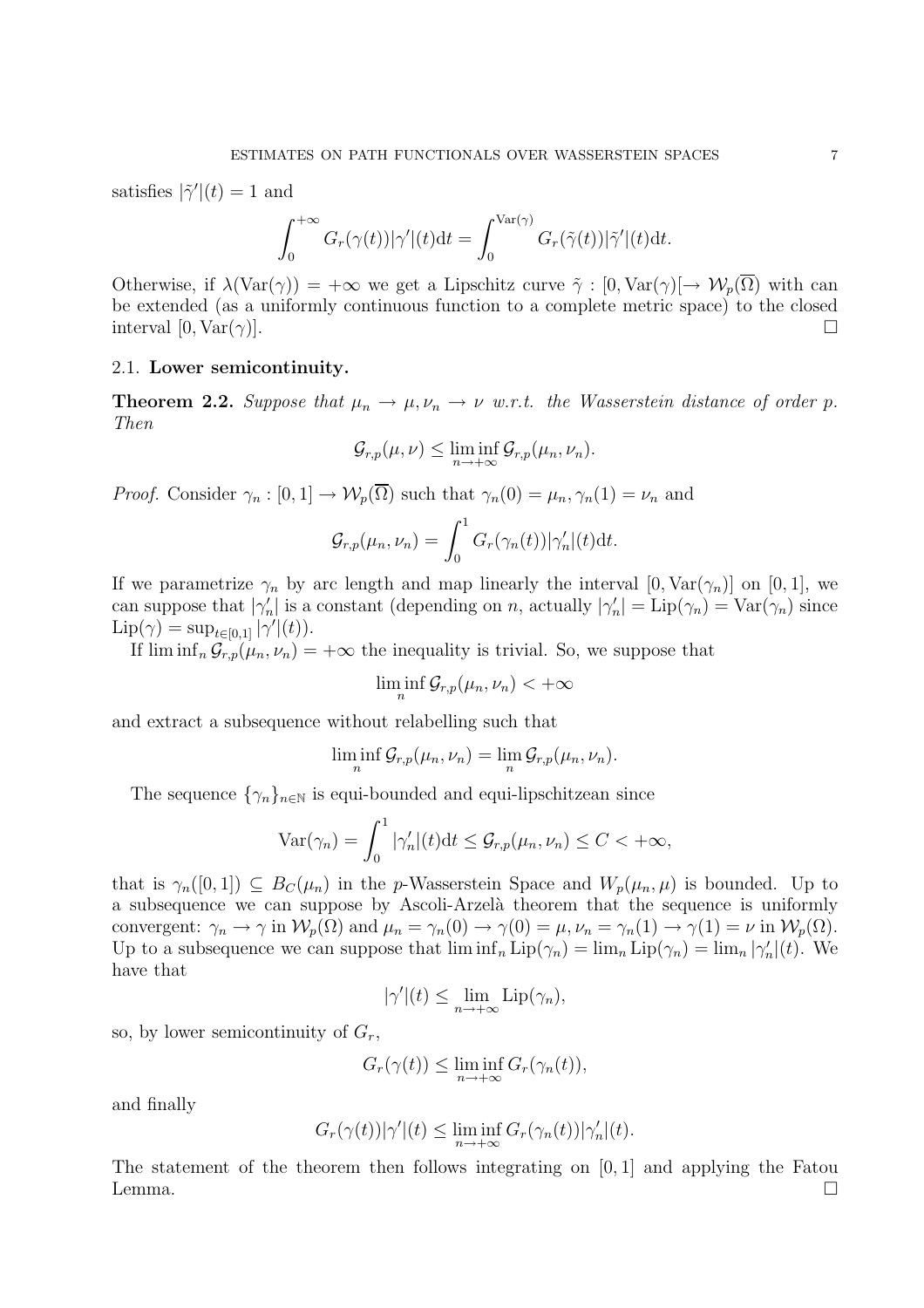2.2. Extremality of a discrete plan. We recall the following theorem (Theorem 3 of [HW]). We define a set  $\Gamma \subset \overline{\Omega} \times \overline{\Omega}$  acyclic if for any finite sets of points  $(x_i, y_i) \in \Gamma$ ,  $i = 1, \ldots, I$ ,

$$
\{(x_{i+1}, y_i), i = 1, \dots, I, x_{I+1} = x_1\} \nsubseteq \Gamma.
$$

**Theorem 2.3.** If  $\pi \in \Pi_{ext}(\mu, \nu)$ , then there exists a σ-compact acyclic subset  $\Gamma \subset \overline{\Omega} \times \overline{\Omega}$ such that  $\pi(\Gamma) = 1$ .

We will say that  $\pi$  is *acyclic* if it satisfies the second part of the theorem, i.e. there exists an acyclic set  $\Gamma \subset \Omega \times \Omega$  such that  $\pi(\Gamma) = 1$ . When at least one of the marginals of  $\pi$  is purely atomic, it is easy to prove that this condition is also equivalent to extremality (see for example Theorem 1 of [LE]).

Using Theorem 2.3 and the elementary fact that the extremal measures in  $\Pi_{opt}(\mu, \nu)$  are given by  $\Pi_{opt}(\mu, \nu) \cap \Pi_{ext}(\mu, \nu)$ , we conclude the following corollary.

Corollary 2.4. Let  $\mu, \nu$  be discrete measures given by

$$
\mu = \sum_{i=1}^m a_i \delta_{x_i}, \qquad \nu = \sum_{j=1}^n b_j \delta_{y_j}.
$$

Let  $\pi \in \Pi_{\text{opt}}(\mu, \nu)$  be extremal. Then, given two sets of different indexes  $\{i_1, i_2, \ldots, i_k\}$  and  $\{j_1, j_2, \ldots, j_k\}$  (so, with  $k \leq \min\{\sharp \operatorname{spt} \mu, \sharp \operatorname{spt} \nu\}$ ) we must have

$$
\prod_{l=1}^{k} (\pi_{i_l j_l} \pi_{i_l j_{l+1}}) = 0.
$$

Since the function  $G_r(\mu)$  is concave, the choice of an extremal optimal plan will play an important role in the next section.

## 2.3. Estimate  $\mathcal{G}_{r,p}(\gamma_{\text{opt}})$ .

**Proposition 2.5.** Let  $\mu$ ,  $\nu$  be discrete measures given by

$$
\mu = \sum_{i=1}^{m} a_i \delta_{x_i}, \qquad \nu = \sum_{j=1}^{n} b_j \delta_{y_j}.
$$

Let  $\pi \in \Pi_{ext}(\mu, \nu)$ . Then,  $(2.1)$   $\sum$ 

The constraints to be satisfied by a transport plan is given by  $m + n$  equations which are not linearly independent (summing the first  $m$  and subtracting the last  $n$  equations gives zero). We recall that the marginal equations are

i

 $a_i^r + \sum$ j

 $b_j^r$ .

 $\pi^r_{ij} \leq \sum$ 

(2.2) 
$$
\sum_{j=1}^{n} \pi_{ij} - a_i = 0,
$$

for  $i = 1, 2, \ldots, m$ , and

(2.3) 
$$
\sum_{i=1}^{m} \pi_{ij} - b_j = 0,
$$

for  $j = 1, 2, \ldots, n$ . We also recall the following lemma from [DT2, DT1].

 $_{i,j}$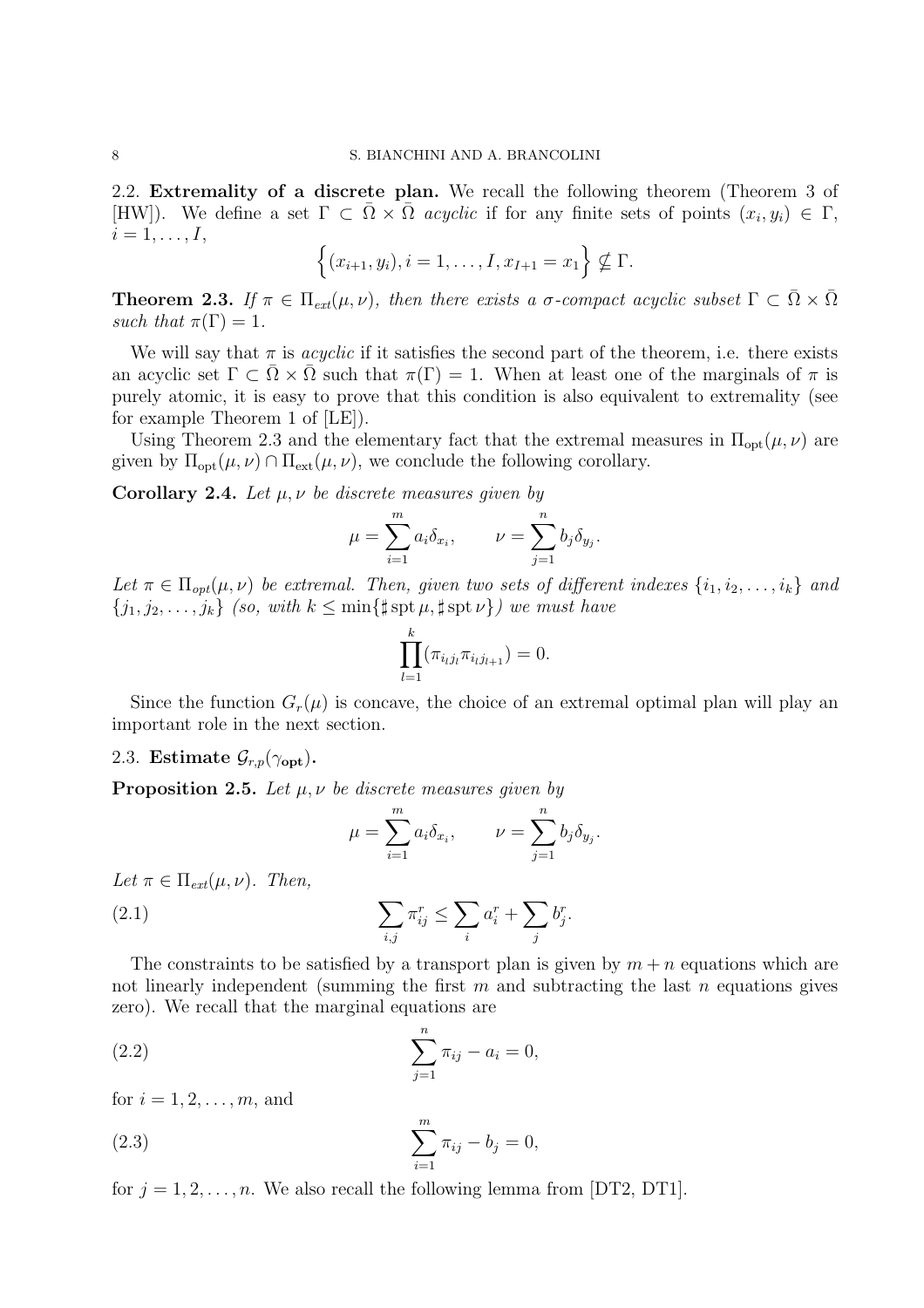**Lemma 2.6.**  $m + n - 1$  of the equations above are linearly independent.

*Proof.* Drop the one with  $j = n$ , and consider the remaining  $m + n - 1$ . Suppose the  $\lambda_i$ and  $\mu_i$  (with  $i = 1, 2, \ldots, m, j = 1, 2, \ldots, n - 1$ ) are coefficient of a null linear combination. Since the variables  $\pi_{in}$  (with  $i = 1, 2, \ldots m$ ) appear only once, we must have that  $\lambda_i = 0$  for all *i*. Then also  $\mu_j = 0$  for all  $j = 1, 2, \ldots, n - 1$ .

We recall that in Linear Programming, the *feasible set* is the set

$$
\{\pi \in \mathbb{R}^{m \times n} : \pi_{ij} \ge 0 \text{ and } (2.2), (2.3) \text{ holds}\}.
$$

**Lemma 2.7.** At most  $m + n - 1$  of the  $\pi_{ij}$  are non-zero if  $\pi$  is extremal.

*Proof.* By the equation from the marginal conditions we can determine  $m + n - 1$  of the  $\pi_{ij}$ . Since the minimum is reached also on the extremal points of the feasible set, a minimum which is also an extremal must satisfy equality in exactly  $mn - (m + n - 1)$  of the nonnegativity constraints  $\pi_{ij} \geq 0$ .

Proof of Proposition 2.5. The proof follows immediately if we can prove that there exists an injective function

$$
h: \{\pi_{ij} > 0\} \to \{a_i, b_j\}
$$

such that  $\pi_{ij} \leq h(\pi_{ij})$ . We divide the proof into several steps.

Step 1. Suppose that  $m \leq n$ . Since the sum of the entries of the *i*-th row is  $a_i > 0$  and of the j-th column is  $b_i > 0$ , in every row or column there must be at least a non-zero entry. In order to satisfy this condition at least  $n$  non-zero entries are needed (a diagonal of the matrix  $(\pi_{ij})_{ij}$  plus the remaining entries of the last row). It is not possible that on each column one finds at least two non-zero entries, otherwise the non-zero entries would be at least  $2n > m+n-1$ . Let  $j_0$  be the index of that column and let then  $\pi_{i_0j_0}$  the only non-zero entry in that column. We thus define  $h(\pi_{i_0j_0}) = b_{j_0}$ .

Step 2. We proceed by (finite) induction. Assume that at the  $k-1$  step we have defined h on the  $k-1$  points  $\pi_{i_{\ell}j_{\ell}}, \ell = 1, \ldots, k$ , such that the marginals of the reduced transference plan  $\pi_{k-1} = \pi - \sum_{\ell} \pi_{i_{\ell}j_{\ell}}$  satisfies

$$
(\mu_{k-1})_i = ((P_1)_{\sharp} \pi_{k-1})_i = \sum_{j \neq i} \pi_{ij} \leq \mu, \quad (\nu_{k-1})_j = ((P_2)_{\sharp} \pi_{k-1})_j = \sum_{i \neq i} \pi_{ij} \leq \nu,
$$

and the cardinality  $m_{k-1}$  of the support of  $\mu_{k-1}$  plus the cardinality  $n_{k-1}$  of the support of  $\nu_{k-1}$  is bounded by  $n + m - 1 - k$ .

Step 3. If  $m_{k-1} \leq n_{k-1}$ , then the procedure of Point (1) yields an entry  $\pi_{i_k j_k}$  such that  $\pi_{i_kj_k} = b'_{j_k} \le b_{j_k}$ , and moreover by removing this entry it follows that  $\mu_k = (P_1)_{\sharp} \pi \le \mu$ ,  $\nu_k = (P_2)_{\sharp} \pi_k \leq \nu$  and the cardinality  $m_k$  of the support of  $\mu_k$  plus the cardinality  $n_k$  of the support of  $\nu_k$  is bounded by  $n + m - k - 2$ . Define the  $h(i_k, j_k) = b_{j_k}$ .

Step 4. If  $m_{k-1} \leq n_{k-1}$ , then repeat the procedure of Point (1) to find an entry  $\pi_{i_k j_k}$  such that it is the unique non-zero entry on the  $i_k$ -row: hence  $\pi_{i_k j_k} = a'_{j_k} \le a_{j_k}$ , and moreover by removing this entry it follows that  $\mu_k = (P_1)_{\sharp} \pi \leq \mu$ ,  $\nu_k = (P_2)_{\sharp} \pi_k \leq \nu$  and the cardinality  $m_k$ of the support of  $\mu_k$  plus the cardinality  $n_k$  of the support of  $\nu_k$  is bounded by  $n+m-k-2$ . Define in this case  $h(i_k, j_k) = a_{i_k}$ .

Step 5. The proof of the existence of h now follows by finite induction, since the measures are finitely atomic.  $\hfill \square$ 

A simple approximation argument implies that (2.1) holds also for purely atomic measure  $\mu, \nu.$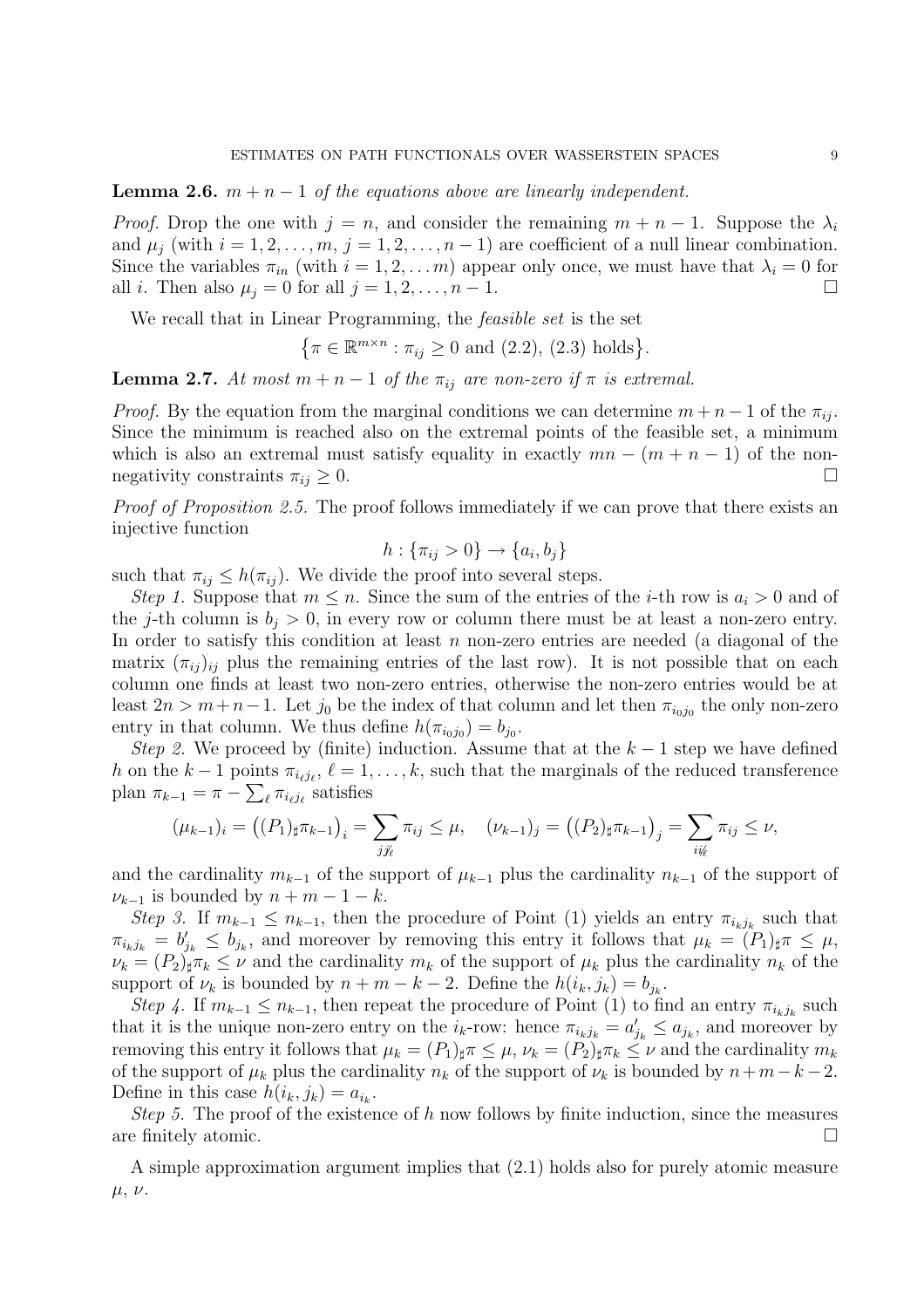**Proposition 2.8.** Let  $\mu$  and  $\nu$  be discrete probability measures with finite support. Then the following estimates hold:

• if  $0 \le p \le 1$ , then

(2.4) 
$$
\mathcal{G}_{r,p}(\gamma_{opt}) \leq \frac{1}{1+r} W_p(\mu,\nu) (G_r(\mu) + G_r(\nu));
$$

• if  $p > 1$ , then

(2.5) 
$$
\mathcal{G}_{r,p}(\gamma_{opt}) \leq W_p(\mu,\nu)(G_r(\mu) + G_r(\nu));
$$

• if 
$$
p = 1
$$
 and  $r = 0$ , then

(2.6) 
$$
\mathcal{G}_{r,p}(\gamma_{opt}) \leq W_1(\mu,\nu) \max\{G_r(\mu), G_r(\nu)\}.
$$

Proof. We split the proof in three parts.

Proof of inequality (2.4). Consider the curve given by:

$$
\gamma(t) = (1 - t)\mu + t\nu.
$$

For this curve

$$
G_r(\gamma(t)) = \sum_{i=1}^m (1-t)^r a_i^r + \sum_{j=1}^n t^r b_j^r = (1-t)^r G_r(\mu) + t^r G_r(\nu).
$$

We have now to evaluate the metric derivative. Consider an optimal transport plan  $\pi$ between  $\mu$  and  $\nu$ . In the time interval  $[t, t']$  a portion of mass  $\pi_{ij}(t'-t)$  disappears in  $x_i$  and appears in  $y_j$ . The cost of the transportation is then at most

(2.8) 
$$
\sum_{i,j} \pi_{ij}(t'-t) |x_i - y_j|^p.
$$

Passing to the limit as  $t' \rightarrow t$ , the metric derivative is then

$$
\sum_{i,j} \pi_{ij} |x_i - y_j|^p = W_p(\mu, \nu).
$$

The curve is actually a geodesic since the optimal transport plan between  $(1-t)\mu + t\nu$  and  $(1-t')\mu + t'\nu$  has only to move the masses  $(t'-t)a_i$  on the point  $x_i$  on the masses  $(t'-t)b_j$ on the points  $y_j$ . The optimal transport plan between these two measures is  $(t'-t)\pi$  and the Wasserstein distance is then  $(t'-t)W_p(\mu,\nu)$ . Integrating in the interval [0, 1], we then have

$$
\mathcal{G}_{p,r}(\gamma_{\text{opt}}) \leq \int_0^1 ((1-t)^r G_r(\mu) + t^r G_r(\nu)) W_p(\mu, \nu) dt
$$
  

$$
\leq \frac{1}{1+r} (G_r(\mu) + G_r(\nu)) W_p(\mu, \nu).
$$

*Proof of inequality* (2.5). First, to clarify computations, we consider the case  $\nu = \delta_{y_1}$ . Let the curve  $\gamma : [0, 1] \to \mathcal{W}_p(\Omega)$  be given by:

$$
\gamma(t) := \sum_{i=1}^m a_i \delta_{x_i + t(y_1 - x_i)}.
$$

We have  $|\gamma'(t) = W_p(\mu, \delta_{y_1})$ , and  $G_r(\gamma) = G_r(\mu)$ . So, we have  $\mathcal{G}_{r,p}(\gamma_{\text{opt}}) \leq W_p(\mu, \delta_{y_1}) G_r(\mu) \leq W_p(\mu, \delta_{y_1}) \big( G_r(\mu) + 1 \big).$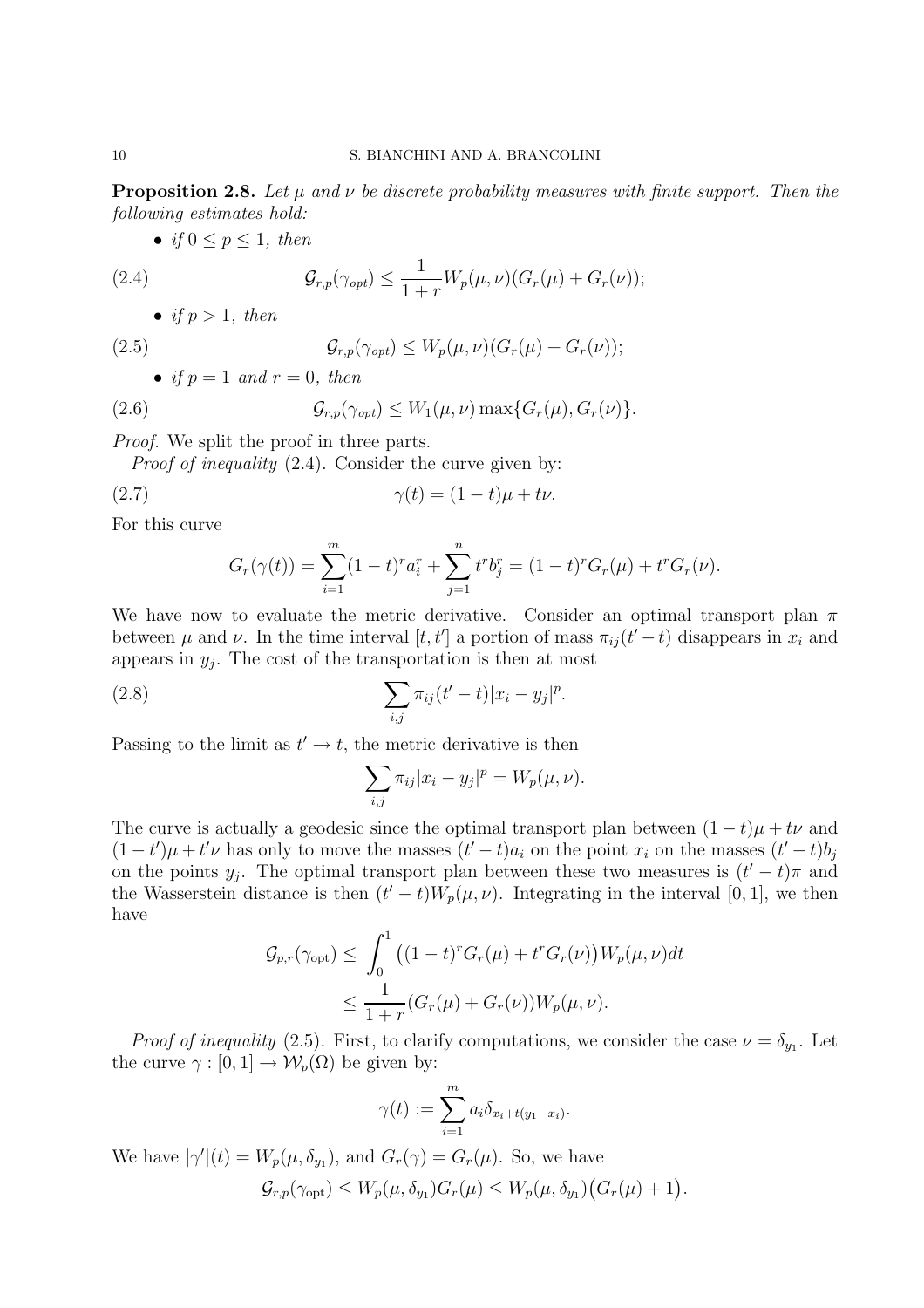In the general case, we consider an acyclic optimal transference plan  $\pi = \sum_{ij} \pi_{ij} \delta_{(x_i, y_j)}$ and the path

$$
t \mapsto \gamma(t) = \sum_{ij} \pi_{ij} \delta_{(1-t)x_i + ty_j}.
$$

The functional  $\int_0^1 G_r(\gamma(t)) |\gamma'| (t) dt$  can be computed to be  $\sum_{ij} \pi_{ij}^r W_p(\mu, \nu)$ . Thanks to Proposition 2.5 we have

$$
\sum_{ij} \pi_{ij}^r \leq G_r(\mu) + G_r(\nu).
$$

The proof of the inequality is complete.

Proof of inequality (2.6). In this case we are evaluating

$$
\mathcal{G}_{0,1}(\gamma) = \int_0^1 \sharp \operatorname{spt} \gamma(t) |\gamma'|(t) dt.
$$

The main point is that if  $p = 1$ , then both paths of the kind

(2.9)  $t \mapsto \delta_{x_1+t(y_1-x_1)}$ ,

and

$$
(2.10) \t t \mapsto (1-t)\delta_{x_1} + t\delta_{y_1},
$$

are Lipschitz curves. Roughly speaking, we use paths of the first kind (2.9) to move the mass in a point  $y_i$  where there is still no mass and the paths of type  $(2.10)$  to move the mass in a point  $y_j$  where there is already some mass without incrementing the cardinality of the support of the measure  $\gamma(t)$ .

Let  $\pi$  be an extremal transference plan, and assume that  $\mu_{k-1} \leq \mu$ ,  $\nu_{k-1} \leq \nu$  have been determined in such a way  $G_0(\mu_{k-1}) + G_0(\nu_{k-1}) \le \max\{G_0(\mu), G_0(\nu)\}.$ 

If there is a row  $i_{k-1}$  with a unique non-zero element  $\pi_{i_{k-1}j_{k-1}}$ , then using then the path of the form  $(2.9)$ ,

$$
\gamma_{k-1}(t) = \sum_{i \neq i_{k-1}} (\mu_{k-1})_i \delta_{x_i} + \sum_j (\nu_{k-1})_j \delta_{y_j} + (\mu_{k-1})_{i_{k-1}} \delta_{(1-t)x_{i_{k-1}} + ty_{j_{k-1}}},
$$

we obtain that  $|\gamma_{k-1}'|(t) = \pi_{i_{k-1}j_{k-1}}$  and  $G_0(\gamma(t)) = G_0(\mu_{k-1}) + G_0(\nu_{k-1})$ .

If instead there exist only columns with a single non-zero element  $\pi_{i_{k-1}j_{k-1}}$ , two cases can happen:

(1) if there is an element  $0 < \nu_{k-1}(y_{j_{k-1}}) < \nu(y_{j_{k-1}})$ , then we take  $\pi_{i_{k-1}j_{k-1}} \neq 0$  and we can use the path

$$
\gamma_{k-1}(t) = \sum_{i \neq i_{k-1}} (\mu_{k-1})_i \delta_{x_i} + \sum_{j \neq j_{k-1}} (\nu_{k-1})_j \delta_{y_j}
$$
  
+ 
$$
((\mu_{k-1})_{i_{k-1}} - t \pi_{i_{k-1}j_{k-1}}) \delta_{x_{i_{k-1}}}
$$
  
+ 
$$
((\nu_{k-1})_{i_{k-1}} + t \pi_{i_{k-1}j_{k-1}}) \delta_{y_{j_{k-1}}},
$$

for which  $|\gamma'_{k-1}|(t) = \pi_{i_{k-1}j_{k-1}}$  and

$$
G_0(\gamma_{k-1}(t)) = G_0(\mu_{k-1}) + G_0(\nu_{k-1}) \le \max\{G_0(\mu), G_0(\nu)\};
$$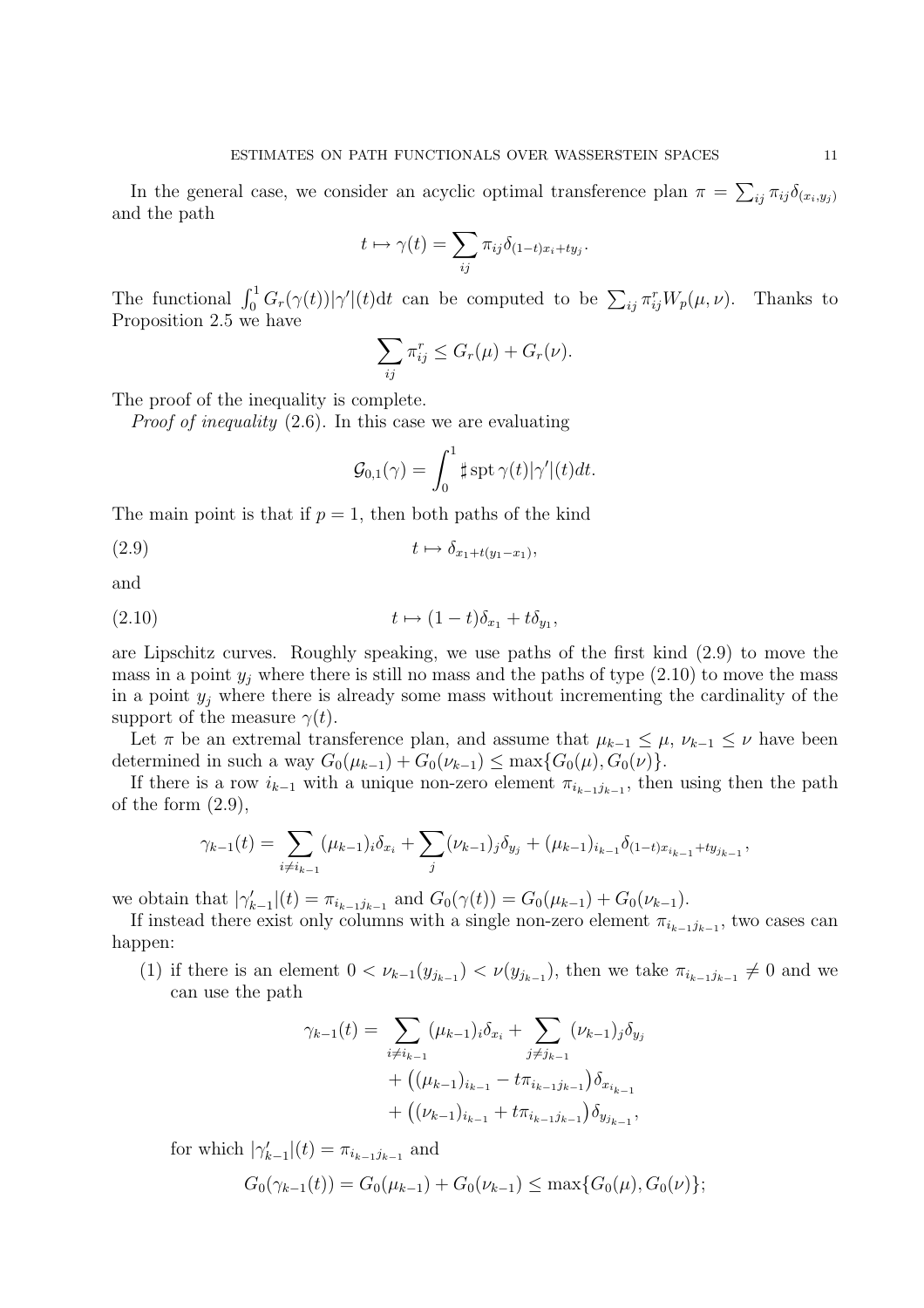(2) if  $\nu_{k-1}(y_{j_{k-1}}) = 0$ , then by using the path

$$
\gamma_{k-1}(t) = \sum_{i \neq i_{k-1}} (\mu_{k-1})_i \delta_{x_i} + \sum_j (\nu_{k-1})_j \delta_{y_j}
$$
  
+ 
$$
((\mu_{k-1})_{i_{k-1}} - \pi_{i_{k-1}j_{k-1}}) \delta_{x_{i_{k-1}}}
$$
  
+ 
$$
\pi_{i_{k-1}j_{k-1}} \delta_{(1-t)x_{i_{k-1}} + ty_{j_{k-1}}},
$$

we obtain  $|\gamma'(t) = \pi_{i_{k-1}j_{k-1}}$ 

$$
G_0(\gamma_{k-1}(t)) = G_0(\mu_{k-1}) + G_0(\nu_{k-1}) + 1.
$$

In this last case  $\pi_{i_{k-1}j_{k-1}} = \nu_{j_{k-1}}$ .

Define  $\mu_k$ ,  $\nu_k$  as the final measures obtained by  $\gamma_{k-1}(1)$ .

It remains to show that in the last case

$$
G(\gamma_{k-1}(t)) = G_0(\mu_k) + G_0(\nu_k)
$$
  
=  $G_0(\mu_{k-1}) + G_0(\nu_{k-1}) + 1 \le \max\{G_0(\mu), G_0(\nu)\}.$ 

Assume that in each row there are at least two elements  $\pi_{ij} > 0$ , and that for some index  $m_0$  up to re-parametrization

$$
0 < (\nu_{k-1})_j \leq \nu_j \ \ j = 1, \dots, m_0, \quad (\nu_{k-1})_j = 0 \ \ j = m_0 + 1, \dots, m.
$$

The above conditions imply that  $m - m_0 > G_0(\mu_{k-1})$ , otherwise there is certainly a row  $i_{k-1}$ with a unique non-zero element.

Hence we have that

$$
G_0(\mu_{k-1}) + G_0(\nu_{k-1}) < m - m_0 + m_0 \le m = G_0(\nu) \le \max\{G_0(\mu), G_0(\nu)\}.
$$

By finite induction we conclude that  $|\gamma_k'(t)| = \pi_{i_k j_k}$ ,

$$
G_r(\gamma_k(t)) \le \max\{G_0(\mu), G_0(\nu)\},\
$$

so that by piecing together the  $\gamma_k$  one constructs a path satisfying the last inequality.  $\Box$ 

The estimates of Proposition 2.8 will be extended to all measures in Corollary 2.10. We begin with a lemma.

**Lemma 2.9.** Let  $\Omega$  be a subset of  $\mathbb{R}^N$ . Let  $\mu \in \mathcal{W}_p(\overline{\Omega})$  such that  $G_r(\mu) < +\infty$  (so, a discrete measure with possibly infinite support). Then, given  $\varepsilon > 0$  there exists a measure  $\tilde{\mu} \in \mathcal{W}_p(\overline{\Omega})$ with finite support such that

$$
G_r(\tilde{\mu}) \le G_r(\mu),
$$

and

$$
W_p(\mu, \tilde{\mu}) < \varepsilon.
$$

Proof. Let

$$
\mu = \sum_{i=0}^{+\infty} a_h \delta_{x_h}.
$$

Define (the parameters  $H, b$  are to be chosen, actually b may be chosen arbitrarily)

$$
\tilde{\mu} = \sum_{i=0}^{H} a_h \delta_{x_h} + \left(\sum_{i=H+1}^{+\infty} a_h\right) \delta_b.
$$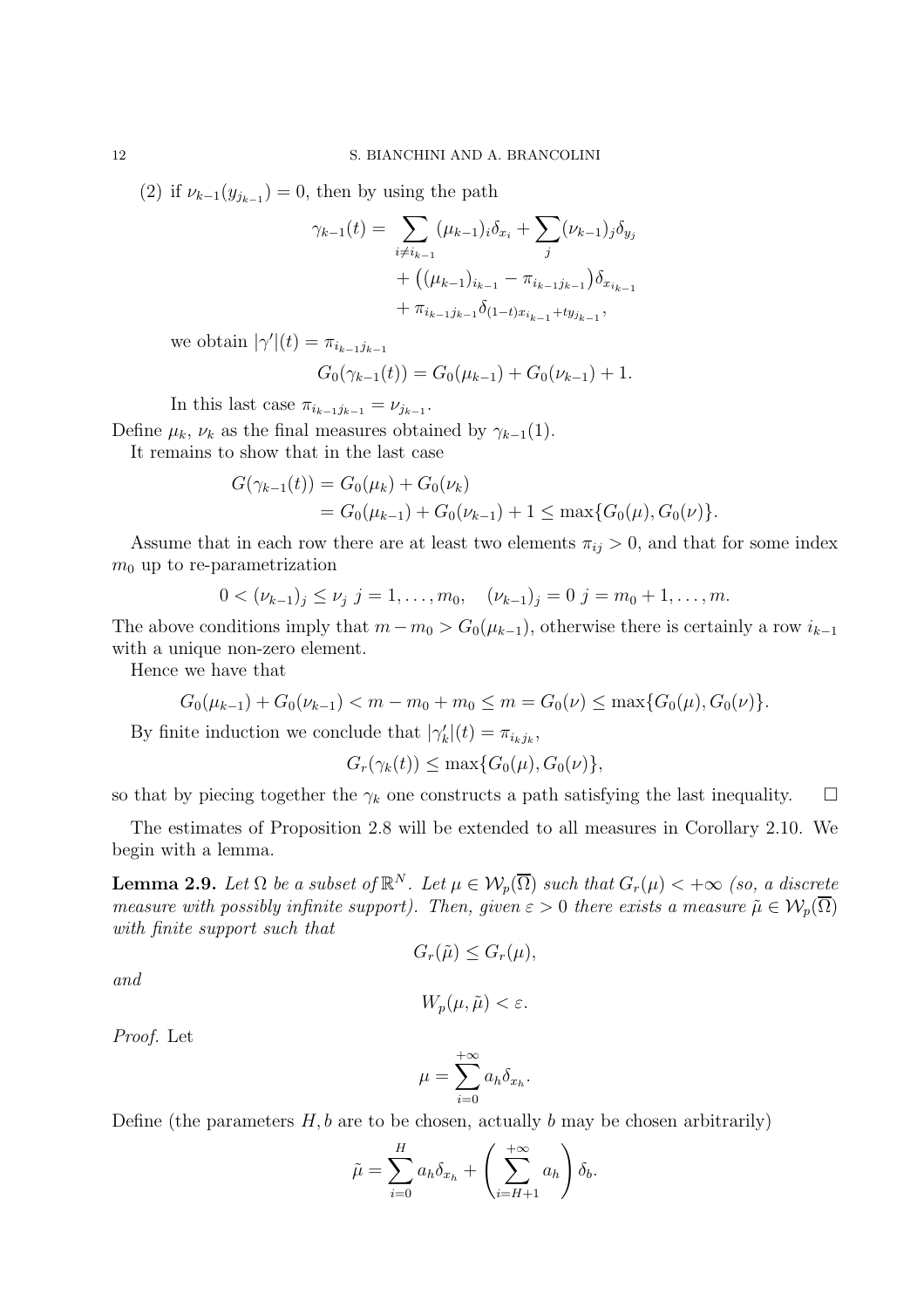By subadditivity we easily have that

$$
G_r(\tilde{\mu}) \le G_r(\mu).
$$

The estimate on the p-Wasserstein distance follows. The transport plan that fixes the masses in  $x_h$  for  $h = 0, 1, \ldots, H$  and moves those in  $x_h$  for  $h \geq H + 1$  in b gives the upper estimate:

$$
W_p(\mu, \tilde{\mu}) \le \left(\sum_{h=H+1}^{+\infty} a_h |x_h - b|^p\right)^{\min\{1, 1/p\}}
$$

.

Since the momentum of order  $p$  of  $\mu$  is finite, we can find H such that

$$
\left(\sum_{h=H+1}^{+\infty} a_h |x_h - b|^p\right)^{\min\{1,1/p\}} < \varepsilon.
$$

This concludes the proof. Note that there is no boundedness assumption on  $\Omega$  thanks to the finiteness of the momentum of order p of  $\mu$ .

Corollary 2.10. The estimates of Proposition 2.8 are true for all measures.

*Proof.* Let  $\mu, \nu$  be generic measures in  $W_p(\overline{\Omega})$ . The only non-trivial case is if both  $G_r(\mu)$  <  $+\infty$  and  $G_r(\nu) < +\infty$ . This means that both  $\mu$  and  $\nu$  are discrete measures and  $\sharp(\operatorname{spt} \mu) =$  $+\infty$ ,  $\sharp(\operatorname{spt} \nu) = +\infty$ .

Let  $\mu_n$  and  $\nu_n$  be approximating sequences as in Lemma 2.9. Then,

$$
\mu_n \to \mu, \quad \nu_n \to \nu
$$

w.r.t.  $W_p$  and

 $G_r(\mu_n) \to G_r(\mu)$ ,  $G_r(\nu_n) \to G_r(\nu)$ .

Then, for example for (2.5) one obtains using Theorem 2.2

$$
G_{r,p}(\mu,\nu) \leq \liminf_{n \to +\infty} G_{r,p}(\mu_n,\nu_n)
$$
  
\n
$$
\leq \liminf_{n \to +\infty} W_p(\mu_n,\nu_n) (G_r(\mu_n) + G_r(\nu_n))
$$
  
\n
$$
\leq W_p(\mu,\nu) (G_r(\mu) + G_r(\nu)).
$$

This concludes the proof in that case. The other cases are completely similar.

## Corollary 2.11. The following holds:

- (1) The estimate (2.4) holds for all metric spaces.
- (2) Let X be a metric space such that there exists a constant  $C > 0$  such that for every couple  $(x, y)$  there exists a Lipschitz curve q such that  $q(0) = x, q(1) = y$  and  $\text{Var}(q) \leq$  $Cd(x, y)$ . Then, the results of Corollary 2.10 are still true (except for a change in the constants in the r.h.s. of  $(2.5)$ ,  $(2.6)$ ).

*Proof.* The proof is the same, simply use the curve q to interpolate between points instead of straight lines in the second case.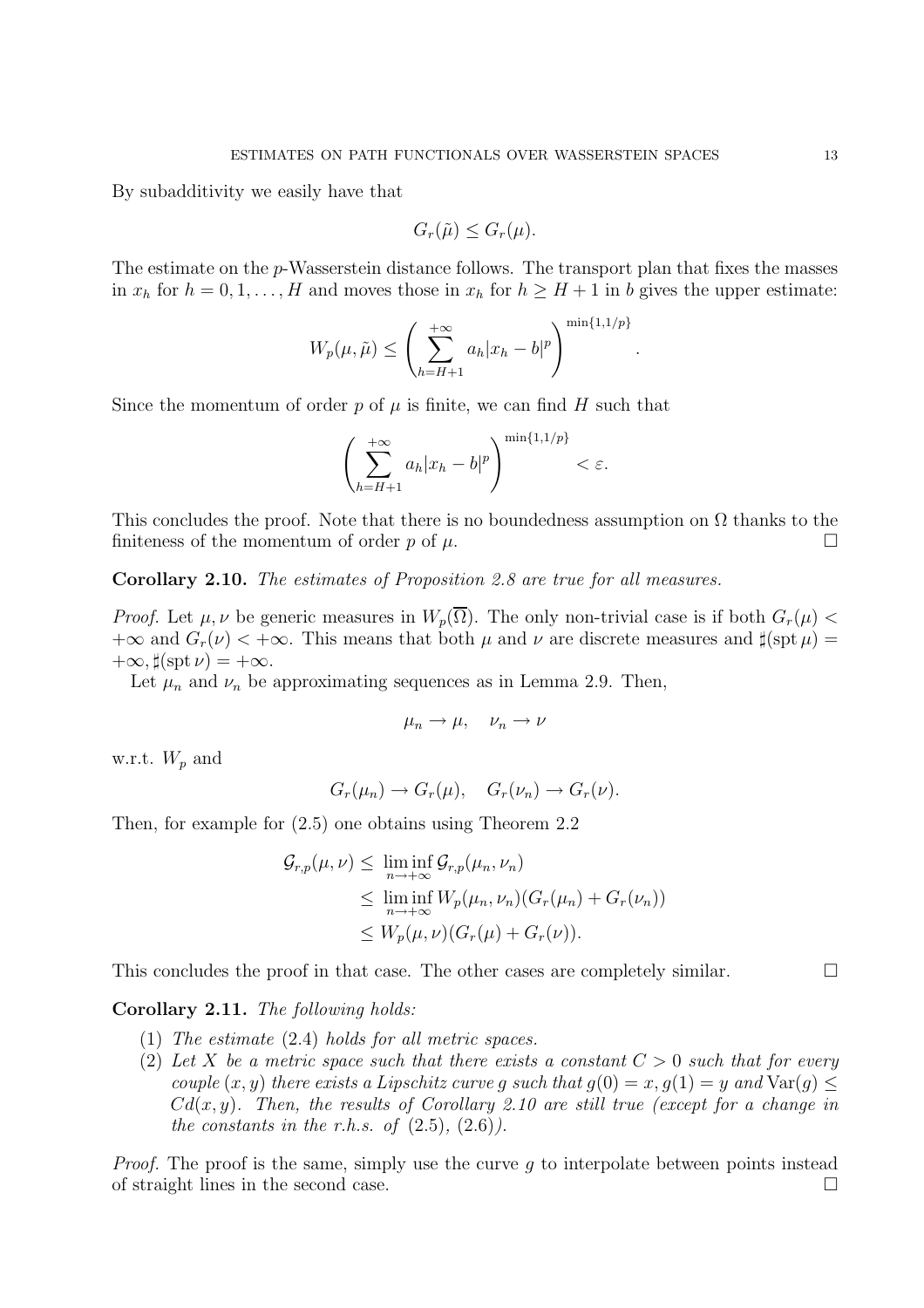#### 2.4. Reachability of measures.

**Definition 2.12** (Reachable measure w.r.t. r, p). A probability measure  $\mu$  is reachable w.r.t. r, p (or  $(r, p)$ -reachable) if there exists  $\gamma \in \text{Lip}([0, \varepsilon], \mathcal{W}_p(\overline{\Omega}))$  such that  $\gamma(0) = \mu$  and  $|\gamma'(t) = 1$  for a.e.  $t \in [0, \varepsilon]$  and

$$
\mathcal{G}_{r,p}(\gamma) = \int_0^\varepsilon G_r(\gamma(t)) |\gamma'|(t) dt = \int_0^\varepsilon G_r(\gamma(t)) dt < +\infty.
$$

Note that the existence of a curve  $\gamma \in \text{Lip}([0, \varepsilon], \mathcal{W}_p(\overline{\Omega}))$  such that  $\gamma(0) = \mu$  and  $|\gamma'(t)| = 1$ for a.e.  $t \in [0, \varepsilon]$  is equivalent to the existence a curve  $\gamma \in \text{Lip}([0, \varepsilon'], \mathcal{W}_p(\overline{\Omega}))$  such that  $\gamma(0) = \mu$  and  $\text{Var}(\gamma) > 0$ .

Let

(2.11) 
$$
g_{r,p,\mu}(t) := \min\{G_r(\nu) : W_p(\nu,\mu) \le t\}.
$$

Note that the infimum is actually a minimum since  $\nu \mapsto G_r(\nu)$  is lower semicontinous w.r.t. the weak convergence of measures and the set  $\{\nu : W_p(\nu,\mu) \leq t\}$  is closed w.r.t. the topology induced by  $W_p$  (which is essentially the weak topology). Note moreover that the map  $t \mapsto g_{r,p,\mu}(t)$  is monotone non-increasing.

The following is the main theorem of the paper.

**Theorem 2.13.** Let  $\mu \in \mathcal{W}_p(\overline{\Omega})$ . The following conditions are equivalent:

- (1)  $\mu$  is reachable:
- (2) there exists  $\varepsilon > 0$  (equivalently for all  $\varepsilon > 0$ )

(2.12) 
$$
\int_0^\varepsilon g_{r,p,\mu}(t) \mathrm{d}t < +\infty;
$$

(3) there exists  $\gamma \in \text{Lip}([0,1], \mathcal{W}_p(\overline{\Omega}))$  which satisfies  $\text{Var}(\gamma) > 0, \gamma(0) = \mu, \gamma(1) = \delta_{x_0}$ and

$$
\int_0^1 G_r(\gamma(t))|\gamma'|(t)dt < +\infty.
$$

*Proof.* We will show that  $(1. \Rightarrow 2.), (2. \Rightarrow 3.), (3. \Rightarrow 1.).$ 

 $(1. \Rightarrow 2.)$  If  $\mu$  is reachable there exists a curve  $\gamma$  as in Definition 2.12. Since

$$
\int_0^{\varepsilon} g_{r,p,\mu}(t)dt \le \int_0^{\varepsilon} G_r(\gamma(t))dt < +\infty,
$$

condition (2.12) is satisfied.

 $(2. \Rightarrow 3.)$  Suppose now that condition  $(2.12)$  is satisfied. Let  $\mu_i$  a measure such that  $G_r(\mu_i) = g_{r,p,\mu}(\varepsilon 2^{-i})$  and  $W_p(\mu_i,\mu) \leq \varepsilon 2^{-i}$ .  $\mu_i$  is a discrete measure with possibly infinite support. We now connect  $\mu_i$  and  $\mu_{i+1}$  with a curve  $\gamma_i : [0,1] \to \mathcal{W}_p(\Omega)$  as in Corollary 2.10 such that

$$
\int_0^1 G_r(\gamma_i(t)) |\gamma'_i|(t) dt \le (G_r(\mu_i) + G_r(\mu_{i+1})) W_p(\mu_i, \mu_{i+1})
$$
  
\n
$$
\le 2G_r(\mu_i) (\varepsilon 2^{-i} + \varepsilon 2^{-(i+1)})
$$
  
\n
$$
\le 2^{2^{-i}} \varepsilon G_r(\mu_i) = 2^{2^{-i}} \varepsilon g_{r,p,\mu}(\varepsilon 2^{-i}) \le 8 \int_{\varepsilon 2^{-i-1}}^{\varepsilon 2^{-i}} g_{r,p,\mu}(t) dt.
$$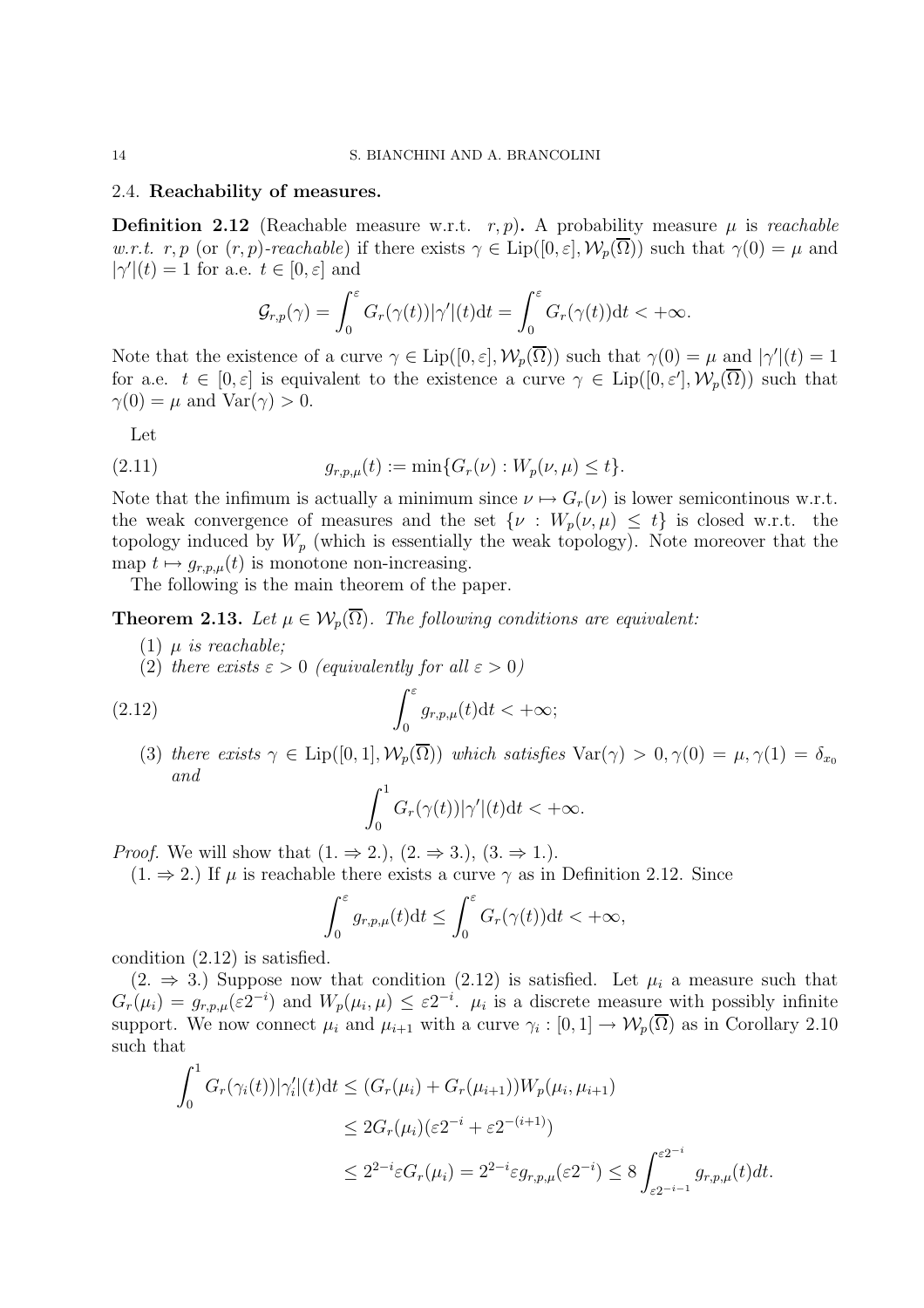Gluing the paths  $\gamma_i$  together, we obtain a path  $\gamma$  (up to a change of variable to set the speed at a unitary value, see Lemma 2.1) with the desired properties.

 $(3. \Rightarrow 1.)$  Directly from the definition.

**Remark 2.14.** If a measure  $\mu$  is reached by some curve defined on an interval  $[0, \varepsilon]$  with finite total variation, then the measure is reachable from a Dirac mass: just observe that  $\gamma(\varepsilon)$  satisfies  $G_r(\gamma(\varepsilon)) < +\infty$  and use Corollary 2.10.

We define the following equivalence relation: the measure  $\mu$  is equivalent to  $\nu$  if there exists a path  $\gamma$  such that  $\gamma(0) = \mu, \gamma(1) = \nu$  and  $\mathcal{G}_{r,p}(\gamma) < +\infty$ . Definition 2.12 actually characterizes the measures in the equivalence class of a Dirac mass. All the other measures are "isolated".

**Proposition 2.15.** If  $\mu$  is not reachable from a Dirac mass, then its equivalence class consists of a single element  $(\mu$  itself).

*Proof.* Suppose on the contrary that there exists a measure  $\nu \neq \mu$  in the same class of  $\mu$  and let  $\gamma$  be a path between them with finite cost. Then condition (1) or (2) of Theorem 2.13 are satisfied (note that in general  $0 < W_p(\mu, \nu) \leq \text{Var}(\gamma)$ ). Then  $\mu$  is in the equivalence class of a Dirac mass, which is not possible.

By Theorem 3.4 of [BBS], for  $r > 1 - 1/N$  every measure is reachable. If  $r < 1 - 1/N$  not all measures are reachable. In this case the equivalence class of a Dirac mass is a set of first category.

**Proposition 2.16.** The equivalence class of a Dirac mass is a set of first category in  $\mathcal{W}_p(\overline{\Omega})$ , *if*  $0 \le r \le 1 - 1/N$ .

Proof. The equivalence class of a Dirac mass is the set

$$
\{\mu\in\mathcal{W}_p(\overline{\Omega}): \mathcal{G}_{r,p}(\mu,\delta_{x_1})<+\infty\}=\bigcup_{n\geq 1}\{\mu\in\mathcal{W}_p(\overline{\Omega}): \mathcal{G}_{r,p}(\mu,\delta_{x_1})\leq n\}.
$$

We now prove that the set  $\{\mu \in \mathcal{W}_p(\Omega) : \mathcal{G}_{r,p}(\mu, \delta_{x_1}) \leq n\}$  is closed and nowhere dense.

The set is closed by the semicontinuity of  $\mathcal{G}_{p,r}(\cdot,\delta_{x_1})$ .

Suppose on the contrary that some ball (w.r.t.  $W_p$ )  $B_r(\mu)$  is contained in  $\{\mu \in \mathcal{W}_p(\overline{\Omega})\}$ :  $\mathcal{G}_{r,p}(\mu,\delta_{x_1})\leq n\}$ . First consider a measure  $\tilde{\mu}$  discrete with finite support such that  $\tilde{\mu}\in B_R(\mu)$ (thanks to Lemma 2.9). Let

$$
\tilde{\mu} = \sum_{h=1}^{n} a_h \delta_{x_h}.
$$

Consider now the measure

$$
\hat{\mu} = \frac{a_1}{|B_{R_1}|} \chi_{B_{R_1}(x_1)} \mathcal{L}^N + \sum_{h=2}^n a_h \delta_{x_h}.
$$

Choosing  $R_1$  sufficiently small, we have  $\hat{\mu} \in B_R(\mu)$   $(W_p(\hat{\mu}, \tilde{\mu})$  is bounded by  $R_1$  if  $p \ge 1$  and  $R_1^p$  $_{1}^{p}$  if  $0 \leq p \leq 1$ ).

By (2.12) of Theorem 2.13, it follows that

$$
\sum_i 2^{-i} g_{r,p,\mu}(2^{-i}) < +\infty.
$$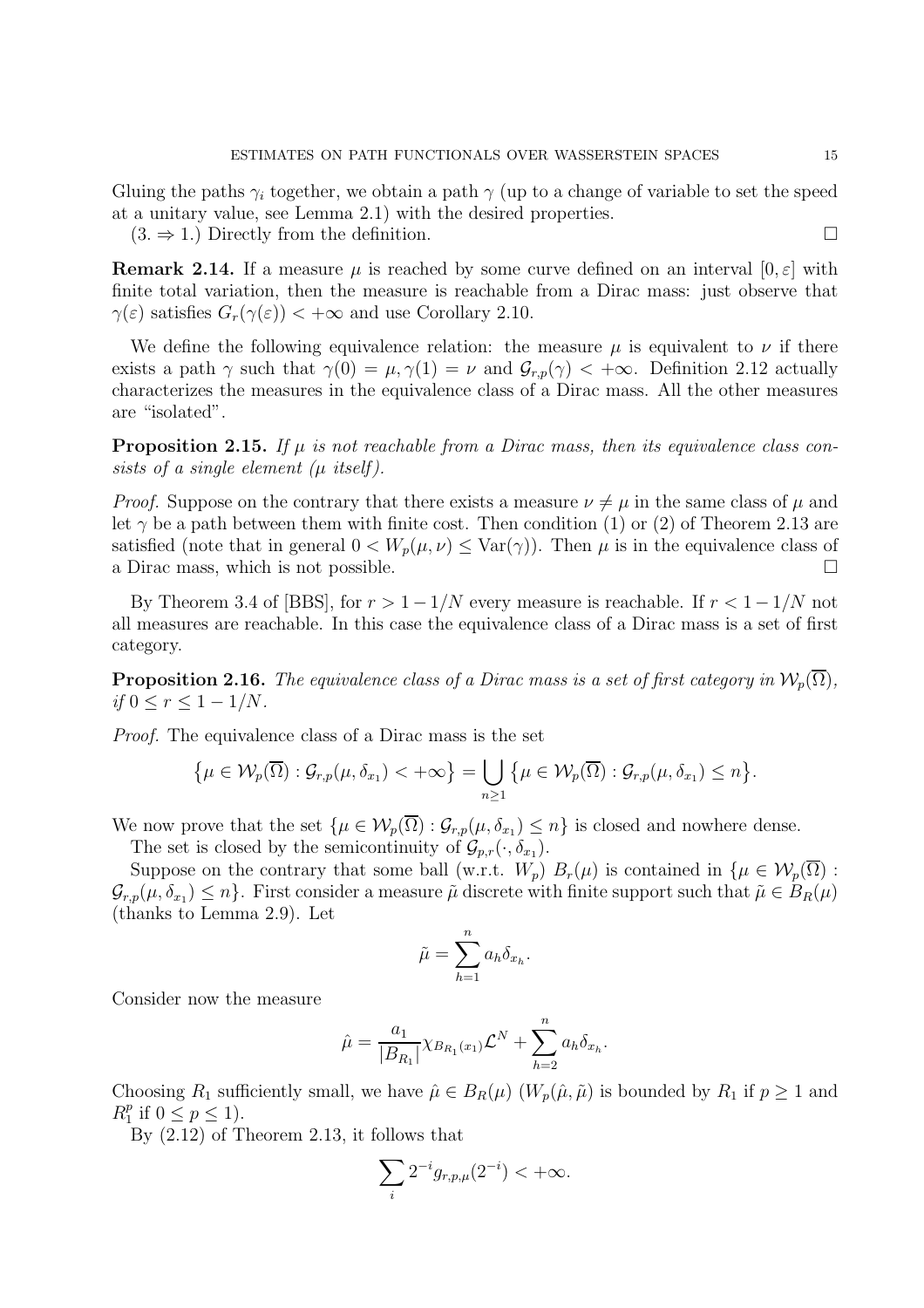16 S. BIANCHINI AND A. BRANCOLINI

However, it is easy to see from the analysis of [BBS] that

$$
g_{r,p,\mu}(t) \geq \frac{C}{t}
$$

for some fixed constant C, so that we reach a contradiction.  $\Box$ 

## 2.5. Regularity.

**Theorem 2.17.** Let  $\mu, \nu$  be measures and let  $\gamma \in \text{Lip}([0,1], \mathcal{W}_p(\overline{\Omega}))$  such that  $\gamma(0)$  =  $\mu, \gamma(1) = \nu$  and  $\mathcal{G}_{r,p}(\gamma) < +\infty$ . Then, fixed  $\delta > 0$ , there exists  $\tilde{\gamma} \in \text{Lip}([0,1], \mathcal{W}_p(\overline{\Omega}))$ such that  $\tilde{\gamma}(0) = \mu, \tilde{\gamma}(1) = \nu$ ,  $\sharp \operatorname{spt} \gamma(t) < +\infty$  for  $t \in ]0,1[$  and  $\mathcal{G}_{r,p}(\tilde{\gamma}) < (2+\delta)\mathcal{G}_{r,p}(\gamma)$ .

*Proof.* We parametrize  $\gamma$  by arc length obtaining

$$
\int_0^L G_r(\gamma(t))|\gamma'|(t)dt = \int_0^L G_r(\gamma(t))dt < +\infty.
$$

Fix  $d > 0$ . We will construct a perturbed path between two atomic measure with finite support: in fact from Theorem 2.13, we can find a path connecting  $\mu$  to some purely atomic measure  $\tilde{\mu}$ , and a path connecting  $\nu$  to some purely atomic measure  $\tilde{\nu}$ . By Lemma 2.9, we can assume that there is a measure  $\mu_1$  and a measure  $\nu_1$  with finite support such that

$$
\mathcal{G}_{r,p}(\mu,\mu_1)+\mathcal{G}_{r,p}(\nu,\nu_1)\leq d\mathcal{G}_{r,p}(\mu,\nu).
$$

We conclude that there is a path  $\gamma_1$  connecting  $\tilde{\mu}$  to  $\nu$  with  $\mathcal{G}(\tilde{\mu}, \nu) \leq (1+d)\mathcal{G}(\mu, \nu)$ . One then repeats the argument below from  $\mu$  to  $\tilde{\mu}$  and from  $\nu$  to  $\tilde{\nu}$ .

Step 1. We use the following fact: if  $d > 0$  and  $f : [0, L] \rightarrow [0, +\infty)$  is an integrable function, then for all  $\varepsilon$  sufficiently small there exists points  $t_i$ ,  $t_{i+1} - t_i \in (\varepsilon/(1+d), (1+d)\varepsilon)$ , such that

$$
\left| \sum f(t_i)(t_{i+1} - t_i) - \int_0^L f(t)dt \right| \le d \int_0^L f(t)dt.
$$

The proof follows immediately from the definition of Lebesgue integral, by approximating f with simple functions whose level sets are made of finitely many connected components.

Applying this to  $\mathcal{G}_{r,p}(\gamma_1)$ , it follows that we can fix a sequence of increasing points  $x_i$ ,  $i = 1, \ldots, I$ , such that

$$
\left| \mathcal{G}(\mu_1, \nu) - \sum_i G_r(\gamma_1(t_i)) W_p(\gamma_1(t_{i+1}), \gamma(t_i)) \right| \leq d \mathcal{G}(\mu_1, \nu).
$$

and  $W_p(\gamma_1(t_{i+1}), \gamma_1(t_i)) \in [\varepsilon/(1+d), (1+d)\varepsilon].$ 

Step 2. Let  $m_i$  be measures with finite support such that  $G_r(m_i) \leq G_r(\gamma_1(t_i))$ , and such that

$$
W_p(m_i, \gamma_1(t_i)) \leq d\varepsilon.
$$

Consider the path  $\gamma_{1,i}$  of Proposition 2.8 connecting  $m_i$  with  $m_{i+1}$ . It follows that

$$
\mathcal{G}_{r,p}(m_1, m_{i+1}) \leq W_p(m_1, m_{i+1}) \big( G_r(m_i) + G_r(m_{i+1}) \big) \leq (1 + 3d) \varepsilon \big( G_r(m_i) + G_r(m_{i+1}) \big).
$$

Step 3. Piecing together all these paths, one obtains that  $\mu_1$  can be connected to  $\nu$  with a path  $\tilde{\gamma}_1$  such that  $\tilde{\gamma}_1(t)$  has finite support for all t and

$$
\mathcal{G}(\tilde{\gamma}_1) \le (1+3d) \sum_i \varepsilon \big( G_r(m_i) + G_r(m_{i+1}) \big) \le 2(1+3d)^2 \mathcal{G}(\gamma_1).
$$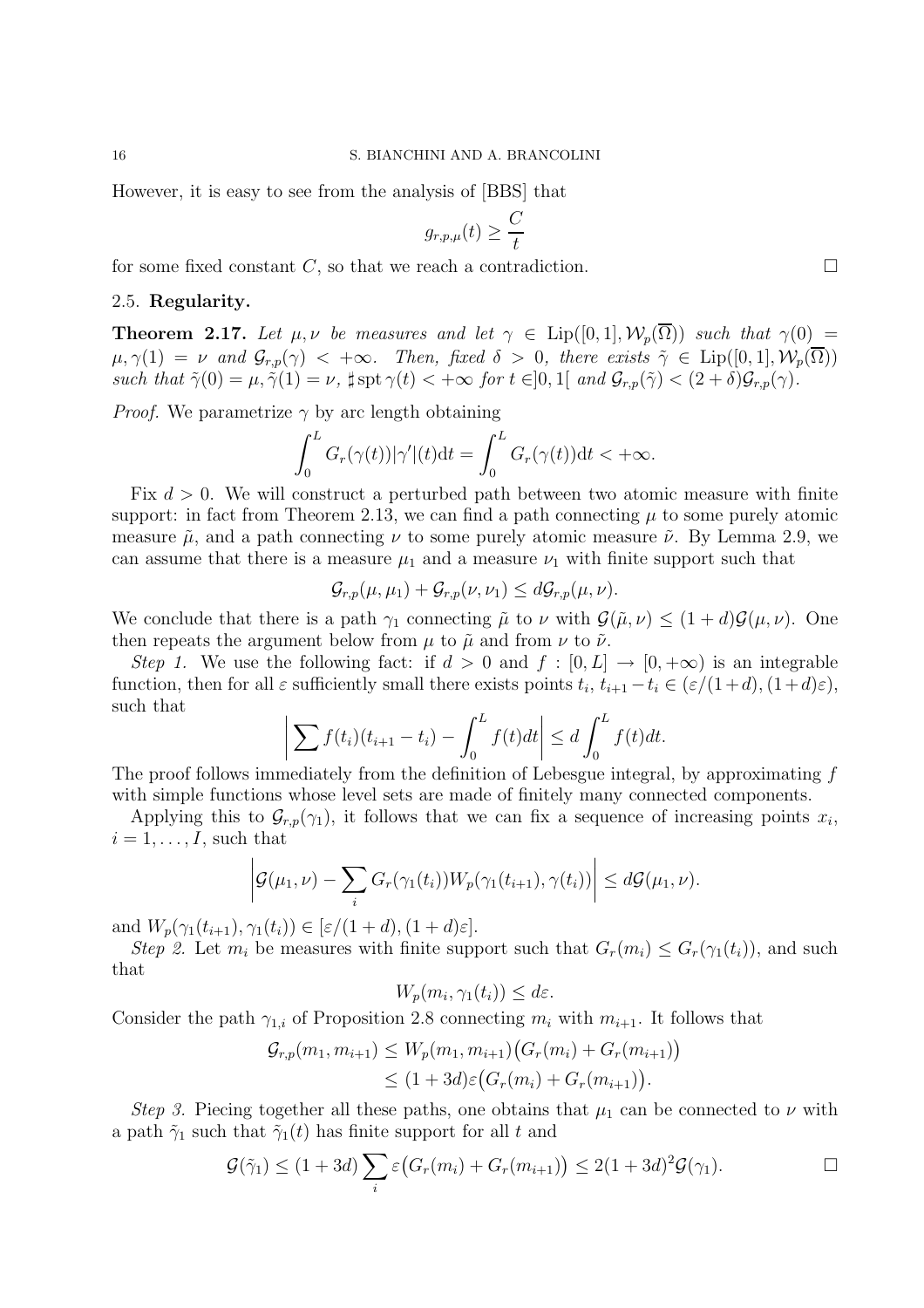Example 2.18. The curve provided by Theorem 2.17 is in general not optimal (at least on non compact  $\Omega$ ), as the following example shows. We consider the measures

$$
\mu(0) = \sum_{i} a_i \delta_{x_i(0)}, \quad \mu(1) = \sum_{i} a_i \delta_{x_i(1)}
$$

such that

$$
\sum_{j>0} a_{i+j} < a_i, \quad D_i \le D_{i+1}, \quad x_i(0) + d_i = x_i(1), \ x_i(1) + D_i = x_{i+1}(0).
$$

To prove that the optimal transportation is only the trivial translation, i.e. the path

$$
\mu(t) = \sum_i a_i \delta_{x_i(t)}, \quad x_i(0) \le x_i(t) \le x_i(1), \quad x_i(t) \ge x_i(s),
$$

we assume first that there exists a  $\bar{t} \in (0, 1)$  such that

$$
G_r(\mu(\bar{t})) = \sum_i b_i^r < \sum_i a_i^r,
$$

and estimate the path as

$$
\int G_r(\mu(t))|\gamma'|(t)dt \geq G_r(\mu(\bar{t}))\Big(W_1(\mu(0),\mu(\bar{t}))+W_1(\mu(\bar{t}),\mu(1)\Big).
$$

Since we are in R, the Wasserstein distance can be evaluated as the area among the two distribution functions.

Fixed the measure  $\bar{\mu} = \sum_i b_i \delta_{y_i}$ , we observe that the Wasserstein distance

$$
W_1(\mu(0), \mu(\bar{t})) + W_i(\mu(\bar{t}), \mu(1))
$$

decreases if  $y_i \in [x_i(0), x_i(1)]$  (up to a re-parametrization of the  $y_i$ ): in fact, one just needs to move towards the left if more mass comes from the left, or towards the right in the other case. Moreover, if for some  $i, b_i \neq a_i$ , then the mass difference  $|b_i - a_i|$  should arrive from a distance of at least  $D_i$ : the mass which leaves  $x_i(0)$  and arrives in  $x_i(1)$  has a cost of at least

$$
|b_i - a_i|(D_i - d_i) + a_i d_i.
$$

In fact, the difference in mass should come from some other point with distance  $\geq D_i$ , and the rest of the mass  $(a_i - b_i)^+$  should move of at least  $d_i$ .

We thus have

$$
G_r(\mu(\bar{t}))\Big(W_1(\mu(0), \mu(\bar{t})) + W_i(\mu(\bar{t}), \mu(1))\Big) - G_t(\mu(0))W_1(\mu(0), \mu(1))
$$
  
\n
$$
\geq \left(\sum_i b_i^r\right)\left(\sum_i |b_i - a_i|(D_i - d_i) + \sum_i a_i d_i\right) - \left(\sum_i a_i^r\right)\left(\sum_i a_i d_i\right)
$$
  
\n
$$
\geq \sum_i |b_i - a_i|(D_i - d_i)\left(\sum_i a_i d_i\right) - \left(\sum_i a_i^r - b_i^r\right)\left(\sum_i a_i d_i\right)
$$
  
\n
$$
\geq \sum_i |b_i - a_i|(D_i - d_i)\left(\sum_i a_i d_i\right) - \left(\sum_i r a_i^{r-1}|b_i - a_i|\right)\left(\sum_i a_i d_i\right)
$$
  
\n
$$
= \sum_i |b_i - a_i|\Big[D_i - d_i - r a_i^r\Big]\Big(\sum_i a_i d_i\Big),
$$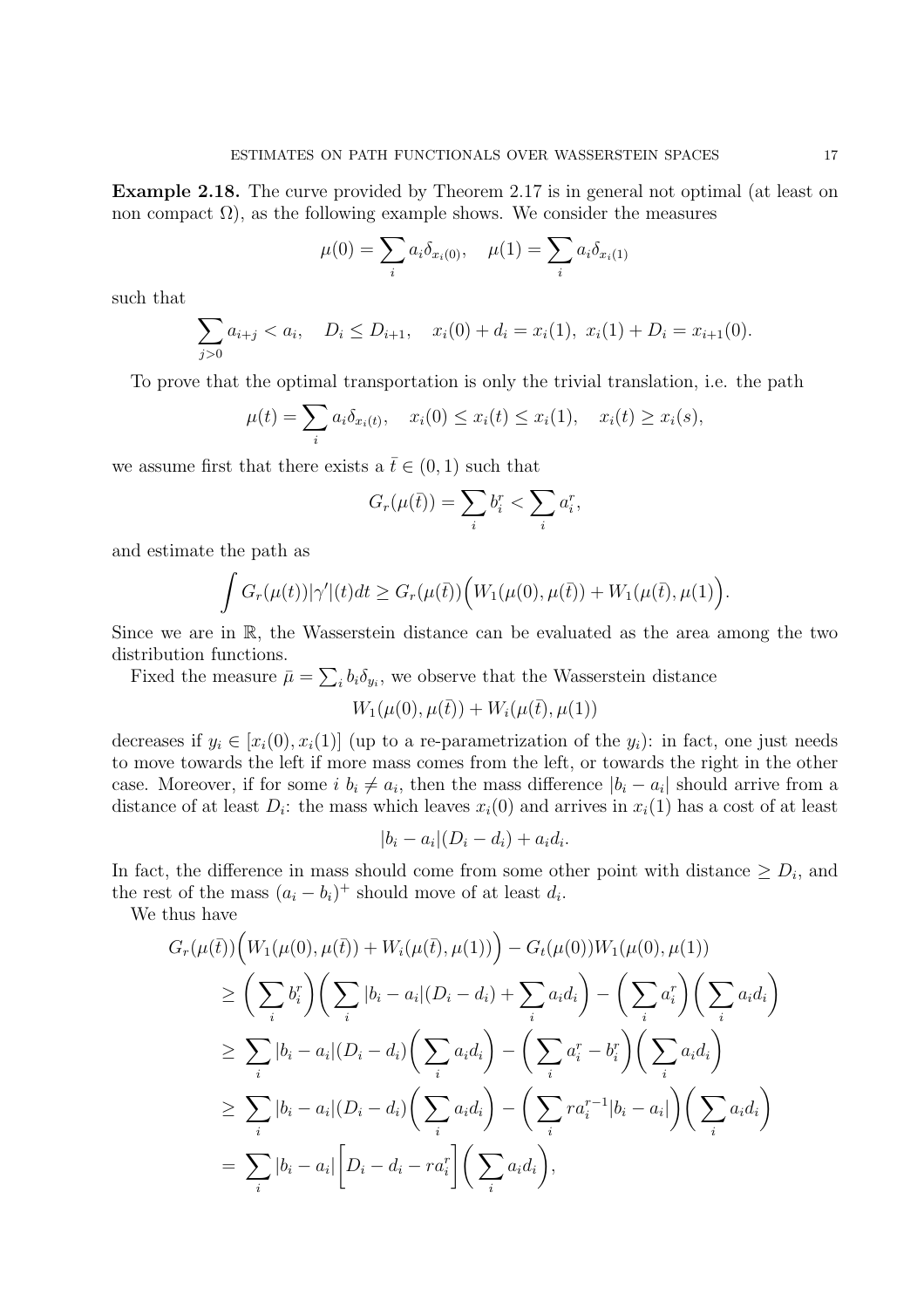where we used the estimate

$$
\sum_{i} (a_i^r - b_i^r) \le \sum_{i} r a_i^{r-1} |b_i - a_i|.
$$

If we choose

$$
D_i > d_i + ra_i^{r-1},
$$

then the optimal transference plans should have  $b_i = a_i$ . This concludes the example, if we can show an explicit case: for this, take

$$
r = \frac{1}{2}
$$
,  $a_i = 2 \cdot 3^{-i}$ ,  $d_i = 1$ ,  $D_i = 2 + \frac{3^{i/2}}{2^{3/2}}$ .

Note that

$$
\sum_{i} 2 \cdot 3^{-i} \left( i + \sum_{j \le i} D_j \right) \le C \sum_{i} 3^{-i} 3^{(i+1)/2} < +\infty,
$$

so that this measure can be connected to a  $\delta$ .

2.6. Path functional dimension. We now introduce a new definition of dimension recovered from path functionals. We assume that  $p > 0$  to avoid pathological cases (only some purely atomic measures can be reached for  $p = 0$ ). Set

$$
d_r := \frac{1}{1-r}.
$$

The map  $r \mapsto d_r$  is monotone increasing on the interval [0, 1[,  $d_r \geq d_0 = 1$ 

$$
\lim_{r \to 1-} d_r = +\infty.
$$

**Definition 2.19** (Path dimension). Let  $\mu \in \mathcal{W}_p(\overline{\Omega})$  and define

 $S_p(\mu) = \{0 \le r < 1 : \mu \text{ is reachable w.r.t. } r, p\}.$ 

Note that  $S_p(\mu)$  is an interval, since

(2.13) 
$$
r_1 < r_2 \Rightarrow G_{r_2}(\mu) \le G_{r_1}(\mu).
$$

Set  $r^* := \inf S_p(\mu)$ . We define then

$$
\dim_{path,p}(\mu) := \min\{1, p\} d_{r^*} = \frac{\min\{1, p\}}{1 - r^*}.
$$

For every measure  $\mu$ ,  $\dim_{path,p}(\mu) \geq 1$ . Moreover, by Theorem 3.4 of [BBS] we know that  $]1-1/N, 1[\subseteq S_p(\mu)]$  in the case  $p \geq 1$ , so that  $r^* \leq 1-1/N$  and

$$
\dim_{path,p}(\mu) \leq N.
$$

With a slight modification of Theorem 3.4 of [BBS] (see (2.17)), in the case  $0 \leq p < 1$ ,  $]1 - p/N, 1[\subseteq S_p(\mu), \text{ so that } r^* \leq 1 - p/N \text{ and }$ 

$$
\dim_{path,p}(\mu) \leq N.
$$

We now enumerate some easy known inequalities.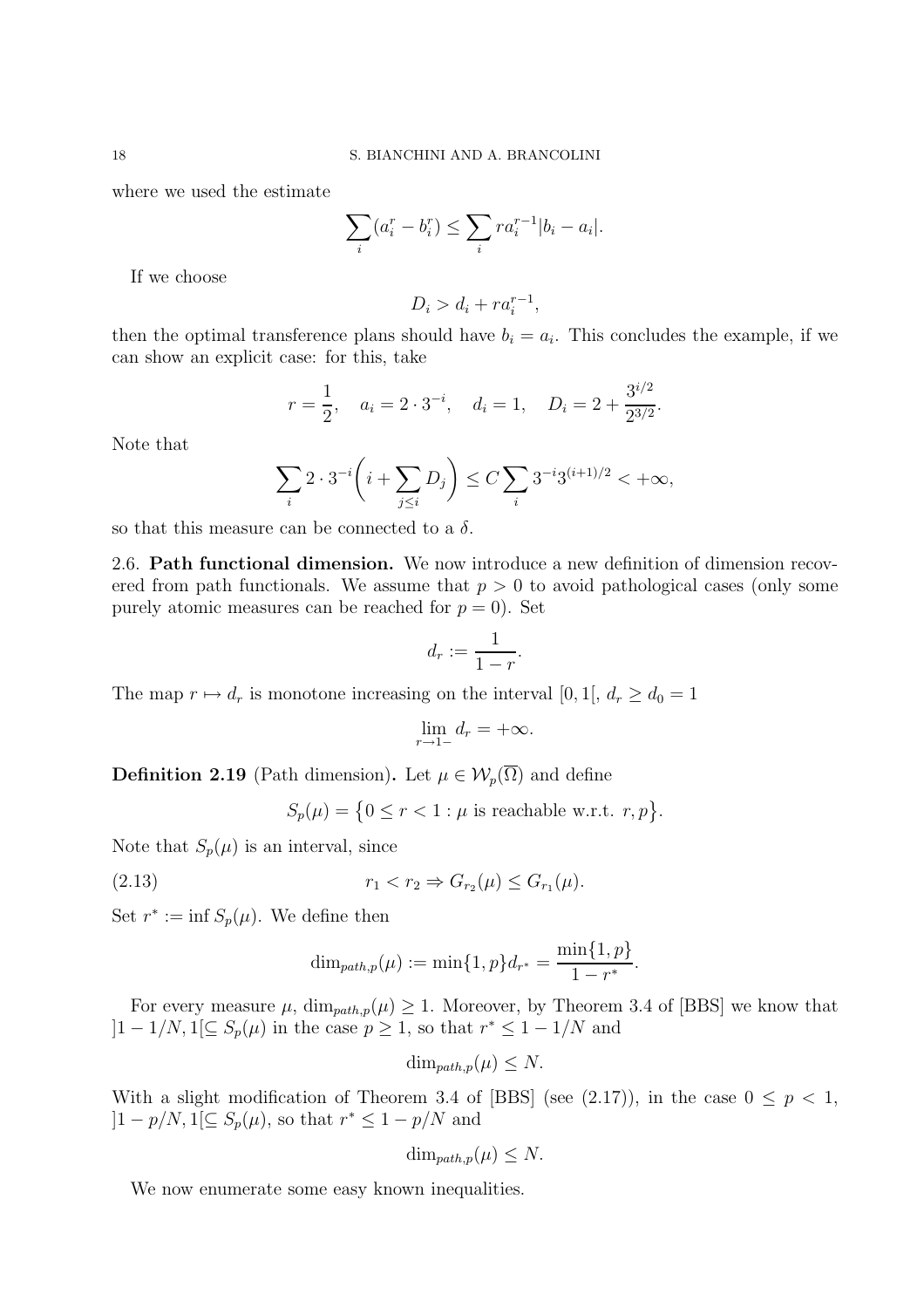(1) By Jensen inequality with  $f(t) = t^{q/p}$  with  $q \geq p$ 

$$
\left[\int_{X\times X}d(x,y)^p\pi(dxdy)\right]^{q/p}\leq \int_{X\times X}[d(x,y)^p]^{q/p}\pi(dxdy).
$$

Then,

$$
\left[\int_{X\times X} d(x,y)^p \pi(dxdy)\right]^{1/p} \le \left[\int_{X\times X} d(x,y)^q \pi(dxdy)\right]^{1/q}
$$

and

(2.14) 
$$
W_p^{\max\{1,1/p\}}(\mu,\nu) \le W_q^{\max\{1,1/q\}}(\mu,\nu).
$$

 $(2)$  Suppose now the space X is bounded. Since

$$
\frac{d(x,y)}{\text{diam}\, X} \le 1,
$$

taking the power  $q - p > 0$ ,

$$
\frac{[d(x,y)]^q}{[\text{diam}\, X]^q} \le \frac{[d(x,y)]^p}{[\text{diam}\, X]^p}.
$$

Then,

(2.15) 
$$
W_q^{\max\{1,q\}}(\mu,\nu) \leq (\text{diam } X)^{q-p} W_p^{\max\{1,q\}}(\mu,\nu).
$$

(3) Let  $r \leq s \leq 1$ . Then, we have

$$
s = r\frac{1-s}{1-r} + 1\frac{s-r}{1-r}, \quad \sum_{i} a_i^s = \sum_{i} (a_i^r)^{\frac{1-s}{1-r}} (a_i)^{\frac{s-r}{1-r}}.
$$

Applying Hölder inequality with  $p = (1 - r)/(1 - s)$ ,  $q = (1 - r)/(s - r)$ , we get

$$
\sum_{i} a_i^s \le \left(\sum_{i} a_i^r\right)^{\frac{1-s}{1-r}} \left(\sum_{i} a_i\right)^{\frac{s-r}{1-r}} = \left(\sum_{i} a_i^r\right)^{\frac{1-s}{1-r}}.
$$

This gives

(2.16) 
$$
G_s(\mu) \le G_r(\mu)^{\frac{1-s}{1-r}}.
$$

Note that since  $(1 - s)/(1 - r) < 1$  and  $G_r(\mu) \geq 1$ ,  $(2.16)$  is a better estimate than simply  $G_s(\mu) \leq G_r(\mu)$ .

Using the above inequalities, we deduce immediately the following theorem.

**Theorem 2.20.** Let  $\mu$ ,  $\nu$  be Borel probability measures.

If  $1 \leq p \leq q, r \leq s \leq 1$ , then

$$
\mathcal{G}_{s,p}(\mu,\nu)\leq \mathcal{G}_{r,q}(\mu,\nu).
$$

If  $p \le q \le 1$ ,  $r \le s \le 1$ , and diam  $\Omega < +\infty$ , then

 $\mathcal{G}_{s,q}(\mu, \nu) \leq (\text{diam}\,\overline{\Omega})^{q-p} \mathcal{G}_{r,p}(\mu, \nu).$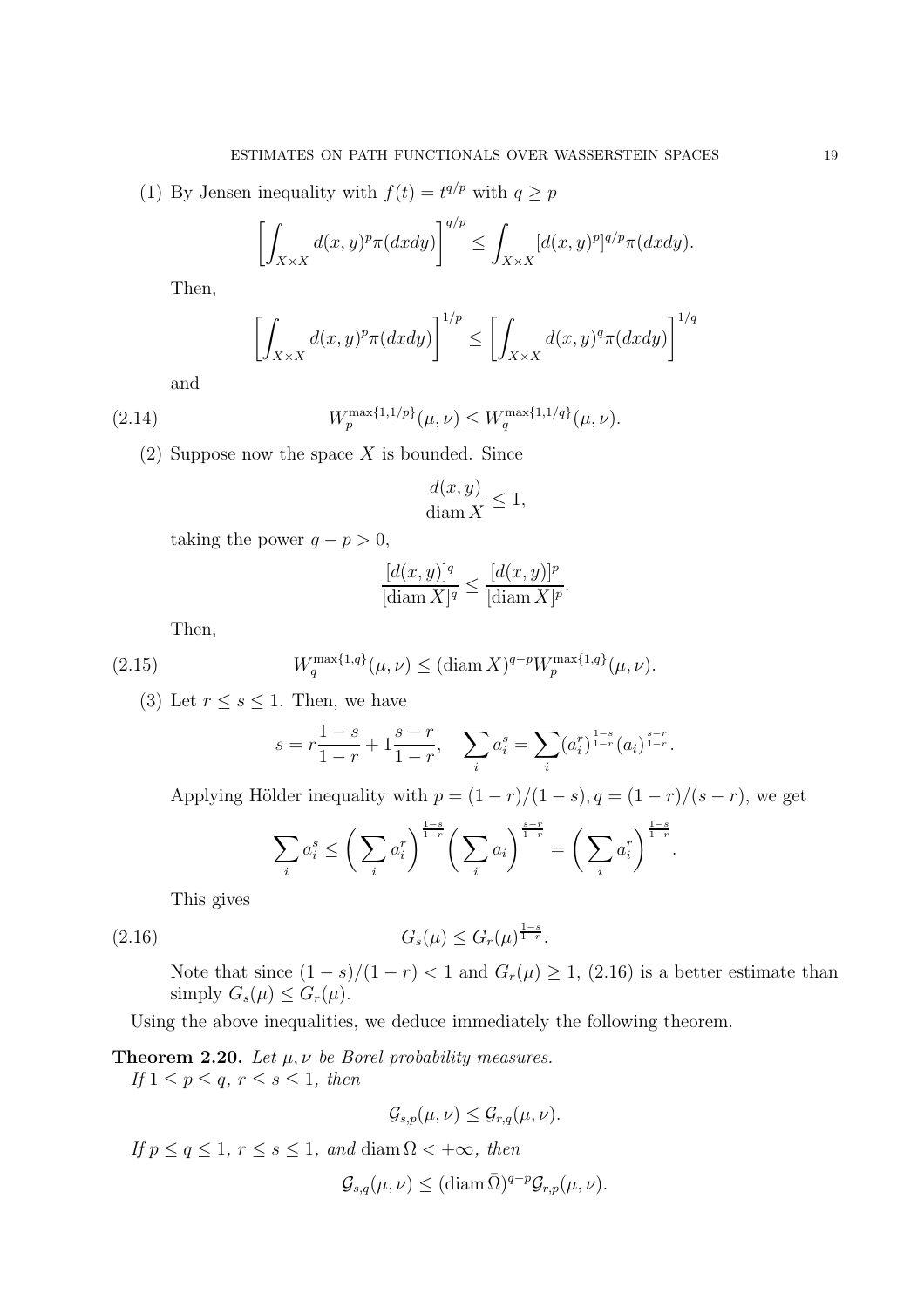*Proof.* Our setting is now  $W_q(\overline{\Omega})$  which is included in  $W_p(\overline{\Omega})$ . The first inequality relies on the fact that for  $1 \le p \le q$ ,  $W_p(\mu, \nu) \le W_q(\mu, \nu)$  which implies the Lip([0, 1],  $\mathcal{W}_p(\overline{\Omega}) \subseteq$  $\text{Lip}([0,1], \mathcal{W}_q(\overline{\Omega}))$  and  $|\gamma'|_p(t) \leq |\gamma'|_q(t)$  when  $\gamma \in \text{Lip}([0,1], \mathcal{W}_q(\overline{\Omega}))$  and finally on equation  $(2.13)$  for estimating  $G_s(\mu)$ :

$$
\mathcal{G}_{s,p}(\mu,\nu)=\int_0^1 G_s(\gamma(t))|\gamma'|_p(t)dt\leq \int_0^1 G_r(\gamma(t))|\gamma'|_q(t)dt=\mathcal{G}_{r,q}(\mu,\nu).
$$

The second inequality follows from the fact that for bounded domains in the case  $p \leq$  $q \leq 1$  we have  $W_p(\mu, \nu) \leq (\text{diam}\,\overline{\Omega})^{q-p}W_q(\mu, \nu)$  which implies the Lip $([0, 1], \mathcal{W}_q(\overline{\Omega})) \subseteq$  $\text{Lip}([0,1], \mathcal{W}_p(\overline{\Omega}))$  and  $|\gamma'|_q(t) \leq (\text{diam }\overline{\Omega})^{q-p} |\gamma'|_p(t)$  when  $\gamma \in \text{Lip}([0,1], \mathcal{W}_p(\overline{\Omega}))$  and finally on equation  $(2.13)$ .

Theorem 2.21. Consider the function

$$
(0, +\infty) \ni p \mapsto d(p) = \dim_{path, p}(\mu) \in [1, +\infty)
$$

for a fixed measure  $\mu$ . Then  $d(p)$  satisfies the following estimates:

(1) for  $\mu$  with bounded support

$$
(2.17) \t\t\t 1 \le d(p) \le N;
$$

(2) for  $p < q$  then

$$
d(p) \le d(q);
$$

(3) if  $\mu$  has bounded support, then for  $q \leq p$ 

$$
(2.19) \t d(p) \le d(q)\frac{p}{q}.
$$

In particular we have the following corollary.

Corollary 2.22. The function  $p \mapsto d(p)$  is monotone and locally Lipschitz continuous when X is bounded.

We prove Theorem 2.21: the first part reflects the estimate of Theorem 3.4 of [BBS] with a proof based on Theorem 2.13.

*Proof.* 1) Let  $Q_R$  be a cube of size R where the mass of  $\mu$  is supported, and consider the cubes  $Q_j$ ,  $j = 1, \ldots, 2^{iN}$ , of size  $2^{-i}R_k$  and centered in  $x_j$ : let  $\nu_i$  be the measure

$$
\nu_i = \sum_{j=1}^{2^{iN}} \delta_{x_j} \mu(Q_j),
$$

so that a direct computation of  $W_p$  yields

$$
W_p(\mu, \nu_i) \le (2^{-i} R_k)^{\min\{1, p\}} \sum_j \mu(Q_j) = (2^{-i} R_k)^{\min\{1, p\}}.
$$

We next estimate the function  $G_r(\nu_i)$ : using the concavity of  $x^r$  and Jensen's inequality one obtains

$$
\sum_{j=1}^{I} a_j^r = I \sum_{j=1}^{I} a_j^r \frac{1}{I} \le I \bigg( \sum_{j=1}^{I} a_j \frac{1}{I} \bigg)^r = I^{1-r} \bigg( \sum_{j=1}^{I} a_j \bigg)^r,
$$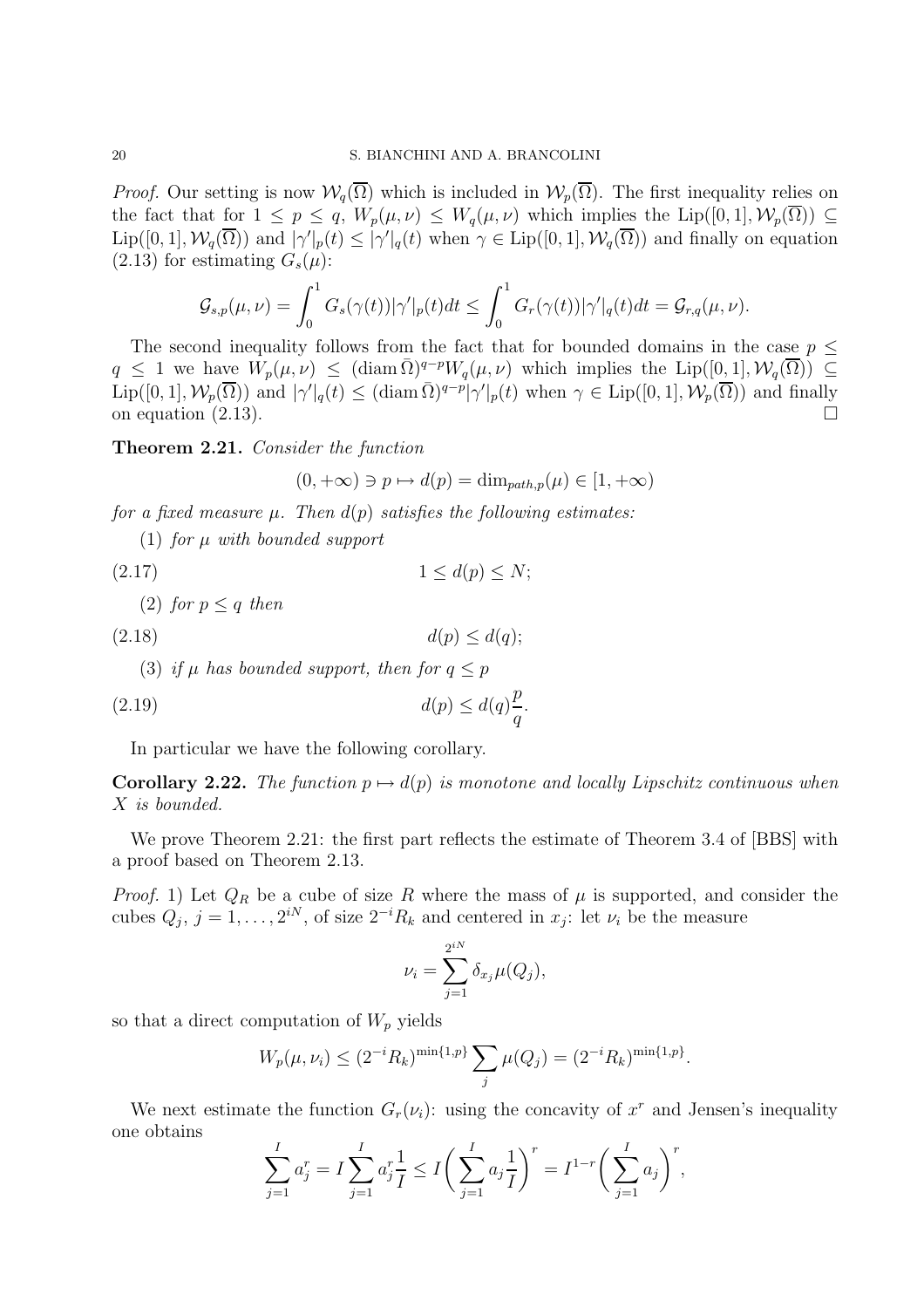

FIGURE 1. The estimates given by Theorem 2.21, in the case of bounded domain: the red curve is the estimate (2.17), while the blue and green ones correspond to estimates (2.18), (2.19) in two different points. The magenta curve is an admissible graph of the function  $p \mapsto d(p)$  for a measure  $\mu$ .

we obtain

$$
G_r(\nu_i) = \sum_{j=1}^{2^{iN}} \mu(Q_j)^r \le 2^{iN(1-r)}.
$$

Hence, using Theorem 2.13, we conclude that

$$
\sum_{k} W_p(\mu, \nu_i) G_r(\nu_i) \le \sum_{k} (2^{-i} R_k)^{\min\{1, p\}} 2^{iN(1-r)},
$$

which is convergent for  $\min\{1, p\}/(1 - r) > N$ .

2) Let  $r > 1 - \min\{1, q\}/d(q)$  and let  $\nu_i$  be a sequence of measures such that

$$
W_q(\mu, \nu_i) \le 2^{-i}, \quad \sum_i 2^{-i} G_r(\nu_i) < +\infty.
$$

Using (2.14), it follows that

$$
W_p(\mu, \nu_i) \le 2^{-i \min\{1, p\} \max\{1, 1/q\}},
$$

and using (2.16) one obtains for  $r \leq s$ 

$$
G_s(\nu_i) \leq \big(G_r(\nu_i)\big)^{\frac{1-s}{1-r}}.
$$

Hence we conclude by Theorem 2.13 that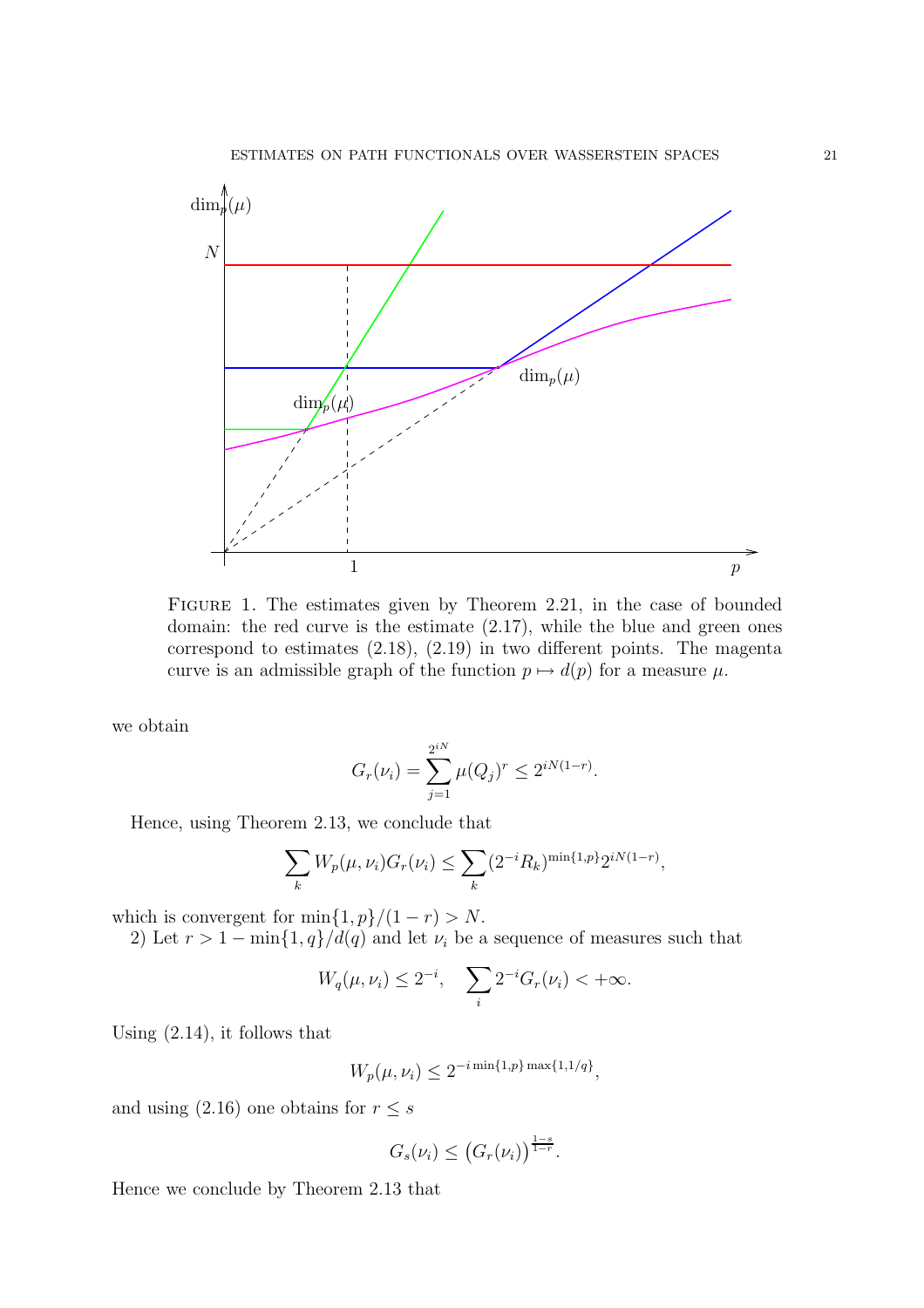$$
G_{p,s}(\gamma) \leq C \sum_{i} 2^{-i \min\{1,p\} \max\{1,1/q\}} G_s(\nu_i)
$$
  
\n
$$
\leq C \sum_{i} 2^{-i \min\{1,p\} \max\{1,1/q\}} G_r(\nu_i)^{\frac{1-s}{1-r}}
$$
  
\n
$$
= C \sum_{i} \left( 2^{-i \min\{1,p\} \max\{1,1/q\} \frac{1-r}{1-s} G_r(\nu_i) \right)^{\frac{1-s}{1-r}}.
$$

Since  $G_r(\nu_i) \leq 2^i$  definitely by  $\sum_i 2^{-i} G_r(\nu_i) < +\infty$ , we conclude that the series converges for

$$
\frac{\min\{1, p\}}{1 - s} > \frac{\min\{1, q\}}{1 - r}
$$

.

From the definition of  $d(p)$  the estimate (2.18) follows.

3) In the case  $\mu$  has bounded support, we use the same computation as in the second case by replacing (2.14) with (2.15): let  $\nu_i$  be a sequence of measures such that

$$
W_q(\mu, \nu_i) \le 2^{-i}, \quad \sum_i 2^{-i} G_r(\nu_i) < +\infty.
$$

Then from (2.15) it follows that for  $p \geq q$ 

$$
W_p(\mu, \nu_i) \leq C W_q(\mu, \nu_i)^{\max\{1, q\} \min\{1, 1/p\}},
$$

so that, using again  $G_r(\mu_i) \leq C2^i$ ,

$$
G_{p,s}(\gamma) \leq C \sum_{i} 2^{-i \max\{1,p\} \min\{1,1/q\}} G_s(\nu_i)
$$
  

$$
\leq C \sum_{i} \left( 2^{-i \max\{1,p\} \min\left\{1,\frac{1}{q}\right\} \frac{1-r}{1-s} G_r(\nu_i)} \right)^{\frac{1-s}{1-r}}
$$
  

$$
\leq C \sum_{i} \left( 2^{1-i \max\{1,p\} \min\left\{1,\frac{1}{q}\right\} \frac{1-r}{1-s}} \right)^{\frac{1-s}{1-r}} < \infty,
$$

if

1  $1-s$  $>$ 1  $1 - r$  $\max\{1,q\}$  $\max\{1,p\}$ .

This implies immediately  $(2.19)$ .

# 3. Other notions of dimension

In this section we consider the comparison of various definitions of dimension for a measure. In the next section we will compare these dimensions with  $\dim_{path,p}$ .

3.1. Hausdorff measure and dimension. We just recall some definitions for reader's convenience. Let  $\alpha \geq 0$ , and given  $\delta > 0$  define:

(3.1) 
$$
\mathcal{H}_{\delta}^{\alpha}(A) := \inf \left\{ \sum_{n=1}^{+\infty} (\text{diam } A_n)^{\alpha} : A \subseteq \bigcup_{n=1}^{+\infty} A_n, \text{ diam } A_n < \delta \right\}.
$$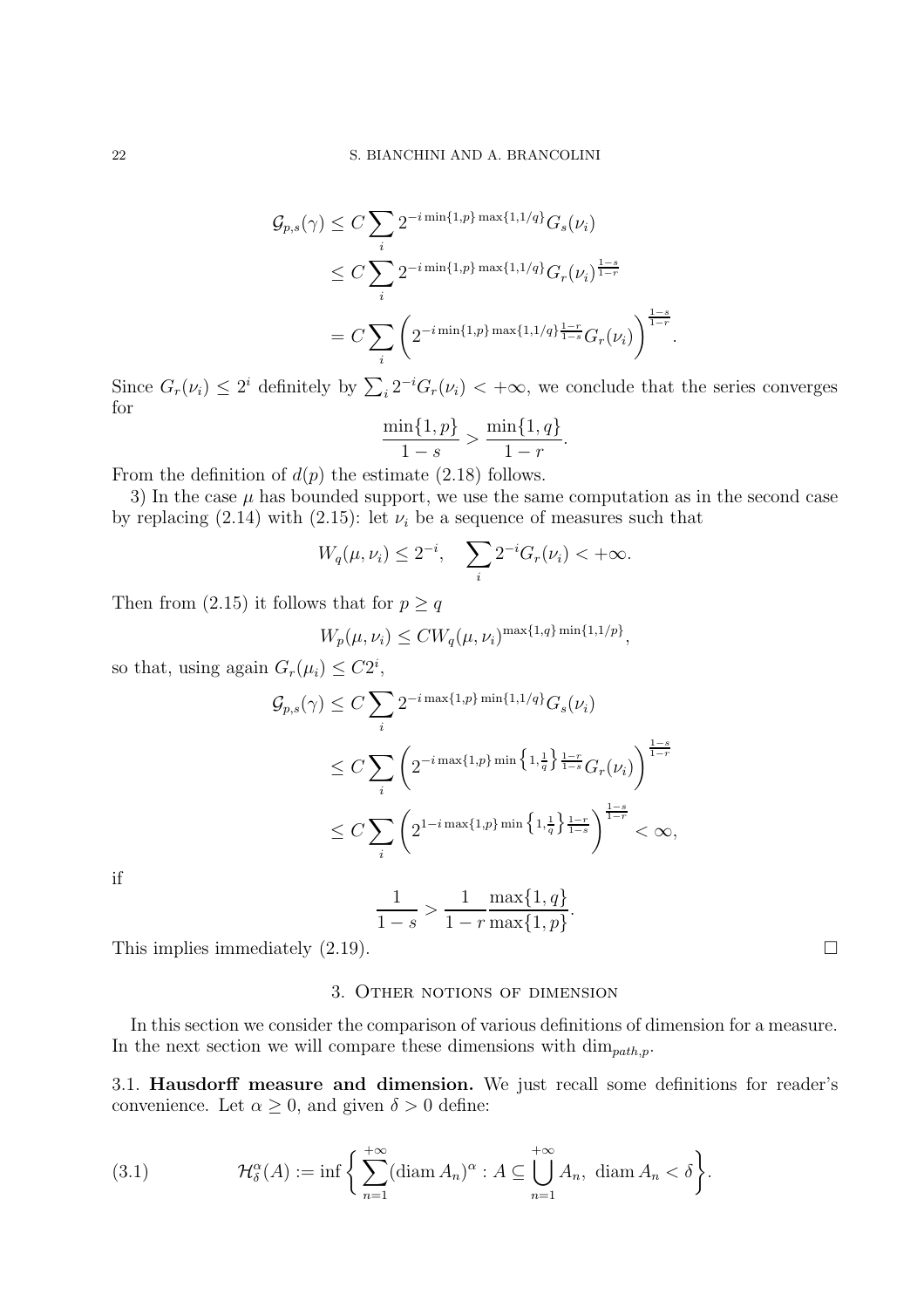In the previous definition one can always assume  $A_n$  closed. The  $\alpha$ -dimensional Hausdorff outer measure is defined by:

(3.2) 
$$
\mathcal{H}^{\alpha}(A) := \sup_{\delta > 0} \mathcal{H}^{\alpha}_{\delta}(A) = \lim_{\delta \to 0^+} \mathcal{H}^{\alpha}_{\delta}(A).
$$

Let  $\alpha < \beta$ . Then,  $\mathcal{H}^{\beta}_{\delta}$  $\delta^{\beta}(A) \leq \delta^{\beta-\alpha} \mathcal{H}_{\delta}^{\alpha}(A),$  and

$$
\mathcal{H}^{\alpha}(A) < +\infty \Longrightarrow \mathcal{H}^{\beta}(A) = 0, \quad \mathcal{H}^{\beta}(A) > 0 \Longrightarrow \mathcal{H}^{\alpha}(A) = +\infty.
$$

The map  $\alpha \mapsto \mathcal{H}^{\alpha}(A)$  is strictly positive and finite in at most one point. So, we define:

(3.3) 
$$
\dim_{\mathcal{H}}(A) := \inf \{ \alpha \geq 0 : \mathcal{H}^{\alpha}(A) = 0 \}.
$$

Definition 3.1 (Hausdorff concentration dimension). We define the Hausdorff concentration dimension of  $\mu$  as

(3.4) 
$$
\dim_{\mathcal{H}}(\mu) = \inf \{ \dim_{\mathcal{H}}(B) : \mu(B^{c}) = 0 \}.
$$

Trivially, the Hausdorff concentration dimension of  $\mu$  is lower than the Hausdorff dimension of spt  $\mu$ , and the infimum is assumed.

**Lemma 3.2.** There exists B such that  $\dim_{\mathcal{H}}(B) = \dim_{\mathcal{H}}(\mu)$ .

*Proof.* The definition of  $\dim_{\mathcal{H}}(\mu)$  implies that for all  $\beta > \dim_{\mathcal{H}}(\mu)$  there exists B such that  $\mathcal{H}^{\beta}(B) = 0$  and  $\mu(B) = 1$ . Consider then a sequence  $\beta_n \searrow \dim_{\mathcal{H}}(\mu)$  and sets  $B_n$  such that  $\mu(B_n) = 1$  and  $\mathcal{H}^{\beta_n}(B_n) = 0$ : the set  $B = \cap_n B_n$  satisfies  $\mu(B) = 1$  and  $\mathcal{H}^{\beta}(B) = 0$  for all  $\beta > \dim_{\mathcal{H}}$ . Hence  $\dim_{\mathcal{H}}(B) = \dim_{\mathcal{H}}(\mu)$ .

The estimate of the Hausdorff measure implies the following lemma.

**Lemma 3.3.** If  $\dim_{\mathcal{H}}(\mu) = \beta$ , then

(1) for all  $\gamma < \beta$  there exists a set E of positive  $\mu$ -measure such that

(3.5) 
$$
\limsup_{r \to 0^+} \frac{\mu(B(x, r))}{r^{\gamma}} = 0
$$

for all  $x \in E$ . (2) for all  $\gamma > \beta$ 

(3.6) 
$$
\limsup_{r \to 0^+} \frac{\mu(B(x,r))}{r^{\gamma}} = +\infty
$$

for 
$$
\mu
$$
-a.e. x.

Proof. This lemma can be obtained immediately by using the following estimates (Theorem 2.4.3 of  $[AT]$ : for all  $x \in A$ , A Borel,

$$
\limsup_{r \to 0^+} \frac{\mu(B(x, r))}{r^{\gamma}} \le t \quad \Longrightarrow \quad \mu|_A \le 2^{\gamma} t \mathcal{H}^{\gamma}|_A,
$$

and

$$
\limsup_{r \to 0^+} \frac{\mu(B(x, r))}{r^{\gamma}} \ge t \quad \Longrightarrow \quad \mu|_A \ge t \mathcal{H}^{\gamma}|_A.
$$

In fact, the first implies Point (2) for  $\gamma > \beta$ , while the second implies Point (1) by contradiction.  $\Box$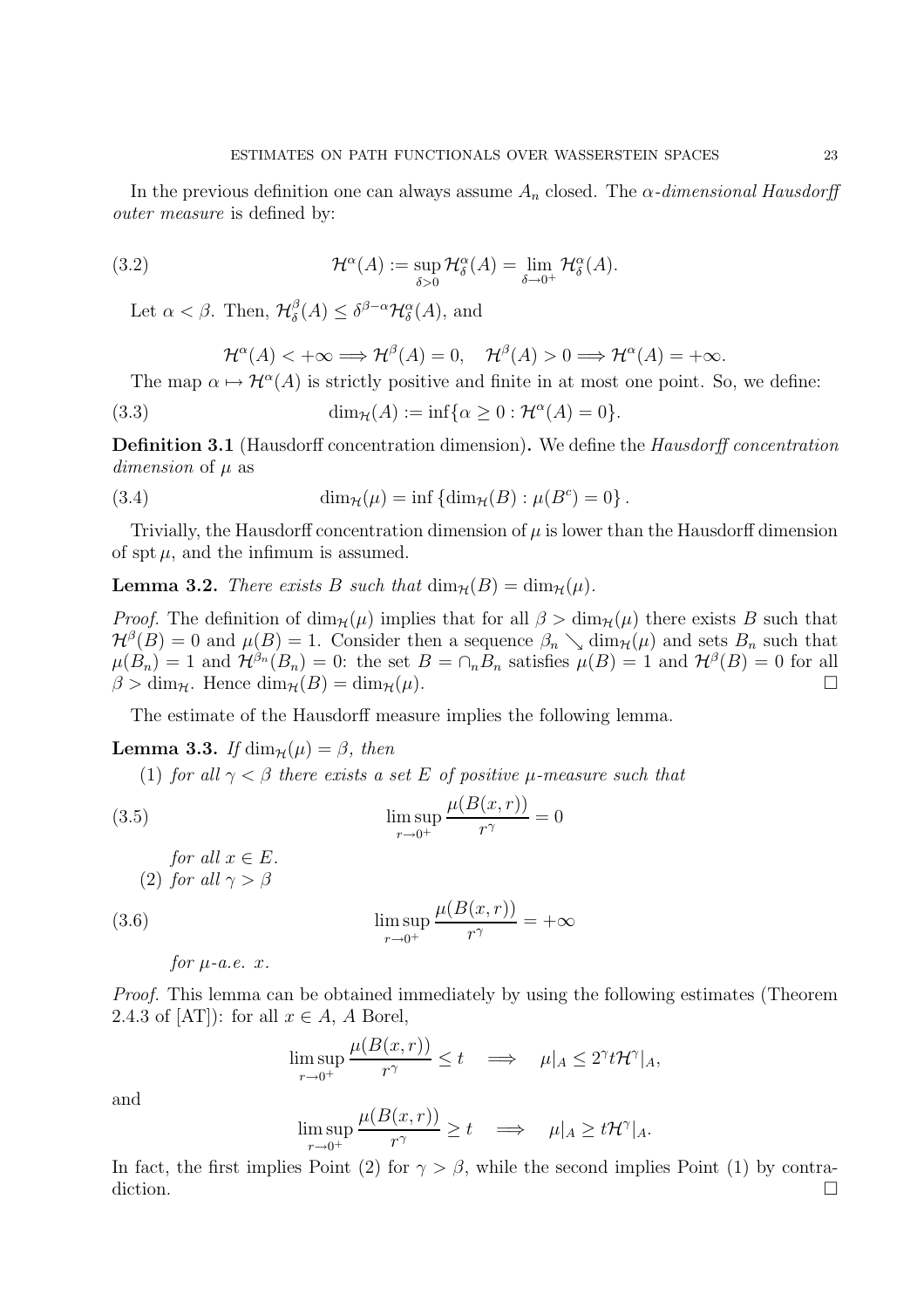In the next sections we will use the following elementary lemma, which will allow us to compute the Hausdorff concentration dimension.

**Lemma 3.4.** Assume that for all  $\delta$  there is a set  $\Gamma_{\delta}$  of measure  $\mu(A) > 1 - \delta$  whose  $\delta$ -Hausdorff outer measure  $\mathcal{H}_{\delta}^{\alpha}(\Gamma_{\delta})$  is less than  $\delta$ . Then, there exists a set  $\Gamma$  of Hausdorff measure  $\mathcal{H}^{\alpha}(\Gamma) = 0$  and  $\mu(\Gamma) = 1$ .

*Proof.* One just considers the sequence  $\delta_{nm} = 2^{-n-m}$ ,  $n, m \in \mathbb{N}$ , and sets  $\Gamma_{\delta_{nm}}$  such that  $\mathcal{H}_{\delta_{nm}}^{\alpha}(\Gamma_{nm}) \leq 2^{-n-m}$  and  $\mu(\Gamma_{nm}) > 1 - 2^{-n-m}$ . Define the set  $\Gamma = \bigcup_n \cap_m \Gamma_{\delta_{nm}}$ : the measure of  $\bigcap_{m} \Gamma_{\delta_{nm}}$  is  $> 1 - 2^{-n}$  and its  $\alpha$ -Hausdorff measure is

$$
\mathcal{H}^{\alpha}(\Gamma_n) = \lim_{\delta \to 0^+} \mathcal{H}^{\alpha}_{\delta}(\Gamma_n) = \lim_{m \to \infty} \mathcal{H}^{\alpha}_{2^{-n-m}}(\cap_m \Gamma_{nm})
$$
  

$$
\leq \lim_{m \to \infty} \mathcal{H}^{\alpha}_{2^{-n-m}}(\Gamma_{nm}) \leq \lim_{m \to \infty} 2^{-n-m} = 0.
$$

Using the  $\sigma$ -additivity of  $\mathcal{H}^{\alpha}$  and  $\mu$ , it follows that  $\mu(\Gamma) = 1$  and  $\mathcal{H}^{\alpha}(\Gamma) = 0$ .

3.2. Minkowski dimension. Let A be a bounded subset of  $\mathbb{R}^N$ . Define  $N(A,\varepsilon)$  as

(3.7) 
$$
N(A,\varepsilon) := \min \left\{ k \in \mathbb{N} : A \subseteq \bigcup_{i=1}^{k} B_{\varepsilon}(x_i), \ x_i \in \mathbb{R}^N \right\},
$$

which is the least number of balls of radius  $\varepsilon$  whose union covers A.

Let  $\alpha < \beta$ . Then,

$$
\limsup_{\varepsilon \to 0^+} N(A, \varepsilon) \varepsilon^{\alpha} < +\infty \qquad \Longrightarrow \qquad \limsup_{\varepsilon \to 0^+} N(A, \varepsilon) \varepsilon^{\beta} = 0,
$$
  
\n
$$
\limsup_{\varepsilon \to 0^+} N(A, \varepsilon) \varepsilon^{\beta} > 0 \qquad \Longrightarrow \qquad \limsup_{\varepsilon \to 0^+} N(A, \varepsilon) \varepsilon^{\alpha} = +\infty.
$$

The map  $\alpha \mapsto \limsup_{\varepsilon \to 0^+} N(A, \varepsilon) \varepsilon^{\alpha}$  is strictly positive and finite in at most one point. So, we define Minkowski upper dimension:

(3.8) 
$$
\overline{\dim}_M(A) := \inf \left\{ \alpha \ge 0 : \limsup_{\varepsilon \to 0^+} N(A, \varepsilon) \varepsilon^{\alpha} = 0 \right\}.
$$

It is easy to see that Minkowski upper dimension is also given by:

(3.9) 
$$
\overline{\dim}_M(A) = \limsup_{\varepsilon \to 0^+} \frac{\log N(A, \varepsilon)}{-\log \varepsilon} = \limsup_{\varepsilon \to 0^+} \log_{1/\varepsilon} N(A, \varepsilon).
$$

Minkowski dimension measures in terms of a power of  $1/\varepsilon$  how fast  $N(A, \varepsilon)$  grows as  $\varepsilon \to 0^+$ . Since  $\bar{A} \subseteq \bigcup_{i=1}^k \bar{B}_{\varepsilon}(x_i)$ , then  $\overline{\dim}_M(A) = \overline{\dim}_M(\bar{A})$ .

Another way to introduce Minkowski dimensions is to use the packing number  $P(A, \varepsilon)$ defined as the maximum number of balls of radius  $\varepsilon$  with center in A that are pairwise disjoint:

$$
(3.10) \qquad P(A,\varepsilon) := \min\Big\{k\in\mathbb{N}: \{x_1,\ldots,x_k\}\subseteq A, B(x_i,\varepsilon)\cap B(x_j,\varepsilon) = \emptyset \,\,\forall i\neq j\Big\}.
$$

Lemma 3.5. We have the following bound:

(3.11) 
$$
P(A, 2\varepsilon) \le N(A, \varepsilon) \le P(A, \varepsilon/2).
$$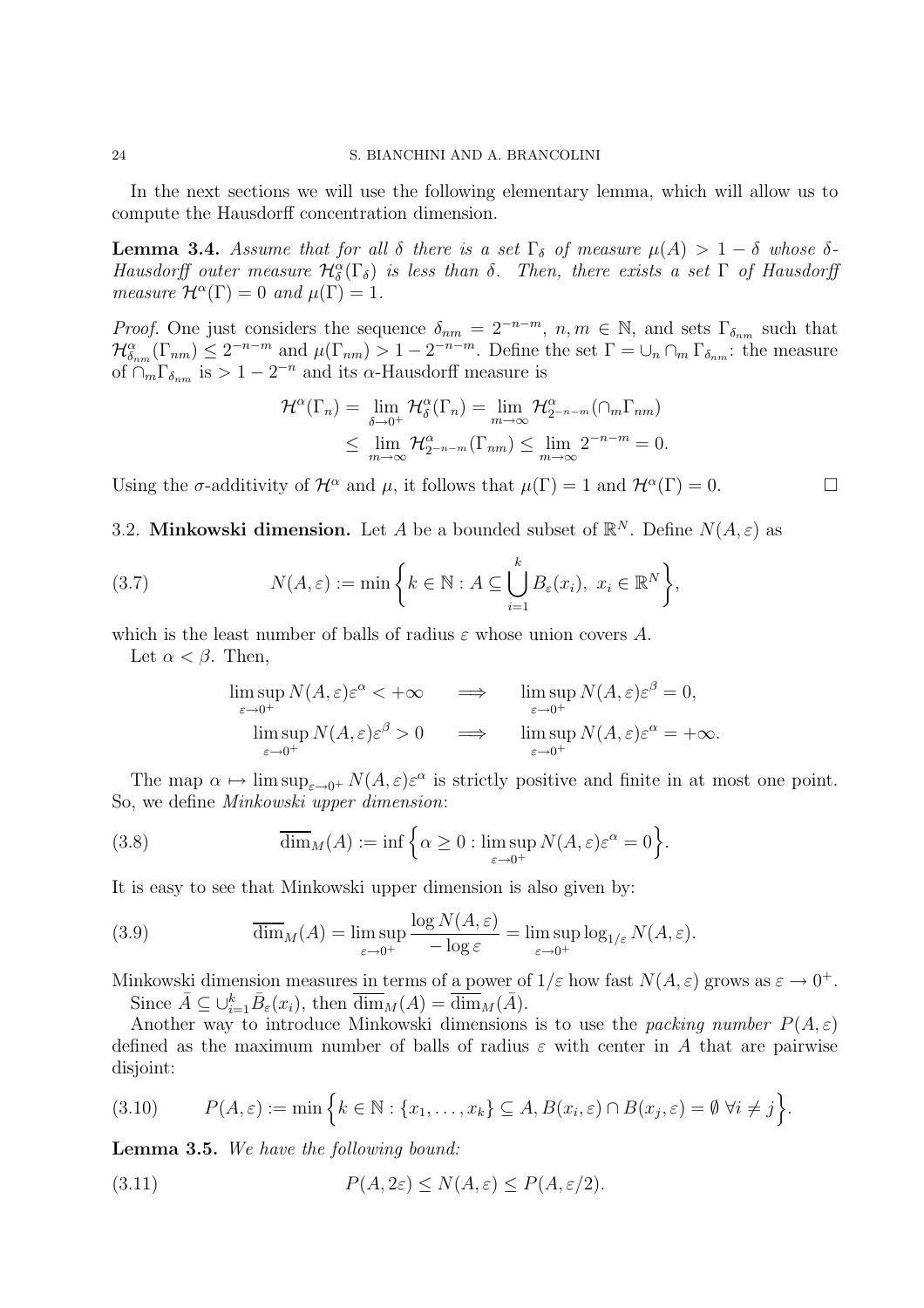*Proof.* For the first inequality suppose on the contrary that  $P(A, 2\varepsilon) > N(A, \varepsilon)$  and let the balls  $B_{2\varepsilon}(x_i)$  be maximizers for  $P(A, 2\varepsilon)$  and let the balls  $B_{\varepsilon}(\tilde{x}_i)$  be minimizers for  $N(A, \varepsilon)$ . Since  $\cup_i B_{\varepsilon}(\tilde{x}_i) = A$  for every i there exists  $j(i)$  such

$$
x_i \in B_{\varepsilon}(\tilde{x}_{j(i)}) \subseteq B_{2\varepsilon}(x_i).
$$

The map  $i \mapsto j(i)$  is clearly injective, so that we reach a contradiction.

For the second inequality, let  $B_{\varepsilon/2}(\tilde{x}_i)$  be maximizers for  $P(A, \varepsilon/2)$ . The balls with the same centers and double radius cover  $A$  (if there were  $y$  out of their union, the ball with center in y and radius  $\varepsilon/2$  does not intersect any of  $B_{\varepsilon/2}(\tilde{x}_i)$  in contrast to the fact that they were maximizers). The definition of  $N(A, \varepsilon)$  concludes the proof.

Now, thanks to (3.11) we can restate equations (3.8), (3.9) and (3.11) in terms of  $P(A, \varepsilon)$ instead of  $N(A, \varepsilon)$ .

Consider the closed  $\varepsilon$ -neighborhood of A:

$$
A_{\varepsilon} := \left\{ x \in \mathbb{R}^N : d(x, A) \le \varepsilon \right\}.
$$

Thanks to the easy estimate:

$$
P(A,\varepsilon)\omega_N\varepsilon^N \leq \mathcal{L}^N(A_\varepsilon) \leq N(A,\varepsilon)\omega_N(2\varepsilon)^N,
$$

the definition of Minkowski upper dimension can be restated in terms of the Minkowski contents:

(3.12) 
$$
\overline{\mathcal{M}}^{s}(A) := \limsup_{\varepsilon \to 0^{+}} (2\varepsilon)^{s-N} \mathcal{L}^{N}(A_{\varepsilon}).
$$

In fact, we have:

(3.13) 
$$
\overline{\dim}_M(A) := \inf \left\{ \alpha \geq 0 : \overline{\mathcal{M}}^s(A) = 0 \right\}.
$$

Another equivalent definition following from (3.9), (3.12) and (3.13) is also:

(3.14) 
$$
\overline{\dim}_M(A) := N + \limsup_{\varepsilon \to 0^+} \frac{\log \mathcal{L}^N(A_{\varepsilon})}{-\log \varepsilon}.
$$

Finally, a definition for computer scientists (which turns out useful in this context). By a *dyadic cube of order* m in  $\mathbb{R}^N$  we mean a Cartesian product of N intervals of the kind  $[k2^{-m}, (k+1)2^{-m}]$  for  $k \in \mathbb{Z}, m \in \mathbb{N}$ . Note that, fixed m, the dyadic cubes of order m cover  $\mathbb{R}^N$  and they are pairwise disjoint.

**Definition 3.6** (Minkowski box counting dimension). Let  $Q(A, m)$  be the cardinality of dyadic cubes of order  $m$  which meet  $A$ , and define

(3.15) 
$$
\overline{\dim}_B(A) = \limsup_{\varepsilon \to 0^+} \frac{\log Q(A, m)}{m \log 2}
$$

Note that since we can find an estimate like (3.11) between  $N(A, \cdot)$  and  $Q(A, \cdot)$ , we have  $\overline{\dim}_M(A) = \overline{\dim}_B(A).$ 

In the same way, replacing lim sup with lim inf, Minkowski lower dimension  $\underline{\dim}_M(A)$  can be defined. Clearly

$$
\underline{\dim}_M(A) \le \overline{\dim}_M(A).
$$

Proposition 3.7. We have that

 $\dim_{\mathcal{H}}(A) \leq \dim_{M}(A) \leq \overline{\dim}_{M}(A).$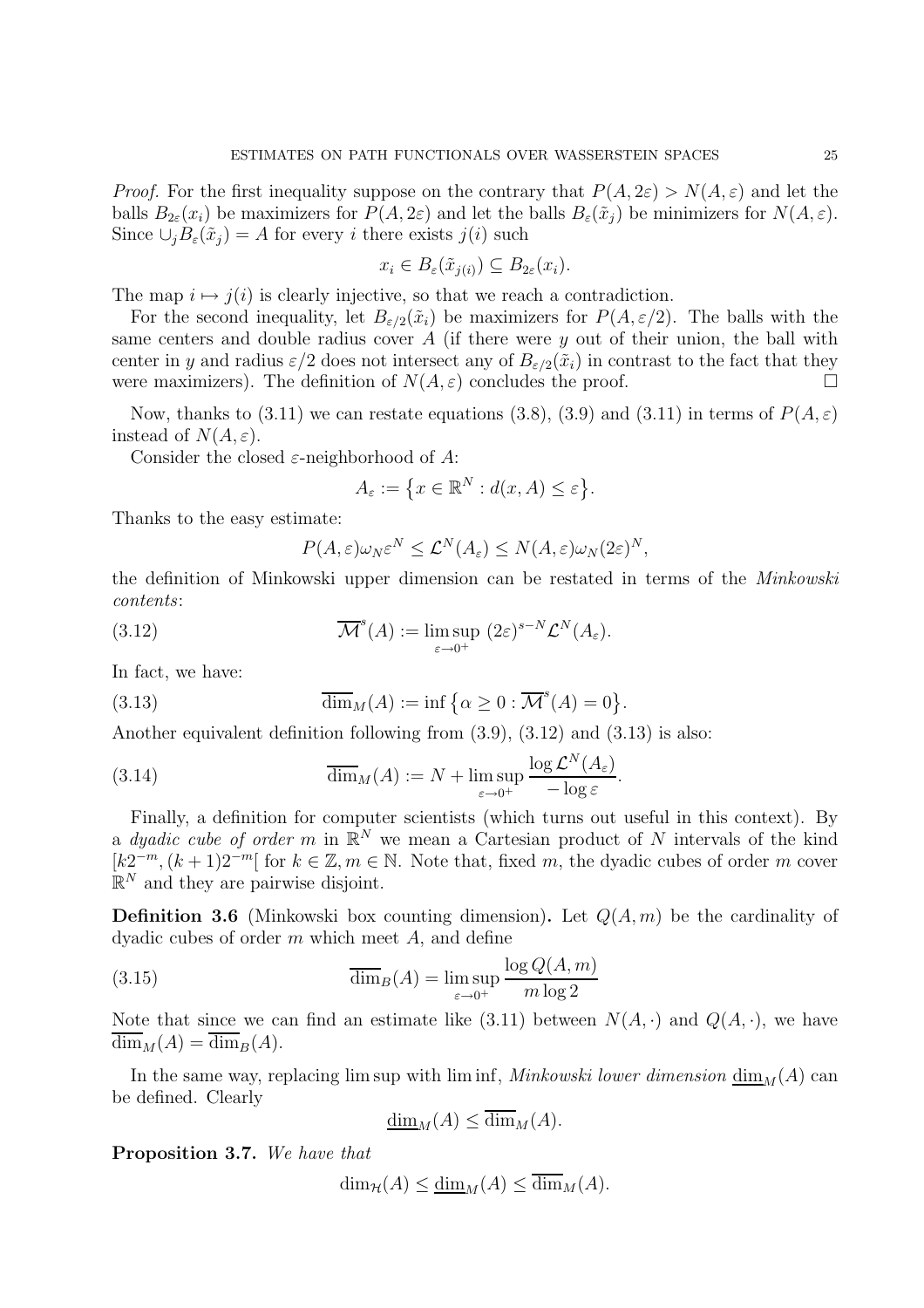*Proof.* In fact, if  $\alpha > \underline{\dim}_M(A)$ , then  $\mathcal{H}^{\alpha}(A) = 0$ , since  $\alpha > \underline{\dim}_M(A)$  implies that there are  $\varepsilon_i \to 0^+$  such that

$$
\limsup_{i \to +\infty} N(A, \varepsilon_i) \varepsilon_i^{\alpha} = 0,
$$

and

$$
\mathcal{H}_{\varepsilon_i}^{\alpha}(A) \leq \sum_{i=1}^{N(A,\varepsilon_i)} (2\varepsilon_i)^{\alpha} = 2^{\alpha} \varepsilon_i^{\alpha} N(A,\varepsilon_i).
$$

Finally,

$$
\mathcal{H}^{\alpha}(A) \leq \lim_{i \to +\infty} 2^{\alpha} \varepsilon_i^{\alpha} N(A, \varepsilon_i) = 0,
$$

concluding the proof.

**Definition 3.8.** The upper (lower) Minkowski dimension of a measure  $\mu$  is given by the infimum of upper (lower) Minkowski dimensions of the sets  $B$  on which  $\mu$  is concentrated (or equivalently of the support of  $\mu$ ).

Hence there exists a set B such that  $\mu(B) = 1$  and  $\overline{\dim}_M(B) = \overline{\dim}_M(\mu)$  or  $\underline{\dim}_M(B) =$  $\underline{\dim}_M(\mu)$ . From this fact and Proposition 3.7 the next proposition follows.

**Proposition 3.9.** Let  $\mu$  be a measure. Then,

$$
\dim_{\mathcal{H}}(\mu) \leq \underline{\dim}_M(\mu) \leq \overline{\dim}_M(\mu).
$$

3.3. Renyi dimension or q-dimension. Let  $q \in \mathbb{R} \setminus \{1\}$ . The q-entropy is defined for a probability vector  $\underline{a} = (a_1, \ldots, a_n)$  by

(3.16) 
$$
H_q(\underline{a}) := \frac{1}{1-q} \log \left( \sum_{k=1}^n a_k^q \right).
$$

If  $q = 1$  we set

(3.17) 
$$
H_1(\underline{a}) := -\sum_{k=1}^n a_k \log a_k.
$$

**Lemma 3.10.** The functions  $H_q$  satisfy the following properties:

$$
\lim_{q \to 1} H_q(\underline{a}) = H_1(\underline{a}).
$$

and

$$
q_1 < q_2 \Longrightarrow H_{q_1}(\underline{a}) \ge H_{q_2}(\underline{a}).
$$

*Proof.* The first one is straightforward. For the second we have for  $q_2 < 1$ :

$$
H_{q_2}(\underline{a}) = \frac{1}{1 - q_2} \log \left( \sum_{k=1}^n a_k^{q_2} \right) = \frac{1}{1 - q_2} \log \left( \sum_{k=1}^n a_k a_k^{q_2 - 1} \right)
$$
  
= 
$$
\frac{1}{1 - q_2} \log \left( \sum_{k=1}^n a_k (a_k^{q_1 - 1})^{\frac{q_2 - 1}{q_1 - 1}} \right) \le \frac{1}{1 - q_2} \frac{q_2 - 1}{q_1 - 1} \log \left( \sum_{k=1}^n a_k^{q_1} \right)
$$
  
= 
$$
\frac{1}{1 - q_1} \log \left( \sum_{k=1}^n a_k^{q_1} \right) = H_{q_1}(\underline{a}).
$$

The inequality follows from the concavity of the map  $t \mapsto t^{\frac{q_2-1}{q_1-1}}$ . The case  $1 < q_1 < q_2$  is treated similarly.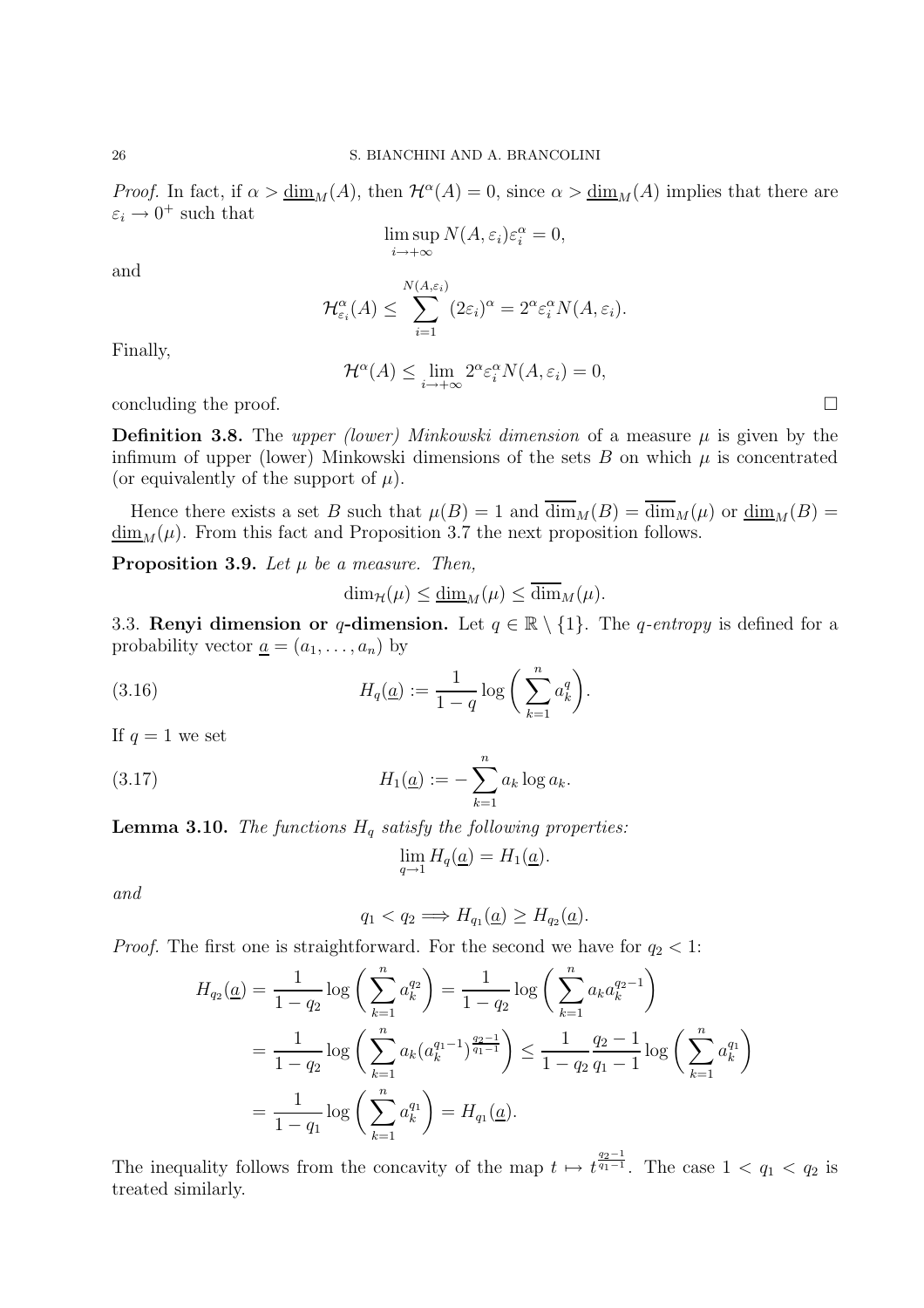The inequality between  $H_q$  and  $H_1$  can be seen directly by the concavity of the log function:

$$
\log\left(\sum_{k=1}^{n} a_k^{q_2}\right) = \log\left(\sum_{k=1}^{n} a_k a_k^{q_2 - 1}\right) \ge \sum_{k=1}^{n} a_k (q_2 - 1) \log a_k,
$$

or using the fact that  $H_q(\underline{a}) \to H_1(\underline{a})$ .

Let  $q \in \mathbb{R} \setminus \{1\}$ . Let  $I_q(\mu, \varepsilon)$  defined by:

$$
I_q(\mu, \varepsilon) = \inf \bigg\{ \bigg[ \sum_{i=1}^k \mu(S_i)^q \bigg]^\frac{1}{1-q} : \mu(\cup_i S_i) = 1, \text{diam } S_i \leq 2\varepsilon \bigg\},
$$

and set

(3.18) 
$$
\overline{\dim}_q(\mu) := \limsup_{\varepsilon \to 0^+} \frac{\log I_q(\mu, \varepsilon)}{-\log \varepsilon}, \quad \underline{\dim}_q(\mu) := \liminf_{\varepsilon \to 0^+} \frac{\log I_q(\mu, \varepsilon)}{-\log \varepsilon}.
$$

If  $q = 1$ . Let  $I_1(\mu, \varepsilon)$  defined by:

$$
I_1(\mu, \varepsilon) = \inf \left\{ \left[ \prod_{i=1}^k \mu(S_i)^{-\mu(S_i)} \right] : \mu(\cup_i S_i) = 1, \text{diam } S_i \le 2\varepsilon \right\}.
$$

We define now the so-called *information dimension*:

(3.19) 
$$
\overline{\dim}_1(\mu) := \limsup_{\varepsilon \to 0^+} \frac{\log I_1(\mu, \varepsilon)}{-\log \varepsilon}, \quad \underline{\dim}_1(\mu) := \liminf_{\varepsilon \to 0^+} \frac{\log I_1(\mu, \varepsilon)}{-\log \varepsilon}.
$$

The following are easy remarks.

- (1) It can be seen directly from the definition that the upper (lower) 0-Renyi dimension coincides with upper (lower) Minkowski dimension.
- (2) dim<sub>2</sub>( $\mu$ ) coincides with the correlation dimension defined by

$$
\overline{\dim}_{\text{corr}}(\mu) = \limsup_{\varepsilon \to 0^+} \frac{-\log\left(\mu \times \mu(\{(x, y) : |x - y| < \varepsilon\})\right)}{-\log \varepsilon},
$$
\n
$$
\underline{\dim}_{\text{corr}}(\mu) = \liminf_{\varepsilon \to 0^+} \frac{-\log\left(\mu \times \mu(\{(x, y) : |x - y| < \varepsilon\})\right)}{-\log \varepsilon}.
$$

In general for q integer  $\geq 2 \dim_q(\mu)$  coincides with the q-correlation dimension

$$
\overline{\dim}_q(\mu) = \limsup_{\varepsilon \to 0^+} \frac{-\log\left(\mu \times \cdots \times \mu\left(\left\{(x_1, \ldots, x_q) : |x_i - x_j| < \varepsilon \; \forall i, j\right\}\right)\right)}{-\log \varepsilon},
$$

$$
-\log\left(\mu \times \cdots \times \mu\left(\left\{(x_1, \ldots, x_q) : |x_i - x_j| < \varepsilon \; \forall i, j\right\}\right)\right)}.
$$

$$
\underline{\dim}_q(\mu) = \liminf_{\varepsilon \to 0^+} \frac{q \times \cdots \times \mu\left(\left\{(x_1, \ldots, x_q) : |x_i - x_j| < \varepsilon \; \forall i, j\right\}\right)\right)}{-\log \varepsilon}.
$$

(3) Directly from Lemma 3.10 it follows that for  $q_1 \ge q_2$ (3.20)  $\underline{\dim}_{q_1}(\mu) \le \underline{\dim}_{q_2}(\mu)$ ,  $\dim_{q_1}(\mu) \le \dim_{q_2}(\mu)$ .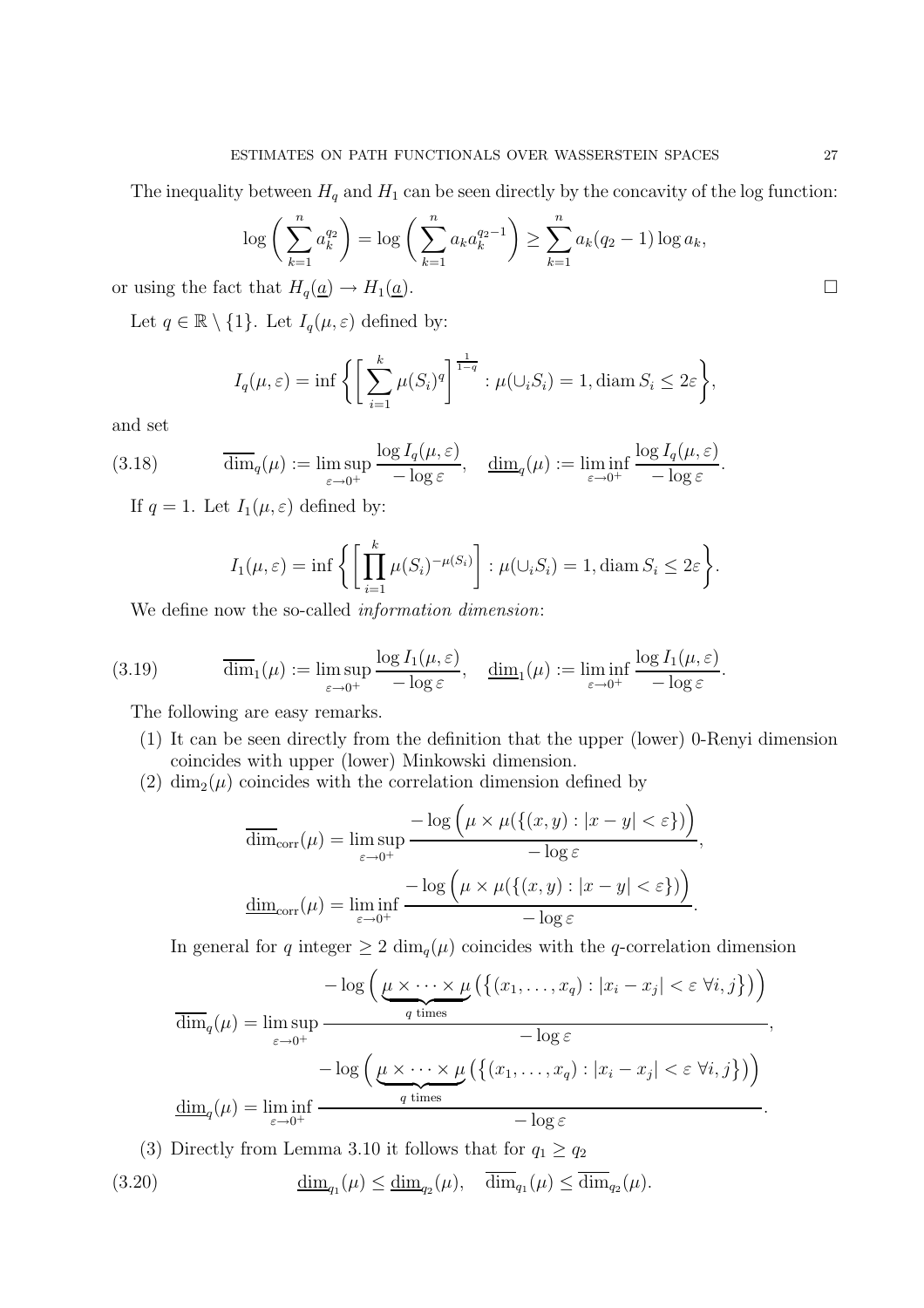We observe that for  $q \geq 1$  the q-dimension has peculiar behavior, as the next lemma shows.

Lemma 3.11. The following holds:

(1) If  $q = 1$  and  $\mu = \mu_1 + \mu_2$  with disjoint supports, then

$$
\overline{\dim}_1(\mu) = \mu_1(X)\overline{\dim}_1\left(\frac{\mu_1}{\mu_1(X)}\right) + \mu_2(X)\overline{\dim}_1\left(\frac{\mu_2}{\mu_2(X)}\right).
$$

(2) If  $q > 1$  and there exists  $\tilde{\mu} \leq \mu$  such that  $\underline{\dim}_q(\tilde{\mu}) \leq \alpha$  ( $\dim_q(\tilde{\mu}) \leq \alpha$ ), then

$$
\underline{\dim}_q(\mu) \le \alpha \quad (\overline{\dim}_q(\mu) \le \alpha).
$$

*Proof. Point (1).* From the definition, we have that for  $\varepsilon <$  dist(spt  $\mu_1$ , spt  $\mu_2$ )

$$
I_1(\mu,\varepsilon) = \left[\mu_1(X)I_1\left(\frac{\mu_1}{\mu_1(X)},\varepsilon\right)\right]^{\mu_1(X)} \left[\mu_2(X)I_1\left(\frac{\mu_2}{\mu_2(X)},\varepsilon\right)\right]^{\mu_2(X)}
$$

from which it follows

$$
\limsup_{\epsilon \to 0^+} \frac{\log I_1(\mu, \epsilon)}{-\log \epsilon} \le \mu_1(X) \limsup_{\epsilon \to 0^+} \frac{\log I_1\left(\frac{\mu_1}{\mu_1(X)}, \epsilon\right)}{-\log \epsilon} + \mu_2(X) \limsup_{\epsilon \to 0^+} \frac{\log I_1\left(\frac{\mu_2}{\mu_2(X)}, \epsilon\right)}{-\log \epsilon}
$$

Point (2). Take a disjoint family of sets  $B_j$  of diameter  $\leq 2r$  such that

$$
\sum_{j} \tilde{\mu}(B_j)^q \ge (1+\varepsilon)^{1-q} I_q(\tilde{\mu}, r)^{1-q}.
$$

Since  $\tilde{\mu}(A) \leq \mu(A)$  for all measurable sets A, then

$$
(1+\varepsilon)^{1-q} I_q(\tilde{\mu}, r)^{1-q} \le \sum_j \tilde{\mu}(B_j)^q \le \sum_j \mu(B_j)^q \le I_q(\mu, r)^{1-q}.
$$

It follows from  $q > 1$  that

$$
\frac{\log I_q(\mu, r)}{\log 1/r} \le \frac{\log I(q, r; \tilde{\mu}) + \log(1 + \varepsilon)}{\log 1/r}.
$$

Taking the limit for  $r \to 0^+$  we obtain the conclusion.

In particular, if  $\mu = c\delta_x + \nu$ , then  $\overline{\dim}_q(\mu) = 0$  for all  $q > 1$ . To compare  $\dim_q(\mu)$  with  $\dim_{\mathcal{H}}(\mu)$ , we use the following easy lemma.

**Lemma 3.12.** If  $\sum_i a_i = 1$ ,  $\sum_i a_i^q = A$  and  $q < 1$ , then by erasing a set of measure  $B \le Ac^{1-q}$ , we obtain a sum with only a finite number 1/c of elements  $\ge c$ . Similarly, if  $-\sum_i a_i \log a_i = A$ , one can remove a set of measure  $B \le A/\log(1/c)$ .

Proof. We have the estimate

$$
A \ge \sum_{a_i < c} a_i^q = \sum_{a_i < c} a_i \frac{1}{a_i^{1-q}} \ge \frac{B}{c^{1-q}}, \quad \text{i.e.} \quad B \le Ac^{1-q},
$$

and the number of the remaining elements is  $\leq 1/c$ , because  $\sum_i a_i = 1$ .

With similar computations, we have

$$
\sum_{a_i < c} a_i = \sum_{a_i < c} a_i \log(1/a_i) \frac{1}{\log(1/a_i)} \le \frac{1}{\log(1/c)} \sum_i a_i \log(1/a_i). \qquad \qquad \Box
$$

.

,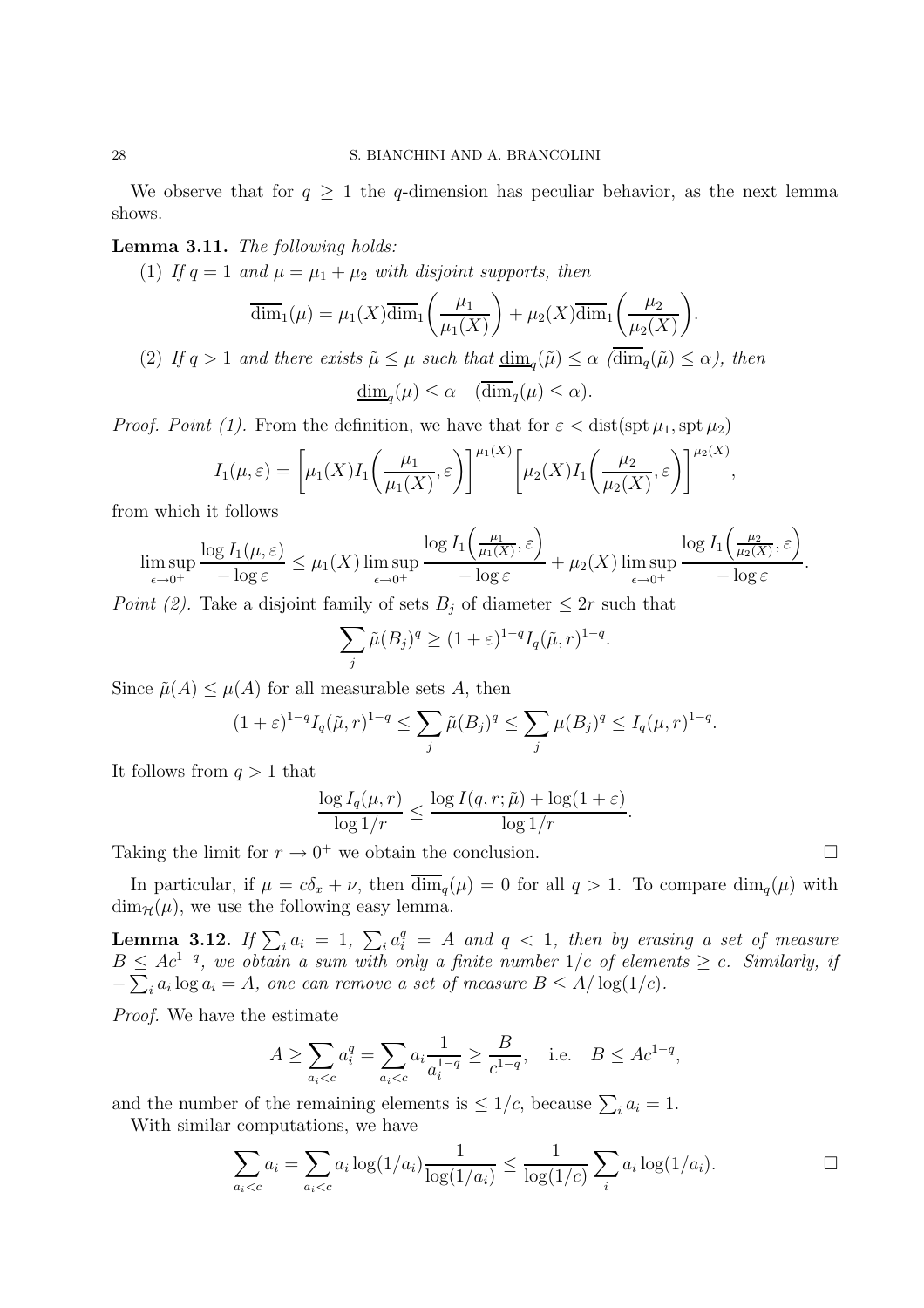We deduce the following proposition.

**Proposition 3.13.** For all probability measures  $\mu$  we have  $\dim_{\mathcal{H}}(\mu) \leq \underline{\dim}_q(\mu)$ ,  $0 \leq q < 1$ .

*Proof.* For any fixed  $0 \le q < 1$ , we take  $r_i \le 2^{-i}$  and a disjoint covering  $B_i$  with diam  $B_i \le 2r_i$ and such that

$$
\sum \mu(B_i)^q \le r_i^{-\left(\underline{\dim}_q(\mu) + \varepsilon\right)\left(1-q\right)}.
$$

Let  $\beta = \underline{\dim}_q(\mu) + \varepsilon$ , and use the above lemma with  $A = r_i^{-\beta(1-q)}$  $e^{-\beta(1-q)},\ c=r_i^{\beta+\varepsilon}$  $i^{\rho+\varepsilon}$  so that the mass we remove is  $B \n\t\leq r_i^{\varepsilon(1-q)}$  $\sum_{i=1}^{\epsilon(1-q)}$  and the number of the remaining elements in the sum is  $\leq r_i^{-\beta-\varepsilon}$  $i^{-\beta-\varepsilon}$ . We thus conclude that the Hausdorff outer measure  $\mathcal{H}_{r_i}^{\beta+2\varepsilon}$  of the set  $\cup_{\mu(B_i)\geq c}B_i$  is

$$
\mathcal{H}_{r_i}^{\beta+2\varepsilon} \bigg( \bigcup_{\mu(B_i)\geq c} B_i \bigg) \leq \sum_{\mu(B_i)\geq c} r_i^{\beta} \leq r_i^{-\beta-\varepsilon} r_i^{\beta+2\varepsilon} = r_i^{\varepsilon}.
$$

We now use Lemma 3.4, replacing  $\delta$  with  $2^{-i\varepsilon(1-q)}$  so that  $\mathcal{H}^{\dim_q(\mu)+3\varepsilon}(\Gamma) = 0$  for all  $\varepsilon > 0$ : then  $\dim_{\mathcal{H}}(\mu) \leq \underline{\dim}_{a}(\mu)$ .  $(\mu).$ 

Since  $\dim_0(\mu) = \dim_M(\mu)$ , the following corollary follows.

**Corollary 3.14.** For all probability measure  $\mu$  we have  $\dim_{\mathcal{H}}(\mu) \leq \underline{\dim}_{M}(\mu)$ .

3.4. Resolution dimension. The resolution dimension was introduced by Devillanova and Solimini in [DS2]. Let  $\mu \in \mathcal{P}(\Omega)$ . Consider the set  $D_n$  of discrete measures  $\nu$  with  $\sharp$  spt  $\nu \leq n$ and the minimization problem

(3.21) 
$$
W_p(\mu, D_n) := \min_{\nu \in D_n} W_p(\mu, \nu).
$$

It is well-known (see, for example, [BJR, BW]) that if  $\mu$  has a lower semicontinuous density f w.r.t.  $\mathcal{L}^N$  and  $p \geq 1$ , then

$$
\lim_{n \to +\infty} W_p(\mu, D_n) n^{\frac{1}{N}} = \theta_{N,p} \left( \int_{\Omega} f(x)^{\frac{N}{p+N}} dx \right)^{\frac{p+N}{N}} > 0,
$$

where  $\theta_{N,p}$  is constant depending only on the dimension. It is then reasonable to consider the quantity given by

$$
-\bigg(\limsup_{n\to+\infty}\frac{\log W_p(\mu,D_n)}{\log n}\bigg)^{-1}.
$$

which turns out to be equal to N.

**Definition 3.15** (Resolution dimension). Let  $\mu \in \mathcal{P}(\Omega)$  and  $p > 0$ , then the upper resolution dimension of  $\mu$  of index  $p$  is given by

.

.

(3.22) 
$$
\overline{\dim}_{\mathcal{W}_p}(\mu) := -\min\{1, p\} \left( \limsup_{n \to +\infty} \frac{\log W_p(\mu, D_n)}{\log n} \right)^{-1}
$$

Similarly, the *lower resolution dimension* of  $\mu$  of index  $p$  is given by

(3.23) 
$$
\underline{\dim}_{\mathcal{W}_p}(\mu) := -\min\{1, p\} \bigg( \liminf_{n \to +\infty} \frac{\log W_p(\mu, D_n)}{\log n} \bigg)^{-1}
$$

The estimates of page 18 provide the following proposition (see also Proposition 5.3 in [DS2]).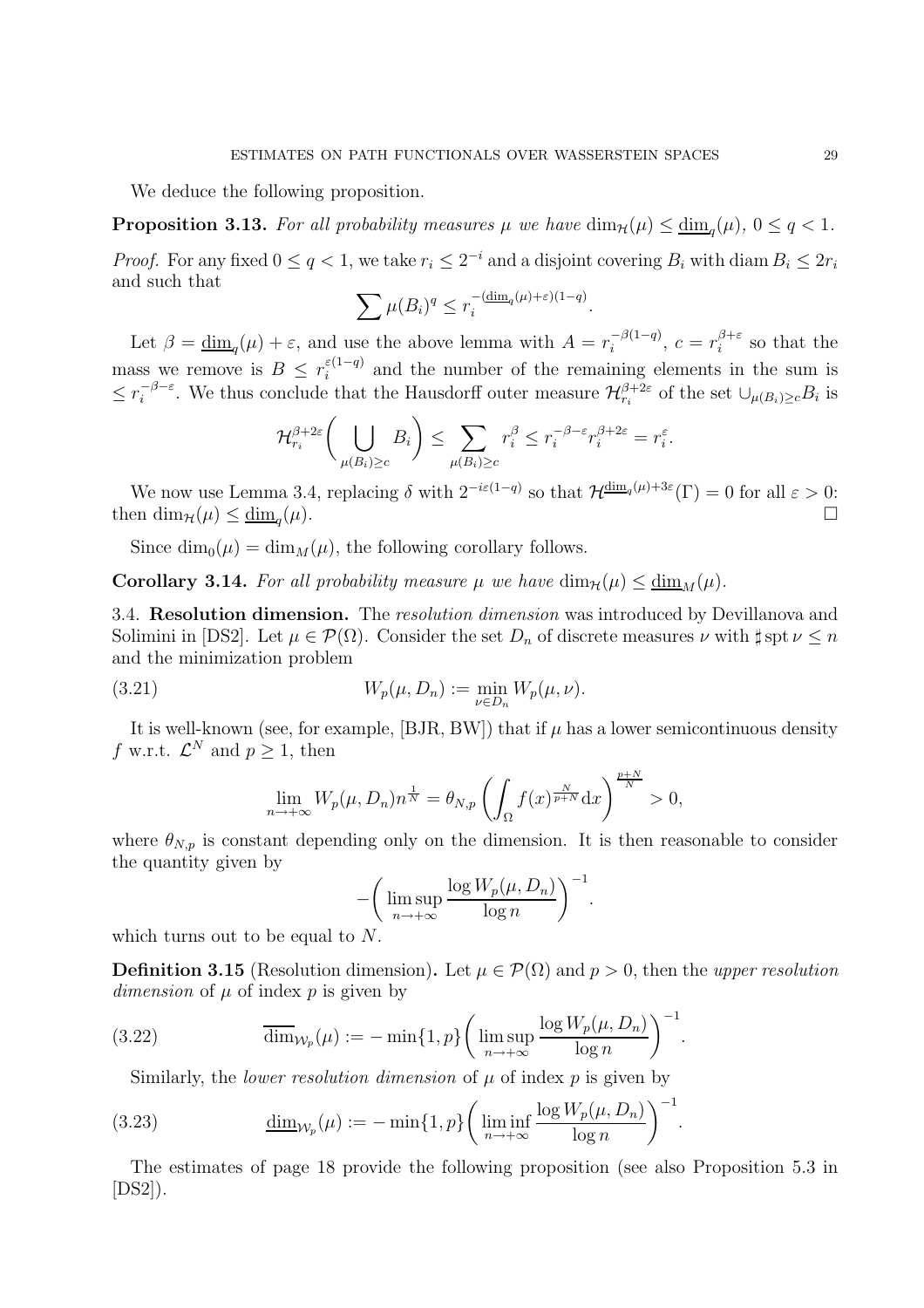**Proposition 3.16.** Let  $\mu \in \mathcal{P}(\overline{\Omega})$  and let  $p \leq q$ . Then

$$
\underline{\dim}_{\mathcal{W}_p}(\mu) \le \underline{\dim}_{\mathcal{W}_q}(\mu), \quad \overline{\dim}_{\mathcal{W}_p}(\mu) \le \overline{\dim}_{\mathcal{W}_q}(\mu),
$$

and if  $\Omega$  is bounded

$$
\underline{\dim}_{\mathcal{W}_q}(\mu) \le \underline{\dim}_{\mathcal{W}_p}(\mu)\frac{p}{q}, \quad \overline{\dim}_{\mathcal{W}_q}(\mu) \le \overline{\dim}_{\mathcal{W}_p}(\mu)\frac{p}{q}.
$$

In particular, for any measure  $\mu$  the maps  $p \mapsto \dim_{\mathcal{W}_p}(\mu)$ ,  $p \mapsto \underline{\dim}_{\mathcal{W}_p}(\mu)$  are Lipschitz continuous and monotone increasing.

**Remark 3.17.** By Definition 3.15 it easily follows that given  $d$ , there exists  $N$  such that

(3.24)  $W_p(\mu, D_n) \le n^{-\frac{1}{d}}$  for all  $n \ge N$ ,

if  $\min\{1, p\}d > \dim_{\mathcal{W}_p}(\mu)$ . On the other side, if  $\min\{1, p\}d < \dim_{\mathcal{W}_p}(\mu)$ , for infinitely many  $n,$ 

$$
W_p(\mu, D_n) \ge n^{-\frac{1}{d}}.
$$

Similar conditions hold when comparing  $\min\{1, p\}d$  with  $\underline{\dim}_{\mathcal{W}_p}(\mu)$ .

The next proposition is contained in [DS2].

**Proposition 3.18.** For all probability measures  $\mu$  we have

(3.25)  $\dim_{\mathcal{H}}(\mu) \leq \underline{\dim}_{\mathcal{W}_p}(\mu) \leq \underline{\dim}_M(\mu), \quad \dim_{\mathcal{W}_p}(\mu) \leq \dim_M(\mu).$ 

Moreover for  $p = \infty$  the resolution dimension coincides with the Minkowski dimension.

We now compare the resolution dimension with the q-dimension for  $q > 1$ .

**Lemma 3.19.** For  $q > 1$  it holds

 $\underline{\dim}_q(\mu) \le \underline{\dim}_{\mathcal{W}_p}(\mu), \quad \dim_q(\mu) \le \dim_{\mathcal{W}_p}(\mu).$ 

Proof. We prove this lemma for the upper dimensions, the proof for the lower one being completely similar.

Assume  $p \le 1$  (for  $p > 1$  the resolution dimension is greater than  $p = 1$  by Proposition 3.16), and let  $W_p(\mu, D_n) \leq n^{-\frac{(1-\varepsilon)p}{\dim_{\mathcal{W}_p}(p)}}$  $\lim_{\omega \to \infty} \int_{\mu}^{\mu} f(x_i, y) dx_i, i = 1, \ldots, n$ , be the balls centered at the atoms of  $\mu_n \in D_n$ . The definition of  $I_q(\mu, r)$  and Jensen's inequality imply that for  $q > 1$ 

$$
I_q(\mu, r) \leq \left(\sum_{i=1}^n \mu(B_r(x_{i,n}))^q\right)^{\frac{1}{1-q}} = \left(n \sum_{i=1}^n \mu(B_r(x_{i,n}))^q \frac{1}{n}\right)^{\frac{1}{1-q}}
$$
  

$$
\leq \left(n^{1-q} \left(\sum_{i=1}^n \mu(B_r(x_{i,n}))\right)^q\right)^{\frac{1}{1-q}} = \mu\left(\cup_i B_r(x_{i,n})\right)^{-\frac{q}{q-1}} n.
$$

The estimate on the Wasserstein distance implies that for

$$
r \in \left[ n^{-\frac{(1-2\varepsilon)}{\dim_{\mathcal{W}_p}(\mu)}}, (n-1)^{-\frac{(1-2\varepsilon)}{\dim_{\mathcal{W}_p}(\mu)}} \right)
$$

the mass outside the balls  $B_r(x_{i,n})$  is bounded by  $n^{-\frac{\varepsilon_p}{\dim_{\mathcal{W}_p}(\mu)}}$ , so that

$$
\frac{\log I_q(\mu,r)}{\log 1/r} \leq \frac{-\frac{q}{q-1}\log \left(\mu\left(\cup_i B_r(x_{i,n})\right)\right) + \log n}{\frac{(1-2\varepsilon)}{\dim_{\mathcal{W}_p}(\mu)}\log(n-1)} \leq \frac{\frac{q}{q-1}n^{-\frac{\varepsilon p}{\dim_{\mathcal{W}_p}(\mu)}} + \log n}{\frac{(1-2\varepsilon)}{\dim_{\mathcal{W}_p}(\mu)}\log(n-1)}.
$$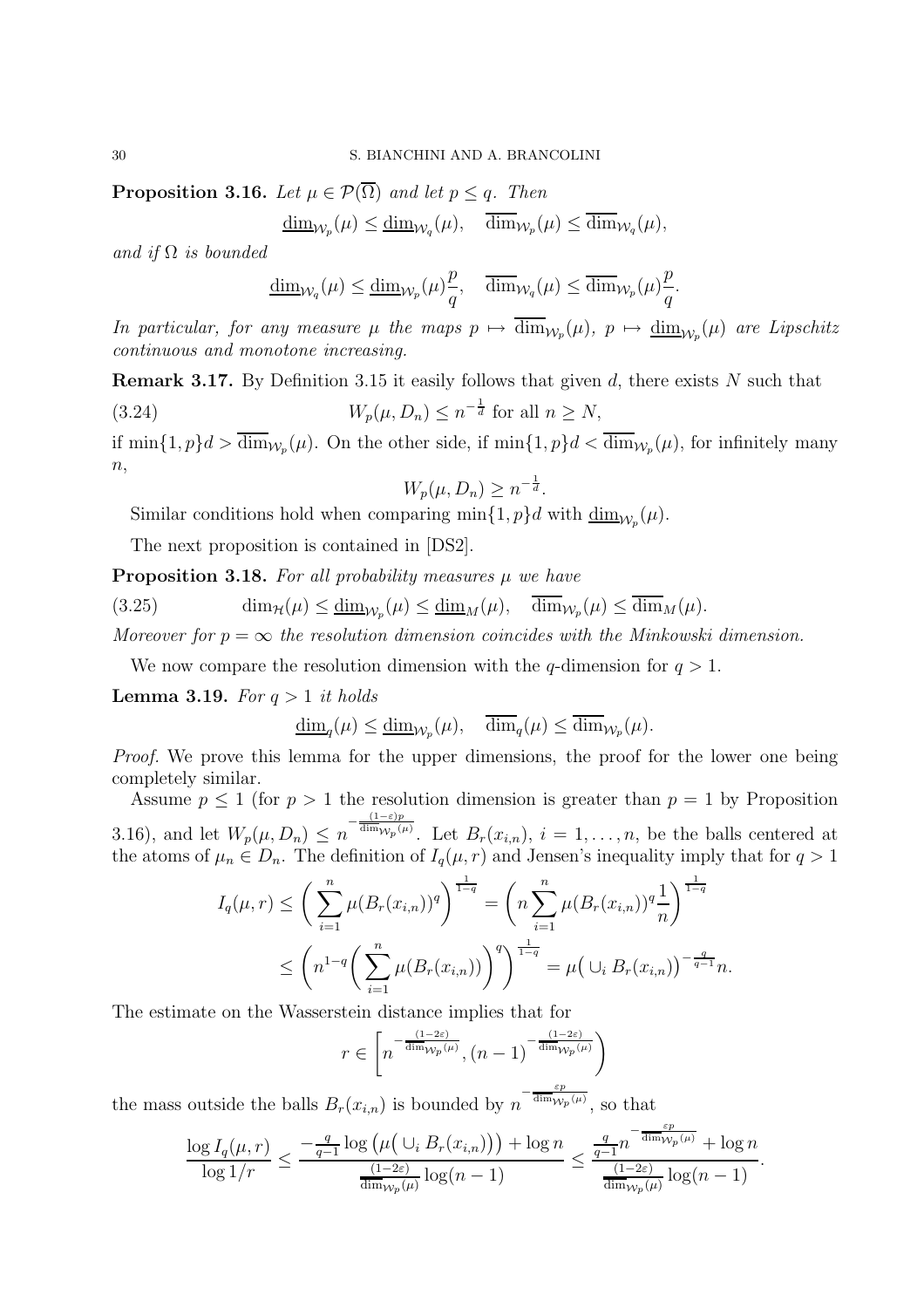Taking first the limit for  $n \to +\infty$  and then for  $\varepsilon \to 0^+$  we obtain the conclusion.

3.5. Irrigation dimension. For the definition of irrigation functional and irrigation dimension, we refer to [MMS, BCM1, DS1, DS2].

Consider  $([0,1], \mathcal{B}, \mathcal{L}|_{[0,1]})$  and let  $S \in \mathbb{R}^N$  be a given point of  $R^N$ .

Definition 3.20 (Set of fibers). A set of fibers is a mapping

$$
\chi : [0,1] \times [0,+\infty) \to \mathbb{R}^N
$$

such that:

(1) for  $\mu$ -almost-every  $\omega \in [0, 1]$ , the curve given by  $\chi_{\omega}$ 

$$
t \mapsto \chi_{\omega}(t) := \chi(\omega, t)
$$

is Lipschitz continuous and  $\text{Lip}(\chi_\omega) \leq 1$ ;

(2)  $\chi$  is measurable.

We will denote by  $P$  the set of such functions.

A set of fibers with source S is a set of fiber  $\chi$  such that

(3) 
$$
\chi_{\omega}(0) = S
$$
 for all  $\omega \in [0,1]$ .

We will denote by  $P<sub>S</sub>$  the set of such functions.

**Definition 3.21** ( $\chi$ -vessels at time t). Given  $t \in [0, +\infty)$ , the  $\chi$ -vessels at time t will be the equivalence classes of the equivalence relation defined by:

$$
\omega_1 \simeq_t \omega_2 \Longleftrightarrow \chi_{\omega_1} = \chi_{\omega_2} \text{ on } [0, t].
$$

**Definition 3.22** (Absorption time). Given  $\chi \in \mathbf{P}$ , the function  $\sigma_{\chi} : [0, 1] \to [0, +\infty)$  given by

$$
\sigma_{\chi}(\omega) := \inf \{ t \in [0, +\infty) \; : \; \chi_{\omega} \text{ constant on } [t, +\infty] \}
$$

is the absorption time. A point  $\omega \in [0, 1]$  is absorbed if  $\sigma(\omega) < +\infty$ , while it is absorbed at time t if  $\sigma(\omega) \leq t$ . We will denote by  $A_t(\chi)$  the set of absorbed points at time t:

(3.26) 
$$
A_t(\chi) := \{ \omega \in [0,1] : \sigma_{\chi}(\omega) \le t \},
$$

and by  $M_t(\chi)$  its complementary:

(3.27) 
$$
M_t(\chi) := [0,1] \setminus A_t(\chi) = \{ \omega \in [0,1] : \sigma_{\chi}(\omega) > t \}.
$$

Set  $A_{\chi} = \bigcup_t A_t(\chi) \subseteq [0,1]$  as the set of absorbed points, and define the irrigation function  $i_{\chi}: A_{\chi} \mapsto \mathbb{R}^N$  as  $i_{\chi}(p) = \chi(p, \sigma_{\chi}(p))$ . The *irrigated measure* is defined as  $\mu = (i_{\chi})_{\sharp} \mathcal{L}|_{[0,1]}$ .

Let  $\alpha \in [0, 1]$ . The *irrigation cost*  $I_{\alpha}(\chi)$  is the functions

(3.28) 
$$
I_{\alpha}(\chi) := \int_0^{+\infty} \left[ \int_{M_t(\chi)} [\mathcal{L}([\omega]_t)]^{\alpha - 1} d\omega \right] dt.
$$

We say that a measure  $\nu$  is  $\alpha$ -irrigable if there exists a set of fiber  $\chi \in \mathbf{P}_S$  such that  $I_{\alpha}(\chi) < \infty$  and  $(i_{\chi})_{\sharp}\mu = \nu$ . As before, this definition does not depend on the point S.

**Definition 3.23.** The irrigation dimension  $\dim_{irr}(\mu)$  is

(3.29) 
$$
1 - \frac{1}{\dim_{irr}(\mu)} = \inf \{ \alpha : \mu \text{ is } \alpha \text{ irrigable} \}.
$$

We recall the following result for irrigation dimension (actually it is a simple extension of Theorem 1.1 of [DS2]).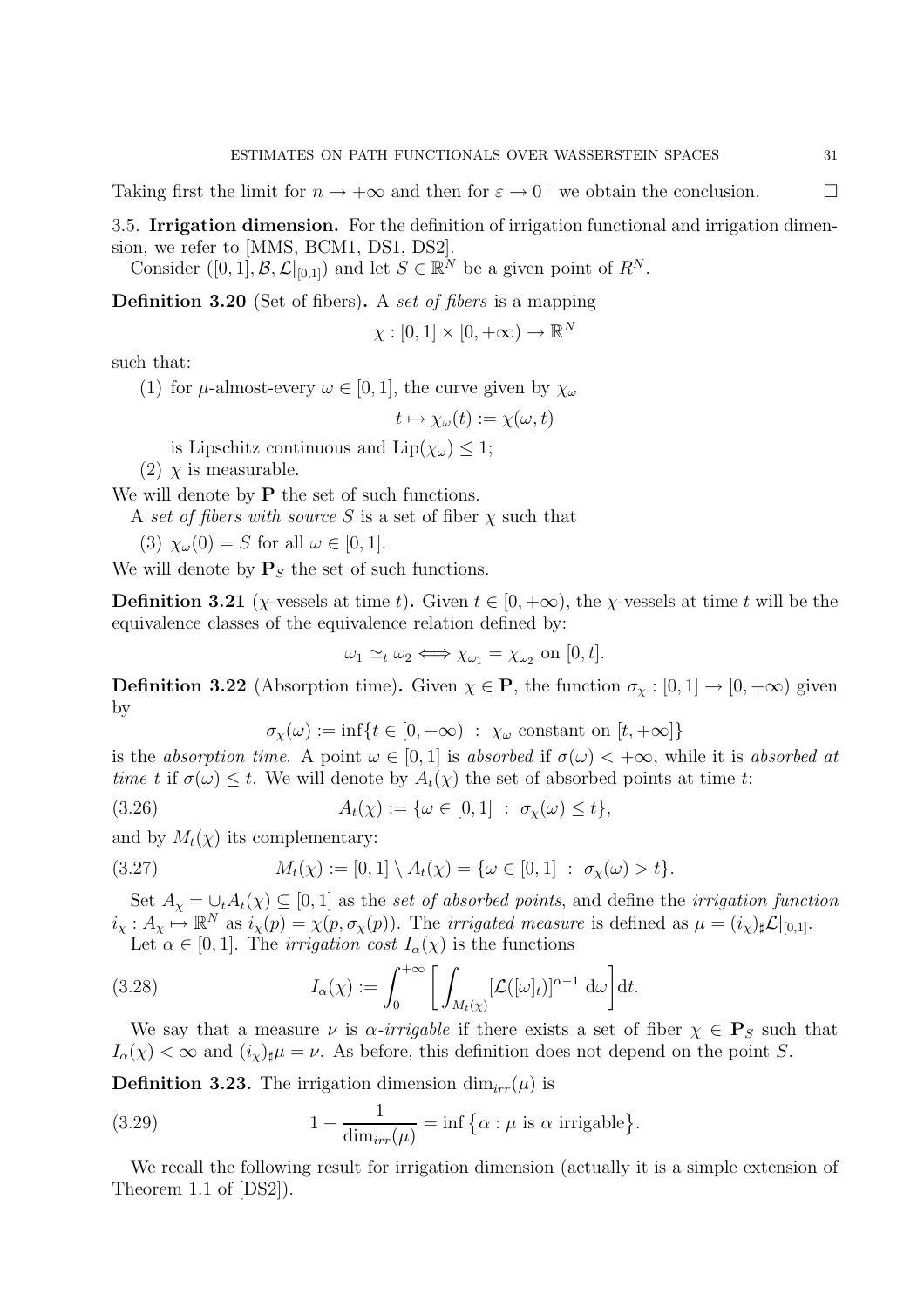Proposition 3.24. The following estimates hold:

- (1)  $\dim_{\mathcal{H}}(\mu) \leq \dim_{irr}(\mu) \leq \max{\{\overline{\dim}_M(\mu), 1\}};$
- (2)  $\dim_{irr}(\mu) = \dim_{\mathcal{W}_p}(\mu)$  for the  $p \in [1,\infty]$  solution to  $\dim_{\mathcal{W}_p}(\mu) = p/(p-1)$ ;
- (3)  $\dim_{irr}(\mu) > \dim_a(\mu)$  for all  $q > 1$ .

Proof. Point (1) is Theorem 1.1 and Point (2) is Theorem 8.1 of [DS2], and Point (3) follows from Point (2) and Lemma 3.19.

#### 4. Upper and lower bounds for path dimension

In this section we compare the path dimension with the dimensions introduced in the previous section. As one can expect, the first result is that  $\dim_{\mathcal{H}}(\mu) \leq \dim_{path,p}(\mu)$  for all  $p > 1$ .

**Proposition 4.1.** If  $\mathcal{G}_{p,r}(\mu) < \infty$ , then there exists B such that  $\mathcal{H}^{\frac{\min\{1,p\}}{1-r}}(B) = 0$  and  $\mu$  is concentrated on B.

In particular we conclude that  $\dim_{\mathcal{H}}(\mu) \leq \dim_{path,p}(\mu)$ .

*Proof.* As usual we assume that  $p < 1$ .

Step 1. We first observe that if  $\mathcal{G}_{p,r}(\mu) < \infty$ ,  $p \leq 1$ , it follows that there are  $\mu_i$ ,  $i \in \mathbb{N}$ , such that

$$
W_p(\mu, \mu_i) \leq 2^{-i}
$$
 and  $\sum_{i=1}^{+\infty} 2^{-i} G_r(\mu_i) \leq +\infty$ .

Hence we can choose indexes  $i_k \geq 2k$  such that  $\mu_{i_k} = \sum_j \mu_{i_k j} \delta_{x_{i_k j}}$  and

$$
2^{-i_k} \sum_j \mu_{i_k j}^r \le 2^{-k} \quad \text{and} \quad W_p\bigg(\mu, \sum_j \mu_j \delta_{x_j}\bigg) \le 2^{-i_k},
$$

because  $2^{-i}G_r(\mu_i) \to 0$ .

Step 2. By Lemma 3.12, it follows that the total mass  $B_k$  of atoms of  $\mu_{i_k}$  with mass  $\leq c$ is bounded by

$$
B_k = \sum_{\mu_{i_k j} < c} \mu_{i_k j} < c^{1-r} \sum_j \mu_j^r \le c^{1-r} 2^{i_k - k} \le 2^{-\frac{k}{3}}
$$

when  $c = c_k = 2^{\frac{k-i_k}{1-r}} 2^{-\frac{k}{3(1-r)}}$ .

Step 3. Since  $W_p(\mu, \nu_{i_k}) \leq 2^{-i_k}$ , the measure outside the balls of radius  $r_k = 2^{-\frac{i_k}{p} + \frac{k}{3p}}$ is bounded by  $2^{-\frac{k}{3}}$ . Hence, by Step 1., the mass of  $\mu$  outside the balls of radius  $2^{-\frac{i_k}{p}+\frac{k}{3p}}$ centered at the points with mass greater than  $c_k = 2^{\frac{k-i_k}{1-r} - \frac{k}{3(1-r)}}$  is bounded by  $2^{-2k/3}$ .

Step 4. If follows that the set

$$
\Gamma_K = \bigcap_{k \ge K} \bigcup_{j:\mu_{i_k j} \ge c_k} B(x_{i_k j}, r_k)
$$

measures  $\mu(\Gamma) \geq 1 - \mathcal{O}(1) 2^{-2K/3}$  and its  $\mathcal{H}_{r_k}^{\alpha}$  outer measure is

$$
\mathcal{H}_{r_k}^{\alpha}(\Gamma) \le \frac{1}{c_k} r_k^{\alpha} = 2^{\alpha} 2^{-\frac{k-i_k}{1-r} + \frac{k}{3(1-r)}} 2^{\left(-\frac{i_k}{p} + \frac{k}{3p}\right)\alpha}
$$

which tends to 0 for  $\alpha \geq \frac{p}{1-p}$  $\frac{p}{1-r}$ . We the use Lemma 3.4 to conclude.  $□$ 

We then have the following proposition for the comparison with Minkowski dimension.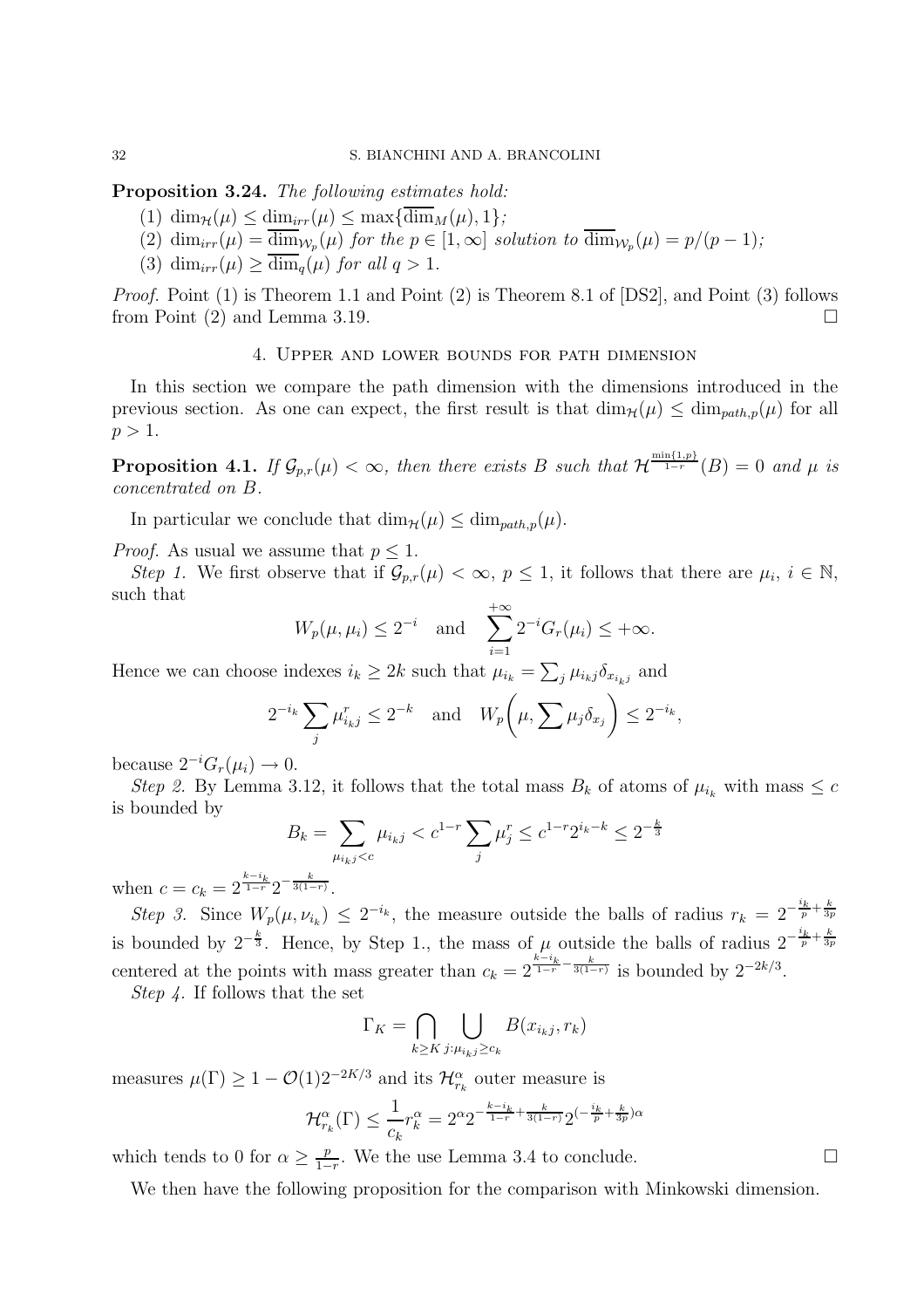Proposition 4.2. The following holds:

- (1) dim<sub>path,p</sub>( $\mu$ )  $\leq$  max $\{1, \overline{\dim}_M(\mu)\};$
- (2)  $\underline{\dim}_q(\mu) \leq \dim_{path,p}(\mu)$  for  $q > 1$ .
- (3) for  $p = \infty$  we have  $\dim_{path,\infty}(\mu) = \overline{\dim}_q(\mu)$  for the q such that

$$
\overline{\dim}_q(\mu) = \frac{1}{1-q}.
$$

*Proof. Point (1).* From the definition of Minkowski dimension we have that the number  $n_i$ of ball  $B_{2^{-i}}(x_j)$ ,  $j = 1, \ldots, n_i$ , covering spt  $\mu$  is bounded by

$$
n_i \le 2^{i(\overline{\dim}_M(\mu) + \varepsilon)}
$$

for all  $\varepsilon > 0$  for  $i \geq \overline{i}$  sufficiently large.

Let  $\nu_i = \sum_{j=1}^{n_i} \nu_j \delta_{x_j}$  be an atomic measure such that  $W_{\infty}(\mu, \nu_i) \leq 2^{-i}$  (i.e. the mass travels at most of  $2^{-i}$ ). Theorem 2.13 yields that for a large constant

$$
\mathcal{G}_{p,r}(\mu) \leq \mathcal{O}(1) + 2 \sum_{i=\overline{i}}^{+\infty} 2^{-i \min\{1,p\}} 2^{i(\overline{\dim}_M + \varepsilon)(1-r)}
$$
  
= 
$$
\mathcal{O}(1) + 2 \sum_{i=\overline{i}}^{+\infty} 2^{-i(\min\{1,p\} - (\overline{\dim}_M + \varepsilon)(1-r))}.
$$

The conclusion follows because the series is converging for

$$
\frac{\min\{1,p\}}{1-r} \ge \overline{\dim}_M(\mu)(1+\varepsilon)
$$

and  $\varepsilon$  is arbitrary.

Point (2). By Theorem 2.13, consider a sequence  $\nu_i$ ,  $i \in \mathbb{N}$ , of measures such that for  $p \leq 1$ 

$$
W_p(\mu, \nu_i) \le 2^{-i}, \quad \sum_i 2^{-i} G_r(\nu_i) < +\infty.
$$

The measure  $\nu_i$  is clearly purely atomic, and the estimate on the Wasserstein distance yields that the measure outside the balls centered at the atoms of  $\nu_i = \sum_j \nu_{ij} \delta_{x_{ij}}$  and of radius  $2^{-i(1-\varepsilon)/p}$  is bounded by  $2^{-i\varepsilon}$ .

Restricting the measure  $\mu$  to the set

$$
\Gamma = \bigcap_i \bigcup_j B(x_{ij}, 2^{-i(1-\varepsilon)/p}),
$$

we thus remove a total mass  $\sum_i 2^{-i\varepsilon} < 1$  and we have the estimate

$$
I_r(\mu|_{\Gamma}, 2^{-i(1-\varepsilon)/p}) \le \left[\sum_j \nu_{ij}^r\right]^{\frac{1}{1-r}} = (G_r(\nu_i))^{\frac{1}{1-r}} \le C2^{\frac{i}{1-r}},
$$

where we used the fact that  $\mu(B_{2^{-i(1-\varepsilon)/p}}(x_j)) \leq \nu_{ij}$ .

The definition of r-dimension yields

$$
\dim_r(\mu|_{\Gamma}) \le \frac{p}{(1-\varepsilon)(1-r)},
$$

and letting  $\varepsilon \to 0^+$  one conclude that  $\dim_r(\mu|_{\Gamma}) \leq \dim_{path,p}(\mu)$ . By Lemma 3.11 and the monotonicity of  $\dim_q(\mu)$  w.r.t. q, the conclusion follows.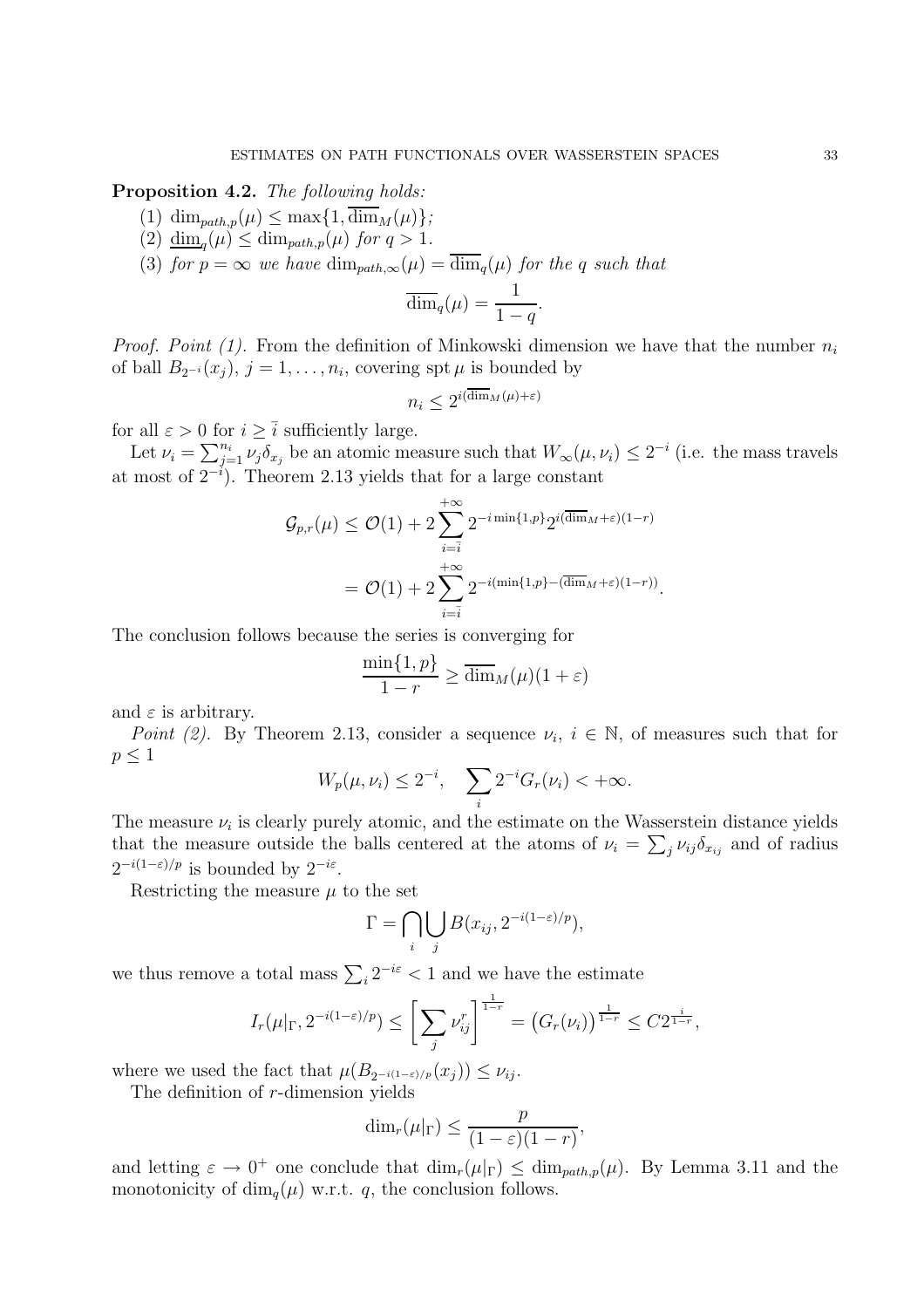Point (3). For  $p = \infty$ , we do not need to remove the mass outside the balls of radius  $2^{-i}$ . Then

$$
\inf \left\{ G_q(\nu), W_\infty(\mu, \nu) \le r \right\} = I_q(\mu, r)^{1-q}
$$

and thus  $I_q(\mu, r) \leq \frac{C}{r^{1/(1-r)}}$  $\frac{C}{T^{1/(1-q)}}$  if  $\mu$  is  $(q,\infty)$ -reachable or there exists  $\nu_i, i \in \mathbb{N}$ , such that  $G_q(\nu_i) \leq 2^{i(1-\varepsilon)}$  if  $\overline{\dim}_q(\mu) < \frac{1-\varepsilon}{1-q}$  $rac{1-\varepsilon}{1-q}.$ 

In both cases we conclude that  $\max\{1, \overline{\dim}_q(\mu)\} = \dim_{path,\infty}(\mu)$ .

We now compare with the resolution dimension.

**Proposition 4.3.** We have  $\dim_{path,p}(\mu) \leq \max\{1, \dim_{\mathcal{W}_p}(\mu)\}\$ . Moreover, if it is reachable for  $r = 0$ , then the lower resolution dimension is  $\leq 1$ .

*Proof.* Let  $\nu_n \in D_n$  be the atomic measure minimizing  $W_p(\mu, D_n)$ . From the concavity of  $G_r$  it follows that  $G_r(\nu_n) \leq n^{1-r}$ , and the definition of resolution dimension yields that for any  $\varepsilon > 0$   $W_p(\mu, \nu_n) \leq n^{-\frac{1}{\dim_{W_p}(\mu)+\epsilon}}$  for  $n \geq N(\varepsilon)$ .

Hence we conclude with

$$
\sum_{i} 2^{-i} G_r(\nu_i) \le \sum_{i} 2^{-i} 2^{i(\overline{\dim}_{\mathcal{W}_p} + \varepsilon)(1-r)} < \infty
$$

for all  $r > 1 - \frac{1}{\max(1 \dim n)}$  $\frac{1}{\max\{1,\dim_{\mathcal{W}_{p}}(\mu)+\varepsilon\}}.$ 

The last part follows because  $G_0(\mu) = \sharp \operatorname{spt}(\mu)$  counts exactly the number of Dirac masses, so that if there exists  $\nu_i$  such that

$$
W_p(\mu, \nu_i) \le 2^{-i}, \quad \sum_i 2^{-i} G_0(\nu_i) < +\infty,
$$

then  $\sharp spt \nu_i \leq 2^i$  and

$$
\underline{\dim}_{\mathcal{W}_p}(\mu) \le \lim_{i \to +\infty} \frac{\log 2^i}{\log 1/2^{-i}} = 1.
$$

 $\Box$ 

We can consider the path dimension as an average of the upper and lower resolution dimension.

We finally compare with the irrigation dimension.

**Proposition 4.4.** If the measure is  $(r, p)$ -reachable with  $p > 1$ , then it is irrigable, and the following estimates holds

(4.1) 
$$
\dim_{irr}(\mu) \leq \frac{p}{p-1} \dim_{path,p}(\mu).
$$

*Proof.* Let  $n_i$  be a sequence of measures such that

$$
W_p(\mu, \nu_i) \le 2^{-i}, \quad \sum_i 2^{-i} G_r(\nu_i) < +\infty.
$$

The measures  $\nu_i$  are clearly purely atomic.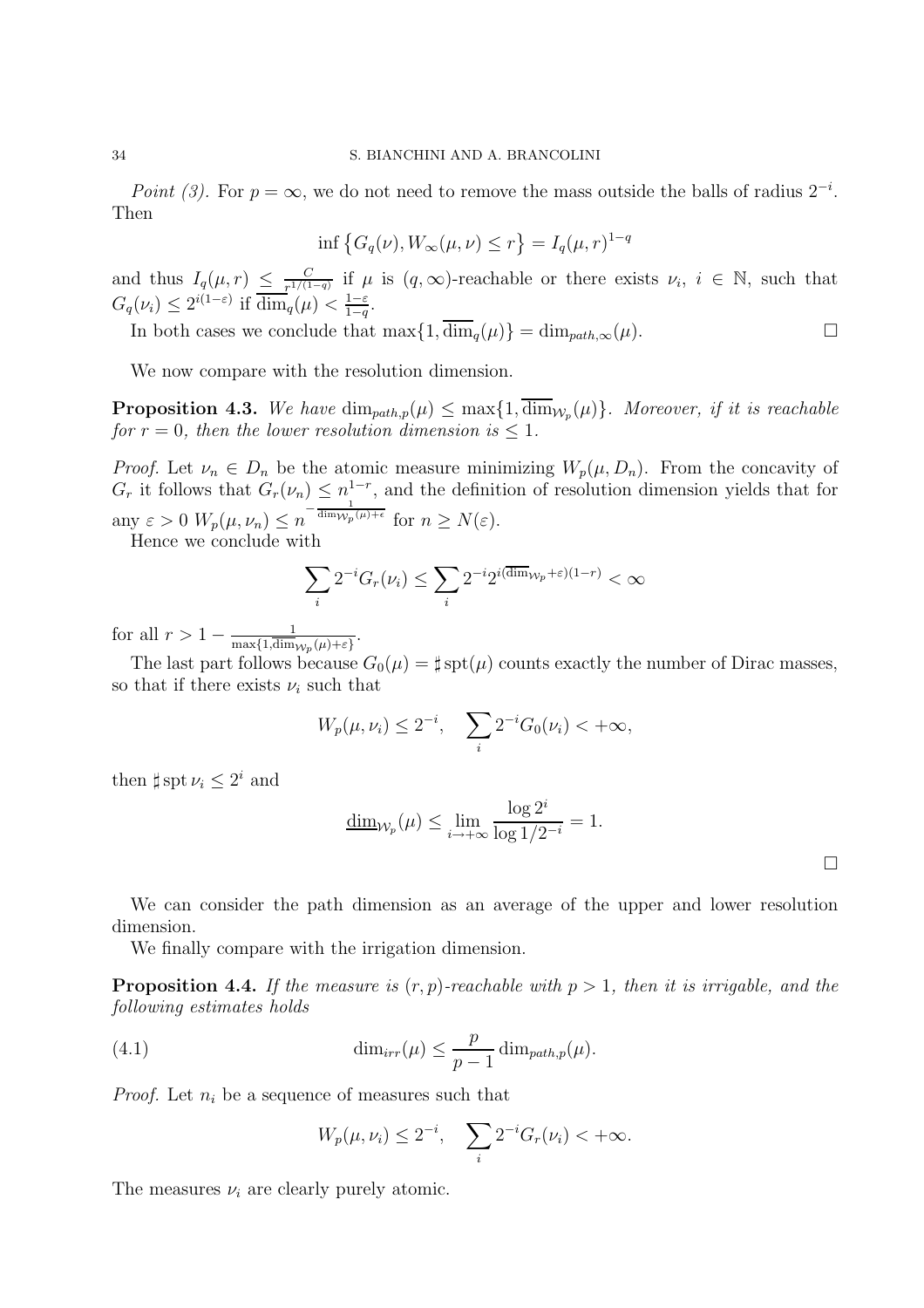We estimate the irrigation cost of the optimal transport considered in Proposition 2.8: the irrigation cost  $I_{r}(\nu_i, \nu_{i+1})$  from  $\nu_i$  to  $\nu_{i+1}$  is bounded by

$$
I_{r'}(\nu_i, \nu_{i+1}) \leq \sum_{ij} \pi_{ij}^{r'} |x_i - y_j| \leq \left(\sum_{ij} \pi_{ij}^{\frac{r'-\alpha}{1-\alpha}}\right)^{1-\alpha} \left(\sum_{ij} \pi_{ij} |x_i - y_j|^{\frac{1}{\alpha}}\right)^{\alpha}
$$
  

$$
\leq \left(G_r(\nu_i) + G_r(\nu_{i+1})\right)^{1-\alpha} W_{\frac{1}{\alpha}}(\nu_i, \nu_{i+1}) \leq C2^{i(1-\alpha)} W_p(\nu_i, \nu_{i+1})^{\alpha p}
$$
  

$$
\leq C2^{-i(\alpha(1+p)-1)}
$$

when  $\alpha$  satisfies

$$
\alpha \ge \frac{1}{p}, \quad \frac{r'-\alpha}{1-\alpha} = r.
$$

Hence we conclude that the irrigation cost of  $\mu$  (obtained by adding all the irrigation costs of the path  $[\nu_i, \nu_{i+1}]$  is bounded if

$$
\frac{1}{1-r'} = \frac{1}{1-\alpha} \frac{1}{1-r} \text{ and } \alpha \ge \frac{1}{p} > \frac{1}{1+p}.
$$

4.1. Special distributed measures. As one can see from the proofs, the main difficulty in comparing the various dimensions arises from the fact that the measures do not need to be uniformly distributed. A great simplification is to consider measures so that for  $\mu$ -almost-all points x

(4.2) 
$$
\frac{1}{C}r^{\bar{\beta}} \leq \mu(B_r(x)) \leq Cr^{\underline{\beta}}
$$

with  $C$  independent on  $x$ .

We first define the local dimension.

**Definition 4.5.** The upper/lower local dimension of  $\mu$  at x are given by

(4.3) 
$$
\underline{\dim}_{loc}(\mu, x) = \limsup_{r \to 0^+} \frac{\log \mu(B(x, r))}{\log r}, \quad \overline{\dim}_{loc}(\mu, x) = \liminf_{r \to 0^+} \frac{\log \mu(B(x, r))}{\log r}.
$$

Under the assumption  $(4.2)$ , the local dimensions satisfy uniform estimates for almost all points.

Theorem 4.6. Under the assumption (4.2), the following estimates hold:

(1) 
$$
\underline{\beta} \leq \mathcal{H}(\mu) \leq \overline{\beta};
$$
  
\n(2)  $\underline{\beta} \leq \underline{\dim}_q(\mu) \leq \overline{\dim}_q(\mu) \leq \overline{\beta} \text{ for all } q \in [0, +\infty];$   
\n(3)  $\underline{\beta} \leq \underline{\dim}_{\mathcal{W}_p}(\mu) \leq \overline{\dim}_{\mathcal{W}_p}(\mu) \leq \overline{\beta};$   
\n(4)  $\underline{\beta} \leq \dim_{irr}(\mu) \leq \overline{\beta};$   
\n(5)  $\underline{\beta} \leq \dim_{path_p}(\mu) \leq \overline{\beta}.$ 

Proof. Using Proposition 3.18, Proposition 3.24 and Proposition 4.2, Points (3), (4) and (5) are a consequence of Points (1), (2).

Point (1). We can use the estimates in the proof of Lemma 3.3 to conclude immediately. Point (2). For the lower bound, we consider  $q = \infty$ , so that

$$
I(\infty, r) \ge \frac{1}{Cr^{\underline{\beta}}}.
$$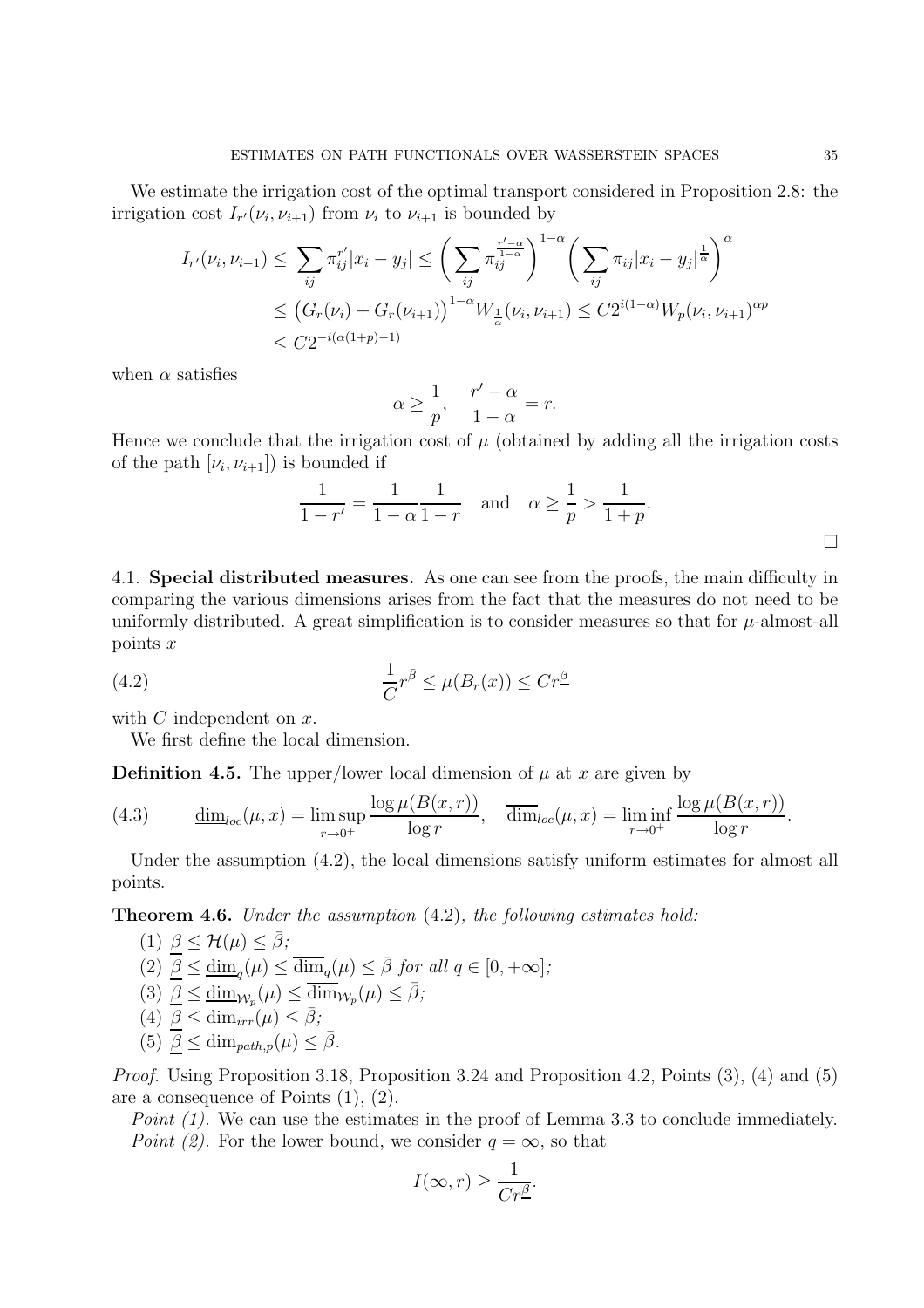This implies that  $\dim_{\infty}(\mu) \geq \beta$ , and the monotonicity of  $\dim_q$  yields  $\dim_q(\mu) \geq \beta$  for all  $q \in [0,\infty].$ 

For the upper estimate, we consider the case  $q = 0$ , and we use the Besicovich covering theorem (Theorem 2.18 of  $[AFP]$ ) to find a finite number  $\xi$  of disjoint finite families of balls  $B_r(x_{ij})$  such that they cover the support of  $\mu$ . It follows that the number of these balls is at most

$$
\xi \geq \sum_{j=1}^{\xi} \sum_{i} \mu(B_i) \geq \frac{r^{\bar{\beta}}}{C} \sum_{j} \sharp_i \{B_r(x_{ij})\} = \frac{r^{\bar{\beta}}}{C} \sharp_{ij} \{B_r(x_{ij})\},
$$

i.e. we need less than  $\mathcal{O}(1)r^{-\bar{\beta}}$  balls of radius r to cover spt  $\mu$ , so that  $\dim_0(\mu) = \dim_M(\mu) \le$  $\bar{\beta}$ .

In particular we have that for Ahlfors regular measures  $\beta = \underline{\beta} = \overline{\beta}$ .

Corollary 4.7. For Ahlfors regular measures we have that all dimensions coincide.

To end this section, we give a summarizing table: the dimension on each line is compared to the dimension on each column.

|                             | $\dim_{\mathcal{H}}(\mu)$ | $\dim_q(\mu)$      | $\dim_{\mathcal{W}_n}(\mu)$ | $\dim_{irr}(\mu)$               | $\dim_{path,p}(\mu)$                |
|-----------------------------|---------------------------|--------------------|-----------------------------|---------------------------------|-------------------------------------|
| $\dim_{\mathcal{H}}(\mu)$   |                           | $\leq$ for $q < 1$ |                             |                                 |                                     |
| $\dim_q(\mu)$               | $\geq$ for $q < 1$        |                    | $\geq$ for $q=0$            | $\geq$ for $q=0$                | $\geq$ for $q=0$                    |
|                             |                           |                    | $\leq$ for $q>1$            | $\leq$ for $q>1$                | $\leq$ for $q>1$                    |
| $\dim_{\mathcal{W}_p}(\mu)$ | >                         | $\leq$ for $q=0$   |                             | $=\frac{p}{p-1}$                |                                     |
|                             |                           | $\geq$ for $q>1$   |                             |                                 |                                     |
| $\dim_{irr}(\mu)$           | >                         | $\leq$ for $q=0$   | $=\frac{p}{p-1}$            |                                 | $\leq \frac{p}{p-1} \dim_{path, p}$ |
|                             |                           | $\geq$ for $q>1$   |                             |                                 |                                     |
| $\dim_{path,p}(\mu)$        |                           | $\leq$ for $q=0$   |                             | $\geq \frac{p-1}{p} \dim_{irr}$ |                                     |
|                             |                           | $\geq$ for $q>1$   |                             |                                 |                                     |

We conclude this section with a simple example, where not all computations are given.

**Example 4.8.** In the space  $\mathbb{R}^N$ , consider the atomic measure

(4.4) 
$$
\mu({x}) = (1 - a^{-1})(2Na)^{-i} \quad x = \sum_{1 \le j \le i} b^{-j} (\pm e_k), \quad a > 1, b > 2,
$$

where  $e_k$  are the unit vector of the coordinate axis. To be more clear, we write the first elements of  $\mu$ :

$$
\mu = (1 - a^{-1})\delta(x) + \frac{1 - a^{-1}}{2Na} \sum_{k=1}^{N} \left[ \delta(x - be_k) + \delta(x + be_k) \right]
$$
  
+ 
$$
\frac{1 - a^{-1}}{4N^2a^2} \sum_{k=1}^{N} \sum_{\ell=1}^{N} \left[ \delta(x - be_k - b^2 e_\ell) + \delta(x - be_k + b^2 e_\ell) + \delta(x + be_k + b^2 e_\ell) \right] + \dots
$$

We consider now the measure  $\nu$  obtained by truncating the above sum at a index j and rescaling the measure in order to obtain a probability. The cost of transporting the remaining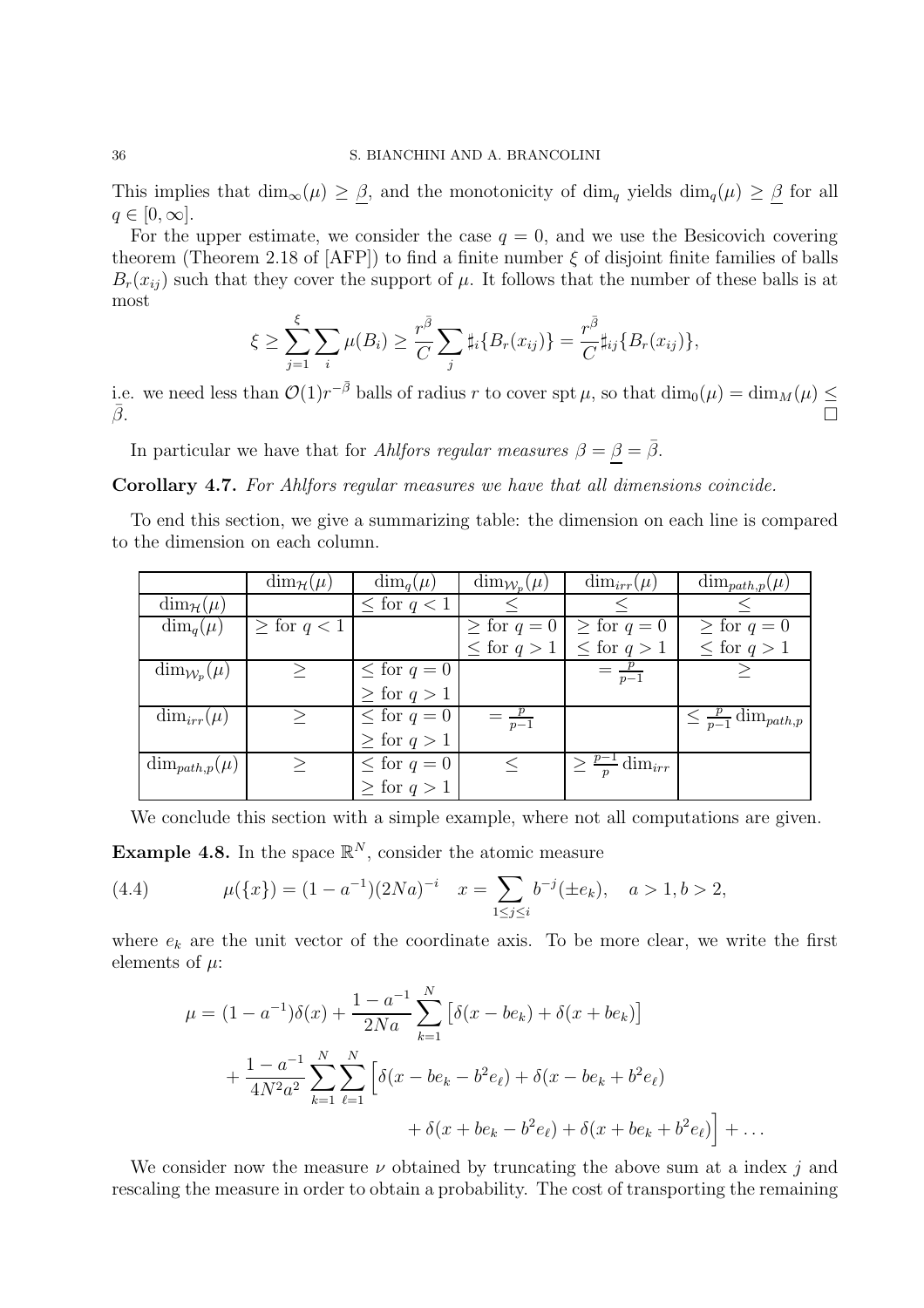mass to  $\mu$  is given by

$$
W_p(\mu, \nu)^{\max\{1, p\}} = \sum_{i > j} (1 - a^{-1}) a^{-i} \left| \sum_{j < k \le i} \pm e_k b^{-k} \right|^p \simeq a^{-j} b^{-jp}.
$$

The cost function is then

$$
G_r(\nu) = \sum_{i \le j} (1 - a^{-1})^r (2Na)^{-ir} (2N)^i \simeq \sum_{i \le j} \left( \frac{(2N)^{1-r}}{a^r} \right)^i \simeq \left( \frac{(2N)^{1-r}}{a^r} \right)^j,
$$

where we assumed that  $a \leq (2N)^{1/r-1}$ , otherwise the sum is converging and the measure  $\mu$ is  $(r, p)$ -reachable. The condition of Theorem 2.13 is then

$$
\sum_{j} \left( \frac{(2N)^{1-r}}{b^{\min\{1,p\}} a^{\min\{1,1/p\}+r}} \right)^j < \infty,
$$

so that one obtains

$$
r > 1 - \frac{\min\{1, p\} \log b + (1 + \min\{1, 1/p\}) \log(a)}{\log(2Na)}.
$$

It follows that the path functional dimension is

$$
\dim_{path,p}(\mu) = \frac{\min\{1, p\} \log(2Na)}{\min\{1, p\} \log b + (1 + \min\{1, 1/p\}) \log a},
$$

and we have in particular that  $p = 0$  dim<sub>path,0</sub>( $\mu$ ) = 0 and for  $p = +\infty$  dim<sub>path, $\infty(\mu)$ </sub> =  $\log(2Na)/\log(ab)$ .

We next estimate various dimensions of this measure.

Hausdorff dimension:  $\dim_{\mathcal{H}} = 0$ .

**Renyi dimension:** we need the same number of balls  $\simeq (2N)^i$  of radius  $b^{-i}$ ,

$$
\sum \mu_i^q \simeq (2N)^{i(1-q)} a^{-iq} \quad \text{for} \quad q < \frac{\log(2N)}{\log(2Na)}.
$$

The dimension is then

$$
\dim_q(\mu) = -\frac{1}{1-q} \lim_{i} \frac{\log((2N)^{i(1-q)} a^{-iq})}{\log b^{-i}} = \frac{\log(2N) - \frac{q}{1-q} \log a}{\log b}.
$$

For  $q = 0$  we reduce to the Minkowski dimension

$$
\dim_M(\mu) = \frac{\log(2N)}{\log b}.
$$

Note that for  $q \geq \frac{\log(2N)}{\log(2Nq)}$  $\frac{\log(2N)}{\log(2Na)}$  one has  $\dim_q(\mu) = 0$ .

**Resolution dimension:** we need  $(2N)^i$  balls if we want to be  $(a^{1/p}b)^{-i}$  close in Wasserstein distance  $p$ . Thus the dimension is

$$
\lim_{i} \log_{(a^{1/p}b)^{i}}(2N)^{i} = \frac{\min\{1,p\}\log(2N)}{\min\{1,1/p\}\log a + \min\{1,p\}\log b} = \dim_{\mathcal{W}_{p}}(\mu).
$$